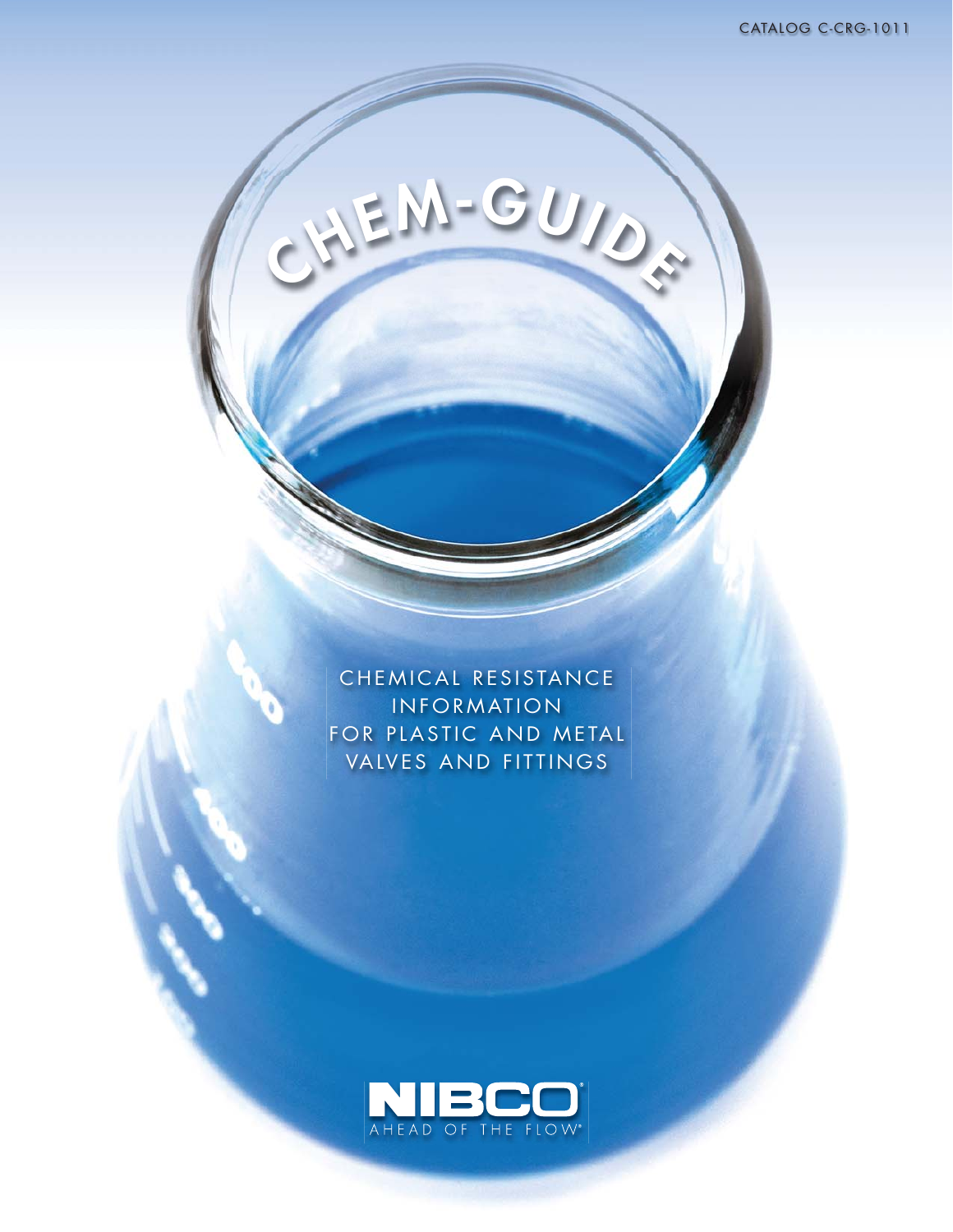## Business-to-Business Solutions

Look to NIBCO for technology leadership.

The velocity with which e-business evolves demands that new products and services be continuously developed and introduced to keep our customers at the center of our business efforts. NIBCO provides an entire suite of business-to-business solutions that is changing the way we interact with customers.

NIBCOpartner.com<sup>sm</sup> is an exclusive set of secure web applications that allow quick access to customer-specific information and online order processing. This self-service approach gives you 24/7 access to your order status putting you in total control of your business.

Real time information includes:<br>• Online order entry

- 
- Viewable invoices & reports Order status<br>• Inventory availability Online librar
- 
- Current price checks
- 
- Online library of price sheets, catalogs & submittals

Electronic Data Interchange (EDI) makes it possible to trade business documents at the speed of light. This technology cuts the cost of each transaction by eliminating the manual labor and paperwork involved in traditional order taking. This amounts to cost-savings, increased accuracy and better use of resources.

With EDI, you can trade:

- 
- PO Acknowledgements
- 
- Purchase orders Product activity data<br>• PO Acknowledgements Advanced ship notices
	-
- Invoices Remittance advice

Vendor Managed Inventory (VMI), a sophisticated service for automated inventory management, reduces your overhead by transferring inventory management, order entry and forecasting to NIBCO. This is an on-going, interactive partnership with NIBCO.

Through automation, VMI brings results:

- Improves customer service Cuts transaction costs
- Optimum inventory efficiencies Peace of mind
- 
- 
- 
- Better forecasting Relief from day-to-day management





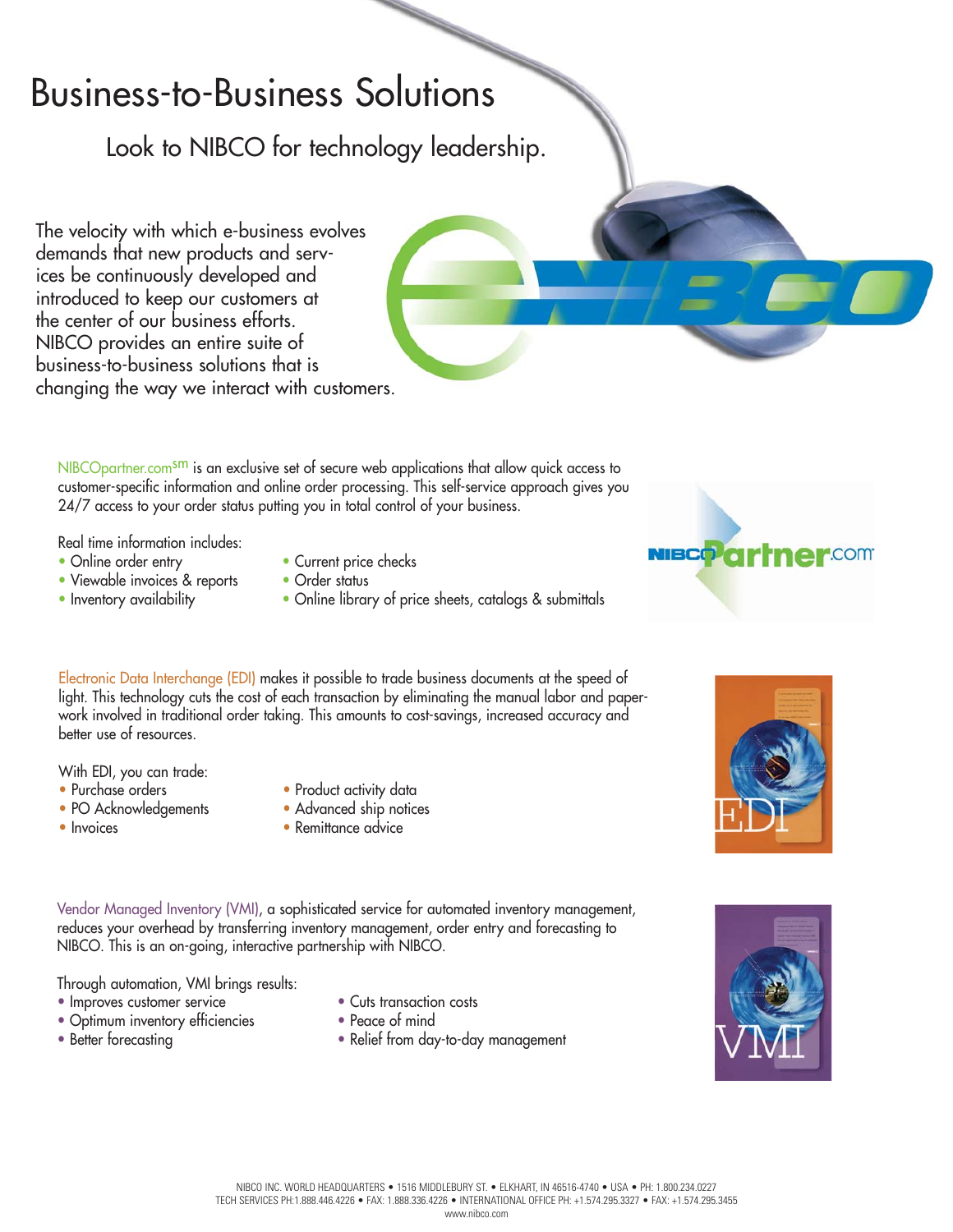

## **Material Ratings and Definitions**

#### **INTRODUCTION**

This Chemical Resistance Guide has been compiled to assist the piping system designer in selecting chemical-resistant materials. The information given is intended as a guide only. Many conditions can affect the material choices. Careful consideration must be given to temperature, pressure and chemical concentrations before a final material can be selected.

The physical characteristics of thermoplastics and elastomers are more sensitive to temperature than metals. For this reason, a rating chart has been developed for each.

#### **MATERIAL RATINGS FOR THERMOPLASTICS & ELASTOMERS**

| Temp. in °F  | $=$ "A" rating, maximum temperature<br>which is recommended, resistant<br>under normal conditions |
|--------------|---------------------------------------------------------------------------------------------------|
|              | B to Temp. in ${}^{\circ}F =$ Conditional resistance, consult factory                             |
| C            | $=$ Not recommended                                                                               |
| <b>Blank</b> | $=$ No data available                                                                             |
|              |                                                                                                   |

#### **MATERIAL RATINGS FOR METALS**

| А            | $=$ Recommended, resistant under normal<br>conditions |
|--------------|-------------------------------------------------------|
| R            | $=$ Conditional, consult factory                      |
| C.           | $=$ Not recommended                                   |
| <b>Blank</b> | $=$ No data available                                 |
|              |                                                       |

Temperature maximums for thermoplastics, elastomers and metals should always fall within published temp/pressure ratings for individual valves. **THERMOPLASTICS ARE NOT RECOM-MENDED FOR COMPRESSED AIR OR GAS SERVICE.\***

This guide considers the resistance of the total valve assembly as well as the resistance of individual trim and fitting materials. The rating assigned to the valve body plus trim combinations is always that of the least resistant part. In the cases where the valve body is the least resistant, there may be conditions under which the rate of corrosion is slow enough and the mass of the body large enough to be usable for a period of time. Such use should always be determined by test before installation of the component in a piping system.

In the selection of a butterfly valve for use with a particular chemical, the liner, disc, and stem must be resistant. All three materials should carry a rating of "A." The body of a properly functioning butterfly valve is isolated from the chemicals being handled and need not carry the same rating.

#### **THERMOPLASTICS & ELASTOMERS**

**ABS** — Acrylonitrile Butadiene Styrene Class 32222 conforming to ASTM D3965 is a time-proven material. The smooth inner surface and superior resistance to deposit formation makes ABS drain, waste, and vent material ideal for residential and commercial sanitary systems. The residential DWV system can be exposed in service to a wide temperature span. ABS-DWV has proven satisfactory for use from -40°F to 180°F. These temperature variations can occur due to ambient temperature or the discharge of hot liquids into the system. ABS-DWV is very resistant to a wide variety of materials ranging from sewage to commercial household chemical formulations. ABS-DWV is joined by solvent cementing or threading and can easily be connected to steel, copper, or cast iron through the use of transition fittings.

**CPVC** — Chlorinated Polyvinyl Chloride Class 23447 conforming to ASTM D1784, has physical properties at 73°F similar to those of PVC, and its chemical resistance is similar to or generally better than that of PVC. CPVC, with a design stress of 2000 psi and maximum service temperature of 210°F, has proven to be an excellent material for hot corrosive liquids, hot or cold water distribution, and similar applications above the temperature range of PVC. CPVC is joined by solvent cementing, threading or flanging.

PP (Polypropylene) - Polypropylene is a polyolefin, which is lightweight and generally high in chemical resistance. Although polypropylene is slightly lower in physical properties compared to PVC, it is chemically resistant to organic solvents as well as acids and alkalies. Generally, **polypropylene should not be used in contact with strong oxidizing acids, chlorinated hydrocarbons, and aromatics**. With a design stress of 1000 psi at 73° F, polypropylene has gained wide acceptance where its resistance to sulfur-bearing compounds is particularly useful in salt water disposal lines, crude oil piping, and low pressure gas gathering systems. Polypropylene has also proved to be an excellent material for laboratory and industrial drainage where mixtures of acids, bases, and solvents are involved. Polypropylene is joined by the heat fusion process, threading or flanging. **At 180°F, or when threaded, PP should be used for drainage only at a pressure not exceeding 20 psi.**

**PVC** — Polyvinyl Chloride Class 12454 conforming to ASTM D1784. PVC is the most frequently specified of all thermoplastic materials. It has been used successfully for over 40 years in such areas as chemical processing, industrial plating, chilled water distribution, deionized water lines, chemical drainage, and irrigation systems. PVC is characterized by high physical properties and resistance to corrosion and chemical attack by acids, alkalies, salt solutions, and many other chemicals. It is attacked, however, by polar solvents such as ketones, some chlorinated hydrocarbons and aromatics. The maximum service temperature of PVC is 140°F. With a design stress of 2000 psi, PVC has the highest long-term hydrostatic strength at 73°F of any of the major thermoplastics being used for piping systems. PVC is joined by solvent cementing, threading, or flanging.

**PVDF** — Polyvinylidene Fluoride is a strong, tough and abrasionresistant fluorocarbon material. It resists distortion and retains most of its strength to 280°F. It is chemically resistant **t**o most acids, bases, and organic solvents and is ideally suited for handling wet or dry chlorine, bromine and other halogens. No other

**\* WARNING: Failure to follow these instructions could result in personal injury or property damage.**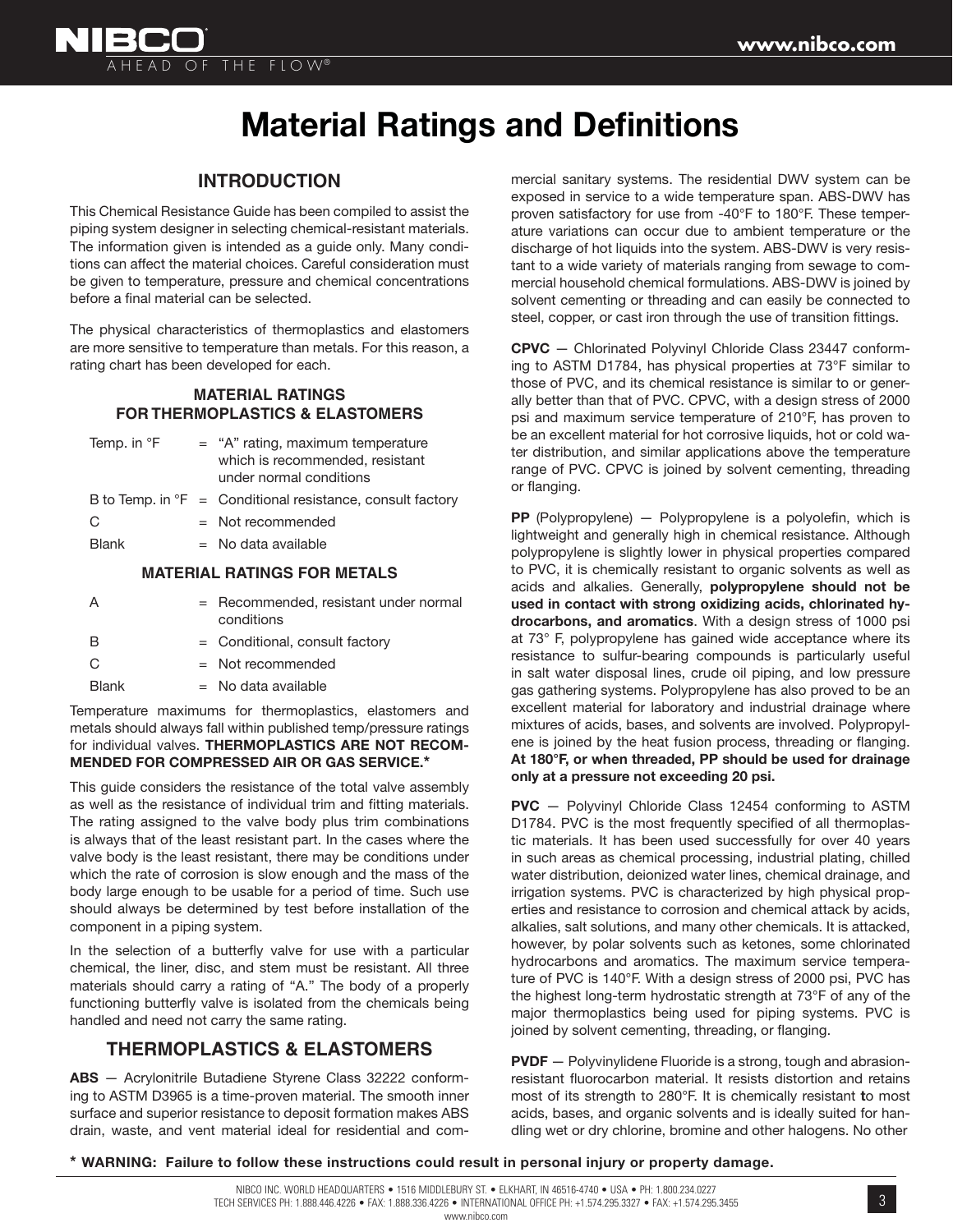

## **Material Definitions**

solid thermoplastic piping components can approach the combination of strength, chemical resistance and working temperatures of PVDF. PVDF is joined by the heat fusion process, threading or flanging.

**EPDM** — EPDM is a terpolymer elastomer made from ethylenepropylene diene monomer. EPDM has good abrasion and tear resistance and offers excellent chemical resistance to a variety of acids and alkalines. **It is susceptible to attack by oils and is not recommended for applications involving petroleum oils, strong acids, or strong alkalines.** It has good ozone resistance. It is fairly good with ketones and alcohols and has an excellent temperature range from -20°F to 250°F.

**POLYCHLOROPRENE (CR)** — Polychloroprenes were one of the first synthetic rubbers developed. Polychloroprene is an allpurpose polymer with many desirable characteristics and features high resiliency with low compression set, flame resistance, and is animal and vegetable oil resistant. Polychloroprene is principally recommended for food and beverage service. Generally, polychloroprene is not affected by moderate chemicals, fats, greases, and many oils and solvents. **Polychloroprene is attacked by strong oxidizing acids, most chlorinated solvents,**  esters, ketones, aromatic hydrocarbons, and hydraulic flu**ids. Polychloroprene has a moderate temperature range of -20°F to 160°F.**

**NITRILE (NBR)** — BUNA-N is a general purpose oil-resistant polymer known as nitrile rubber. Nitrile is a copolymer of butadiene and acrylonitrile and has a moderate temperature range of 20°F to 180°F. Nitrile has good solvent, oil, water, and hydraulic fluid resistance. It displays good compression set, abrasion resistance and tensile strength. **Nitrile should not be used in highly polar solvents such as acetone and methyl ethyl ketone, nor should it be used in chlorinated hydrocarbons, ozone or nitro hydrocarbons.**

**FLUOROCARBON (FKM)** — Fluorocarbon elastomers are inherently compatible with a broad spectrum of chemicals. Because of this extensive chemical compatibility, which spans considerable concentration and temperature ranges, fluorocarbon elastomers have gained wide acceptance as a material of construction for butterfly valve o-rings and seats. Fluorocarbon elastomers can be used in most applications involving mineral acids, salt solutions, chlorinated hydrocarbons, and petroleum oils. They are particularly good in hydrocarbon service. Fluorocarbon elastomers have one of the broadest temperature ranges of any of the elastomers, -20°F to 300°F; **however, they are not suited for steam service.**

**PTFE** - Polytetrafluoroethylene has outstanding resistance to chemical attack by most chemicals and solvents. PTFE has a temperature rating of -20°F to 400°F in valve applications. PTFE, a self-lubricating compound, is used as a seat material in ball valves.

**GRAPHITE** — Graphite is the packing and seal material of choice for most fire-rated products, primarily because of its high temperature rating of approximately 2000°F. Graphite has excellent chemical resistance, can retain compressibility at all temperatures and has a low coefficient of friction. **Graphite is not recommended for use in strong oxidizing atmospheres.**

#### **METALS USED IN VALVES & FITTINGS**

**COPPER** — Among the most important properties of wrot copper materials are their thermal and electrical conductivity, corrosion resistance, wear resistance, and ductility. Wrot copper performs well in high temperature applications and is easily joined by soldering or brazing. Wrot copper is exclusively used for fittings.

**BRONZE** – One of the first alloys developed in the bronze age is generally accepted as the industry standard for pressure-rated bronze valves and fittings. Bronze has a higher strength than pure copper, is easily cast, has improved machinability, and is very easily joined by soldering or brazing. Bronze is very resistant to pitting corrosion, with general resistance to most chemicals less than that of pure copper.

**SILICONE BRONZE** — Silicone bronze has the ductility of copper but much more strength. The corrosion resistance of silicon bronze is equal to or greater than that of copper. Commonly used as stem material in pressure-rated valves, silicon bronze has greater resistance to stress corrosion cracking than common brasses.

**ALUMINUM BRONZE** — The most widely accepted disc material used in butterfly valves, aluminum bronze is heat treatable and has the strength of steel. Formation of an aluminum oxide layer on exposed surfaces makes this metal very corrosion resistant. **Not recommended for high pH wet systems.**

**BRASS** — Generally, brass has good corrosion resistance. **Sus**ceptible to de-zincification in specific applications; excellent machinability. Primary uses for wrot brass are for ball valve stems and balls, and iron valve stems. A forging grade of brass is used in ball valve bodies and end pieces.

**GRAY IRON** – An alloy of iron, carbon and silicon, gray iron is easily cast, and has good pressure tightness in the as-cast condition. Gray iron has excellent dampening properties and is easily machined. It is standard material for bodies and bonnets of Class 125 and 250 iron body valves. Gray iron has corrosion resistance that is better than steel in certain environments.

**DUCTILE IRON** – Ductile iron has composition similar to gray iron. Special treatment modifies metallurgical structure, which yields higher mechanical properties; some grades are heat-treated to improve ductility. Ductile iron has the strength properties of steel using similar casting techniques to that of gray iron.

**CARBON STEEL** — Carbon steel has very good mechanical properties and is resistant to stress corrosion and sulfides. Carbon steel has high and low temperature strength, is very tough and has excellent fatigue strength. Mainly used in gate, globe, and check valves for applications up to 850°F, and in one-, two-, and three-piece ball valves.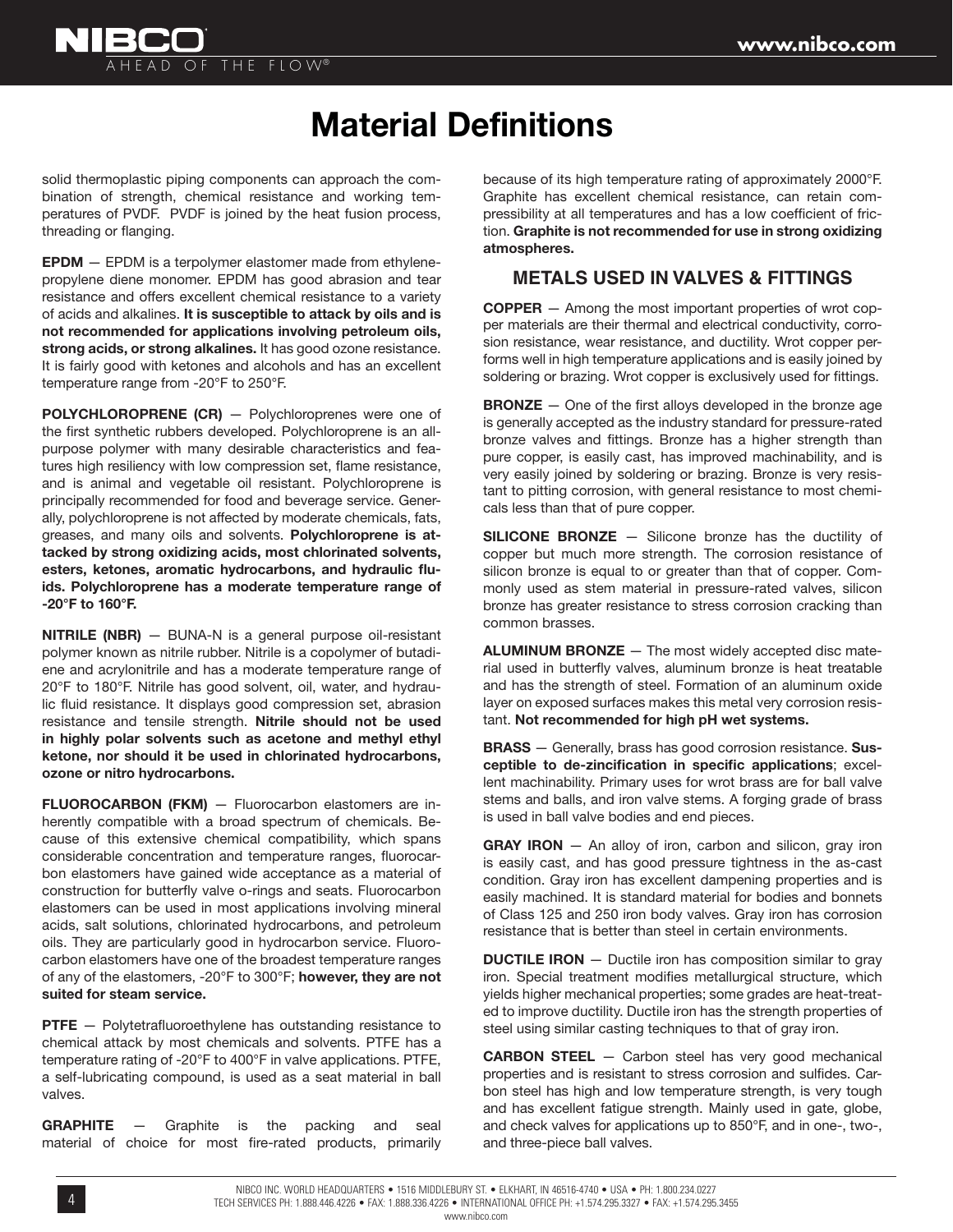

## **Material Definitions and Standards**

**3% NICKEL IRON** — 3% Nickel iron has improved corrosion resistance over gray and ductile iron. Higher temperature corrosion resistance and mechanical properties. Very resistant to oxidizing atmospheres.

**NICKEL-PLATED DUCTILE IRON** — Nickel coatings have received wide acceptance for use in chemical processing. These coatings have very high tensile strength, 50 to 225 ksi. To some extent, the hardness of a material is indicative of its resistance to abrasion and wear characteristics. Nickel plating is widely specified as a disc coating for butterfly valves.

**400 SERIES STAINLESS STEEL** — An alloy of iron, carbon, and chromium, 400 series stainless steel is normally magnetic due to its martensitic structure and iron content. It is resistant to high temperature oxidation and has improved physical and mechanical properties over carbon steel. Most 400 series stainless steels are heat-treatable. The most common applications in valves are for stem material in butterfly valves and backseat bushings and wedges in cast steel valves.

**316 STAINLESS STEEL** — An alloy of iron, carbon, nickel, and chromium, 316 stainless steel is nonmagnetic with more ductility than 400SS. Austinetic in structure, 316 stainless steel has very good corrosion resistance to a wide range of environments, is not susceptible to stress corrosion cracking and is not affected by heat treatment. Most common uses in valves are stem, body and ball materials.

**630 STAINLESS STEEL** — 630 stainless steel is a martensitic precipitation/age hardening stainless steel, offering high strength and hardness. 630 SS withstands corrosive attack better than any of the 400 series stainless steels, and in most conditions its corrosion resistance closely approaches that of 300 series stainless steel. 630 SS is primarily used as a stem material for butterfly and ball valves.

| Copper          | ASTM B75 Wrot & ASTM B88                    | Carbon Steel               | ASTM A216-Grade WCB Cast                         |
|-----------------|---------------------------------------------|----------------------------|--------------------------------------------------|
| <b>Bronze</b>   | ASTM B61 Cast<br>ASTM B62 Cast              |                            | ASTM A105 Forged<br>ASTM A352-Grade LCB Cast     |
|                 | ASTM B584, Alloy 844                        | 3% Ni-Iron                 | ASTM A126-Class B Modified                       |
| Silicon Bronze  | ASTM B98 Alloy B                            | Ni-Plated Ductile Iron     | ASTM B320 Plating                                |
|                 | ASTM B371 Wrot                              | 400 Series Stainless Steel | ASTM B582 Type 416 Wrot                          |
| Aluminum Bronze | ASTM B148 Cast<br>ASTM B150 Rod             |                            | ASTM A217-Grade CA-15<br>ASTM A276 Type 410 Wrot |
| <b>Brass</b>    | ASTM B16 Wrot<br>ASTM B124 Forged           | 316 Stainless Steel        | ASTM A276 Type 316<br>ASTM A351-Grade CF-8M      |
| Gray Iron       | ASTM A126 Class B                           | 630 Stainless Steel        | ASTM A564 Type 630                               |
| Ductile Iron    | ASTM A395 Heat Treated<br>ASTM A536 As Cast |                            |                                                  |

#### **MATERIAL DESIGNATIONS & ASTM STANDARDS FOR LISTED VALVE METALS**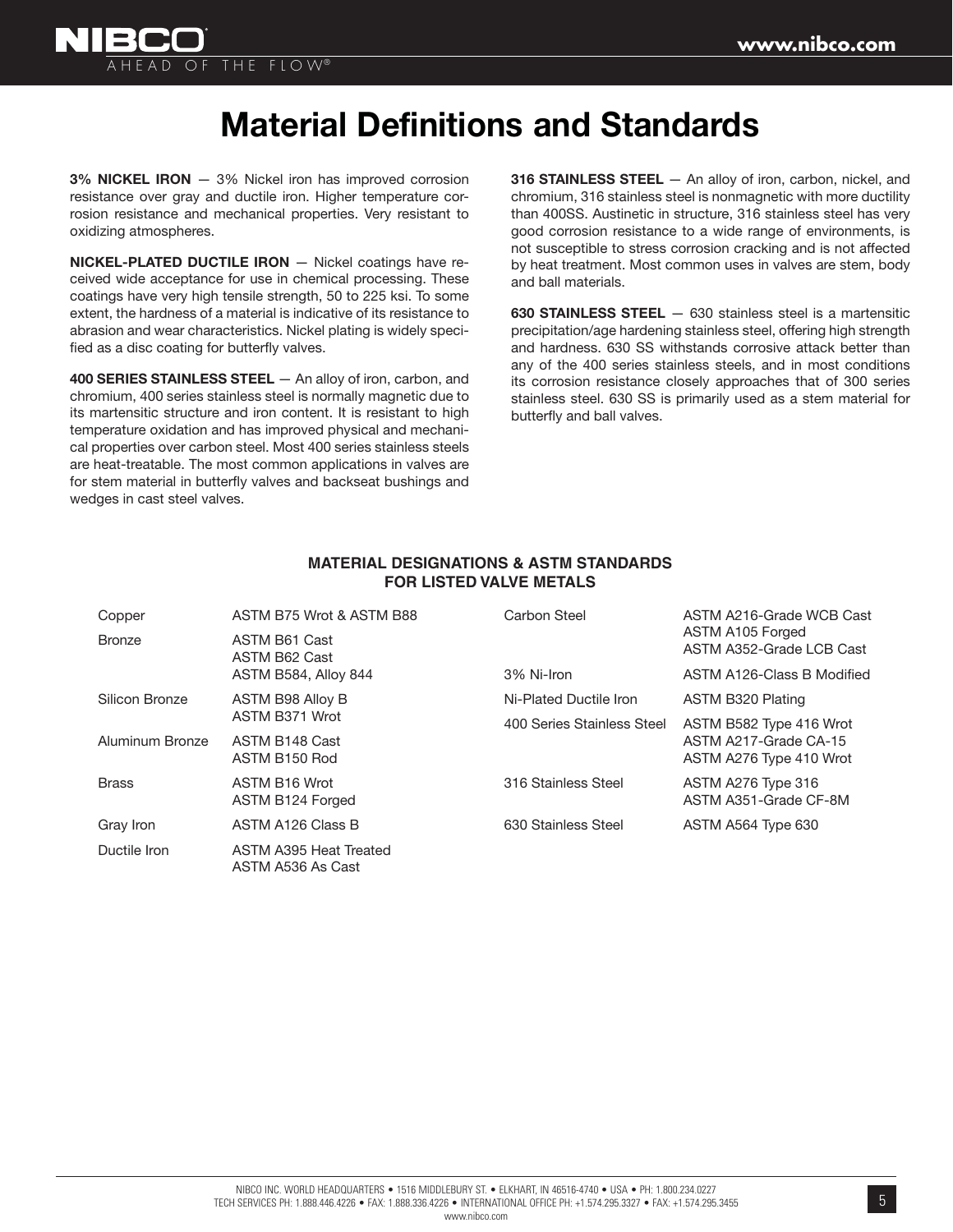**NIBCO** AHEAD OF THE FLOW®

## **Chemical Resistance Guide for Valves and Fittings**

|                                                           |                             |     |      |             | <b>PLASTICS</b> |                                                      | <b>MAX TEMPERATURE (°F)</b>                  |                      |      |                                                                    | <b>SEAL MATERIALS</b><br><b>MAX TEMPERATURE (°F)</b>               |                                                                    |                            |          |                    |                          |                           |       |                  |                     | <b>METALS</b>   |            |                      |                  |                |               |               |
|-----------------------------------------------------------|-----------------------------|-----|------|-------------|-----------------|------------------------------------------------------|----------------------------------------------|----------------------|------|--------------------------------------------------------------------|--------------------------------------------------------------------|--------------------------------------------------------------------|----------------------------|----------|--------------------|--------------------------|---------------------------|-------|------------------|---------------------|-----------------|------------|----------------------|------------------|----------------|---------------|---------------|
| <b>CHEMICALS</b><br><b>AND</b><br><b>FORMULA</b>          | CONCENTRATION               | ABS | CPVC | 운           | Σď              | PVDF                                                 | PEX                                          | PPSU                 | PTFE | EPDM                                                               | NITRILE<br>(Buna-N)                                                | POLYCHLORO-<br>Prene                                               | FKM                        | GRAPHITE | BRONZE<br>(85% Cu) | <b>SILICON</b><br>BRONZE | <b>ALUMINUM</b><br>BRONZE | BRASS | <b>GRAY IRON</b> | <b>DUCTILE IRON</b> | CARBON<br>STEEL | 3% NI/IRON | NI PLATED<br>DUCTILE | SS<br>400 SERIES | 316 SS         | <b>630 SS</b> | <b>COPPER</b> |
| Acetaldehyde<br>CH <sub>3</sub> CHO                       | Conc                        |     | C    | 140         | C               |                                                      | C                                            |                      | 350  | $\begin{array}{c} B \\ to \\ 200 \end{array}$                      | C                                                                  | C                                                                  | C                          | Α        | C                  | C                        | C                         | C     | B                | B                   | Α               |            | B                    | B                | Α              |               | С             |
| Acetamide<br>CH <sub>3</sub> CONH <sub>2</sub>            |                             |     |      |             |                 |                                                      |                                              |                      | 200  | B<br>$\frac{10}{200}$                                              | $\begin{array}{c} B \\ \text{to} \\ 180 \end{array}$               | $_{\rm to}^{\rm B}$<br>200                                         | С                          |          | А                  |                          | Α                         |       | A                | Α                   |                 |            | А                    | Α                | Α              | Α             |               |
| Acetic Acid<br>CH <sub>3</sub> COOH                       | 25%                         | C   | 180  | 180   140   |                 |                                                      | 140                                          | B<br>$\frac{10}{73}$ | 350  | 176                                                                | C                                                                  | 70                                                                 | C                          | А        | C                  | C                        | C                         | C     | C                | C                   | C               | C          | C                    | А                | A              | A             | С             |
| Acetic Acid<br>CH <sub>3</sub> COOH                       | 50%                         |     |      |             |                 | $_{\rm to}^{\rm B}$<br>140                           | $_{\rm to}^{\rm B}$<br>176                   |                      | 350  | 140                                                                | C                                                                  | C                                                                  | C                          | Α        | C                  | C                        | C                         | C     | C                | C                   | C               | C          | С                    | А                | Α              | Α             | С             |
| Acetic Acid<br>CH <sub>3</sub> COOH                       | 85%                         | C   | C    | 120         | 73              |                                                      | 73                                           |                      | 350  | 70                                                                 | C                                                                  | C                                                                  | C                          | А        | C                  | C                        | C                         | C     | C                | C                   | C               | C          | C                    | Α                | Α              | Α             | C             |
| Acetic Acid<br>CH <sub>3</sub> COOH                       | Glacial                     | С   | C    | 120         | 73              | B<br>to<br>104                                       | $\begin{array}{c} B \\ to \\ 68 \end{array}$ |                      | 350  |                                                                    |                                                                    |                                                                    |                            | Α        | C                  | C                        | C                         | C     | C                | С                   | C               | С          | С                    | С                | Α              | B             | С             |
| Acetic Anhydride<br>$(CH_3CO)_2O$                         |                             | C   | C    | 73          | C               | C                                                    | 73                                           |                      | 350  | С                                                                  | C                                                                  | $\begin{array}{c} B \\ to \\ 70 \end{array}$                       | C                          | Α        | C                  | C                        | C                         | C     | C                | C                   | C               | C          | C                    | С                | B              | B             | С             |
| Acetone<br>CH <sub>3</sub> COCH <sub>3</sub>              |                             | C   | C    | B           | C               | B                                                    | C                                            | C                    | 350  | $\begin{array}{c} B \\ \text{to} \\ 300 \end{array}$               | C                                                                  | C                                                                  | C                          | А        | A                  | Α                        | Α                         | Α     | Α                | Α                   | Α               | Α          | A                    | Α                | Α              | Α             | Α             |
| Acetophenone<br>$C_6H_5COCH_3$                            |                             |     |      |             |                 |                                                      |                                              |                      | 350  | $_{\rm to}^{\rm B}$<br>176                                         | $\mathbb C$                                                        | C                                                                  | C                          |          | C                  | C                        | C                         | C     | C                | C                   | C               | C          | C                    | C                | C              |               | C             |
| <b>Acetyl Chloride</b><br>CH <sub>3</sub> COCl            |                             | C   | C    |             | C               | C                                                    |                                              |                      | 200  | C                                                                  | C                                                                  | C                                                                  | B                          |          | А                  | Α                        | Α                         | Α     | С                | C                   | Α               |            | C                    |                  | Α              | Α             | Α             |
| Acetylene                                                 | Gas<br>100%                 | 73  | C    | 73          | C               |                                                      | 73                                           |                      | 250  | B<br>to<br>250                                                     | 200                                                                | 104                                                                | 200                        |          | C                  | C                        | C                         | C     | Α                | Α                   | Α               | Α          | А                    |                  | Α              | Α             | C             |
| Acrylonitrile<br>$H_2C=CHCN$                              |                             |     | C    |             | C               |                                                      | 140                                          |                      | 350  | 104                                                                | C                                                                  | С                                                                  | C                          | Α        | A                  | Α                        | Α                         | Α     | Α                | Α                   | Α               | Α          | Α                    | Α                | Α              | A             |               |
| Adipic Acid<br>$COOH(CH_2)_4COOH$                         | Sat'd                       |     |      | 180   140   | 140             | B<br>to<br>176                                       | 140                                          |                      | 350  | 140                                                                | B<br>to<br>220                                                     | B<br>to<br>160                                                     | 176                        |          |                    |                          |                           |       | C                | C                   | B               |            | C                    |                  | B<br>to<br>200 |               | Α             |
| Allyl Alcohol<br>$CH2=CHCH2OH$                            | 96%                         |     | C    | 140         | $rac{B}{73}$    |                                                      | C                                            |                      | 250  | B<br>to<br>300                                                     | B<br>to<br>180                                                     | B<br>to<br>120                                                     | B<br>to<br>$\overline{70}$ |          | А                  | Α                        | Α                         | Α     | Α                | Α                   | Α               | Α          | Α                    | А                | Α              | Α             |               |
| Allyl Chloride<br>$CH2=CHCH2Cl$                           |                             |     | C    |             | С               | 140                                                  | C                                            |                      | 350  | C                                                                  | $\begin{array}{c} B \\ \text{to} \\ 70 \end{array}$                | C                                                                  | С                          |          |                    |                          |                           |       |                  |                     | С               |            |                      |                  |                |               |               |
| Aluminum Acetate<br>Al( $C_2H_4O_2$ ) <sub>3</sub>        | Sat'd.                      |     |      |             |                 |                                                      |                                              |                      | 350  | 176                                                                | С                                                                  | C                                                                  | С                          |          | C                  |                          | C                         |       |                  | $\mathbb{C}$        |                 |            |                      |                  | Α              |               |               |
| Aluminum Ammonium<br>Sulfate (Alum)<br>$AlNH4(SO4)212H2O$ | Sat'd.                      |     |      | 180 140 140 |                 |                                                      | 140                                          |                      | 250  | $\begin{array}{c} \text{B} \\ \text{to} \\ \text{200} \end{array}$ | $\begin{array}{c} \text{B} \\ \text{to} \\ 140 \end{array}$        | C                                                                  | 190                        | Α        | B                  | B                        | B                         | B     |                  |                     | C               |            |                      | B                | Α              |               | B             |
| Aluminum Chloride<br>(Aqueous)<br>$\text{AlCl}_3$         | Sat'd. 160 180 180 140      |     |      |             |                 | B<br>to<br>212                                       | 140                                          |                      | 250  | 176                                                                | B<br>$\frac{10}{200}$                                              | $\begin{array}{c} \text{B} \\ \text{to} \\ \text{200} \end{array}$ | 176                        | Α        | C                  | C                        | C                         | C     | C                | C                   | C               | С          | С                    | C                | Α              | С             | С             |
| Aluminum Fluoride<br>AlF <sub>3</sub>                     | Sat'd. 160   180   180   73 |     |      |             |                 | $_{\rm to}^{\rm B}$<br>212                           | 140                                          |                      | 250  | $\begin{array}{c} \text{B} \\ \text{to} \\ \text{300} \end{array}$ | $\begin{array}{c} \text{B} \\ \text{to} \\ \text{200} \end{array}$ | B<br>to<br>200                                                     | 176                        | Α        | C                  | C                        | C                         | C     | C                | C                   | C               |            | С                    | С                | B              | С             | C             |
| Aluminum Hydroxide<br>$AI(OH)_3$                          | Sat'd. 160 180 180 140      |     |      |             |                 | $\begin{array}{c} B \\ \text{to} \\ 212 \end{array}$ | 140                                          |                      | 250  | 176                                                                | 160                                                                | $\begin{array}{c} \text{B} \\ \text{to} \\ \text{180} \end{array}$ | 176                        |          | C                  | C                        | C                         | C     | B                | B                   | C               |            | B                    | B                | Α              | Α             | С             |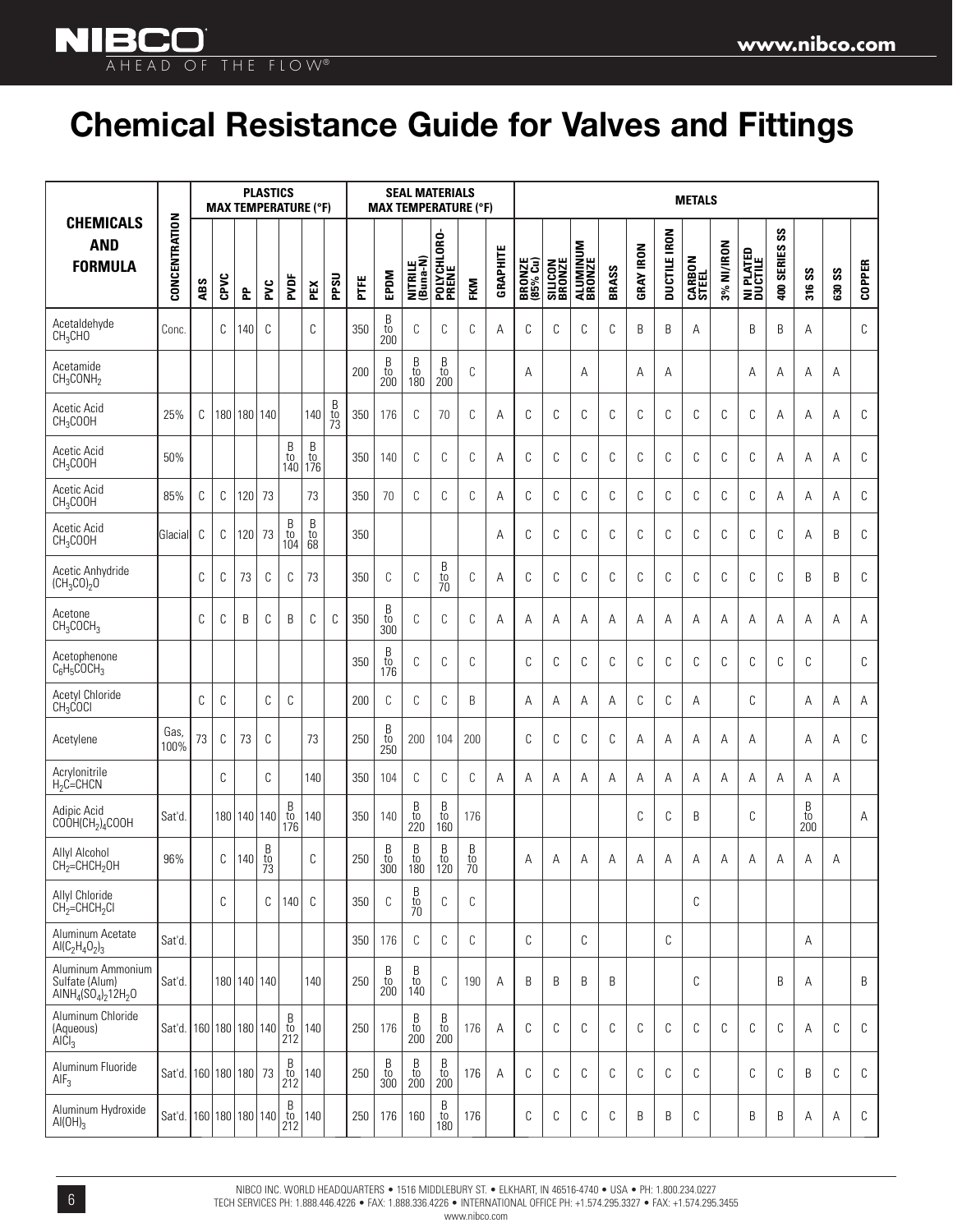|                                                                                                             |                        | <b>PLASTICS</b><br><b>MAX TEMPERATURE (°F)</b> |                 |             |         |                                                        |                       |      | <b>SEAL MATERIALS</b><br><b>MAX TEMPERATURE (°F)</b> |                            |                                                                    |                                                                    |                                                                    |                 |                    |                   |                    | <b>METALS</b> |                  |                     |                        |            |                      |                                        |                |               |               |
|-------------------------------------------------------------------------------------------------------------|------------------------|------------------------------------------------|-----------------|-------------|---------|--------------------------------------------------------|-----------------------|------|------------------------------------------------------|----------------------------|--------------------------------------------------------------------|--------------------------------------------------------------------|--------------------------------------------------------------------|-----------------|--------------------|-------------------|--------------------|---------------|------------------|---------------------|------------------------|------------|----------------------|----------------------------------------|----------------|---------------|---------------|
| <b>CHEMICALS</b><br><b>AND</b><br><b>FORMULA</b>                                                            | CONCENTRATION          | ABS                                            | CPVC            | 운           | PVC     | PVDF                                                   | PEX                   | PPSU | PTE                                                  | EPDM                       | NITRILE<br>(Buna-N)                                                | POLYCHLORO-<br>PRENE                                               | <b>FKM</b>                                                         | <b>GRAPHITE</b> | BRONZE<br>(85% Cu) | SILICON<br>BRONZE | ALUMINUM<br>BRONZE | BRASS         | <b>GRAY IRON</b> | <b>DUCTILE IRON</b> | <b>CARBON</b><br>STEEL | 3% NI/IRON | NI PLATED<br>Ductile | $s_{\rm s}$<br>400 SERIES              | 316 SS         | <b>630 SS</b> | <b>COPPER</b> |
| Aluminum Nitrate<br>Al( $NO_3$ ) <sub>3</sub> $\bullet$ <sub>9</sub> H <sub>2</sub> O                       | Sat'd                  |                                                |                 | 180   180   | 140     | $rac{B}{10}$<br>212                                    | 140                   |      | 250                                                  | 176                        | 140                                                                | $\begin{array}{c} B \\ \text{to} \\ 200 \end{array}$               | B<br>$\frac{10}{400}$                                              | Α               | С                  | С                 | С                  | C             | C                | C                   | C                      | C          | C                    |                                        | Α              | Α             | С             |
| Aluminum Potassium<br>Sulfate (Alum)<br>AIK(SO <sub>4</sub> ) <sub>2</sub> • <sub>12</sub> H <sub>2</sub> O | Sat'd.                 |                                                | 160 180 140 140 |             |         | $\begin{array}{c} B \\ \text{to} \\ 212 \end{array}$   | 140                   |      | 400                                                  | β<br>to<br>200             | $\begin{array}{c} \text{B} \\ \text{to} \\ \text{200} \end{array}$ | $\begin{array}{c} \text{B} \\ \text{to} \\ \text{200} \end{array}$ | 248                                                                | A               | B                  | B                 | B                  | B             |                  |                     | C                      |            |                      | B                                      | A              |               | B             |
| Aluminum Sulfate<br>(Alum)<br>$Al_2(SO_4)_3$                                                                | Sat'd.                 |                                                | 160 180 140 140 |             |         | $\begin{array}{c} B \\ \text{to} \\ 212 \end{array}$   | 140                   |      | 250                                                  | B<br>to<br>300             | B<br>$\frac{10}{300}$                                              | B<br>$\frac{10}{200}$                                              | Β<br>$\frac{10}{390}$                                              | Α               | C                  | C                 | С                  | C             | C                | C                   | C                      |            | C                    | C                                      |                | B             |               |
| Ammonia Gas<br>NH <sub>3</sub>                                                                              | 100%                   | С                                              | С               |             | 140 140 |                                                        | 140                   |      | 400                                                  | 140                        | B<br>to<br>140                                                     | 140                                                                | C                                                                  | A               | B                  |                   |                    | C             | A                |                     | A                      |            |                      |                                        | A              | A             | B             |
| Ammonia Liquid<br>NH <sub>3</sub>                                                                           | 100%                   | 160                                            | C               | 140         | C       |                                                        | 140                   |      | 400                                                  | 212                        | 70                                                                 | $_{\rm to}^{\rm B}$<br>160                                         | C                                                                  | A               | C                  | C                 | C                  | C             |                  |                     | A                      |            |                      | A                                      | Α              | A             | C             |
| Ammonium Acetate<br>CH <sub>3</sub> COONH <sub>4</sub>                                                      | Sat'd.                 |                                                | 120 180 73      |             | 140     | $\begin{array}{c} B \\ \text{to} \\ 212 \end{array}$   | 140                   |      | 400                                                  | 140                        | 140                                                                | 140                                                                |                                                                    |                 | C                  | С                 | С                  | C             |                  |                     |                        |            |                      |                                        | B              |               |               |
| Ammonium Bifluoride<br>$NH_4HF_2$                                                                           | Sat'd.                 |                                                |                 | 180 180 140 |         |                                                        | 140                   |      | 400                                                  | 140                        | B<br>to<br>140                                                     | C                                                                  | 140                                                                | A               | C                  |                   |                    | C             | C                | C                   | C                      | C          | C                    | C                                      | B              | B             | B             |
| Ammonium Carbonate<br>$(NH_4)_2CO_3$                                                                        | Sat'd.                 |                                                |                 | 180 212 140 |         | $\begin{array}{c} B \\ \text{to} \\ 248 \end{array}$   | 140                   |      | 400                                                  | 176                        | B<br>$\frac{10}{200}$                                              | B<br>$\frac{10}{200}$                                              | 212                                                                |                 | C                  |                   |                    | C             |                  |                     | $A_{\text{to}}$<br>140 | C          |                      | B                                      | B              | B             | B             |
| Ammonium Chloride<br>NH <sub>4</sub> Cl                                                                     | Sat'd.                 |                                                | 120 180 212 140 |             |         | $\frac{B}{10}$<br>212                                  | 140                   |      | 400                                                  | 300                        | $\begin{array}{c} B \\ to \\ 200 \end{array}$                      | $\begin{array}{c} B \\ \text{to} \\ 212 \end{array}$               | 250                                                                | A               | C                  |                   |                    | C             | C                | C                   | C                      | C          | C                    | C                                      | B              | C             |               |
| Ammonium Fluoride<br>NH <sub>A</sub> F                                                                      | 10%                    |                                                | 120 180 212 140 |             |         | $\begin{array}{c} B \\ \text{to} \\ 212 \end{array}$   | 140                   |      | 400                                                  | 300                        | B<br>$\frac{10}{200}$                                              | $\begin{array}{c} B \\ \mathrm{to} \\ 100 \end{array}$             | 140                                                                | Α               | C                  |                   |                    | C             |                  |                     | C                      |            |                      |                                        | C              |               | C             |
| Ammonium Fluoride<br>$NH_4F$                                                                                | 25%                    |                                                | 120 180 212     |             | C       |                                                        | 140                   |      | 400                                                  | 300                        | $_{\rm to}^{\rm B}$<br>120                                         | $\frac{B}{t0}$<br>100                                              | 140                                                                | A               | C                  |                   |                    | C             |                  |                     | C                      |            |                      |                                        | C              |               | C             |
| Ammonium Hydroxide<br>NH <sub>4</sub> OH                                                                    | 10%                    | 120                                            | C               |             | 212 140 |                                                        | 140                   |      | 400                                                  | B<br>to<br>300             | 200                                                                | 200                                                                | Β<br>to<br>190                                                     | A               | C                  | C                 |                    | C             |                  |                     | C                      |            |                      | B                                      | A              | A             | C             |
| Ammonia Hydroxide<br>NH <sub>4</sub> OH                                                                     | Sat'd.                 |                                                |                 |             |         |                                                        |                       |      | 400                                                  | B<br>to<br>300             | C                                                                  | 200                                                                | Β<br>to<br>190                                                     | Α               | C                  | C                 |                    |               |                  |                     | C                      |            |                      | $_{\rm to}^{\rm B}$<br>$\overline{70}$ | Α<br>to<br>140 |               | C             |
| Ammonium Nitrate<br>$NH_4NO_3$                                                                              | Sat'd. 120 180 212 140 |                                                |                 |             |         | $_{\rm to}^{\rm B}$<br>212                             | 140                   |      | 400                                                  | $_{\rm to}^{\rm B}$<br>300 | 200                                                                | 200                                                                | 176                                                                | Α               | С                  | С                 |                    | C             |                  |                     |                        |            |                      |                                        |                | Α             | C             |
| Ammonium Persulphate<br>$(NH_4)_2S_2O_8$                                                                    |                        |                                                |                 | 180 140 140 |         | $\frac{B}{t0}$<br>212                                  | 140                   |      | 200                                                  | B<br>to<br>70              | С                                                                  | 70                                                                 | Β<br>to<br>140                                                     |                 | C                  | С                 | С                  | C             | C                | C                   | C                      | C          | C                    | B                                      | Α              |               | C             |
| Ammonium Phosphate<br>(Monobasic)<br>$NH_4H_2PO_4$                                                          | All                    |                                                | 120 180 212 140 |             |         | $_{\rm to}^{\rm B}$<br>248                             | 140                   |      | 400                                                  | $\frac{B}{t0}$<br>200      | 200                                                                | $\frac{B}{t0}$<br>200                                              | $\begin{array}{c} \text{B} \\ \text{to} \\ \text{180} \end{array}$ | Α               | C                  | С                 | С                  | С             | B                | B                   | C                      |            | B                    | Α                                      | Α              | Α             | C             |
| Ammonium Sulfate<br>$(NH_4)_2SO_4$                                                                          |                        |                                                | 120 180 212 140 |             |         | $\begin{array}{c} B \\ \text{to} \\ 212 \end{array}$   | 140                   |      | 400                                                  | 300                        | 200                                                                | 200                                                                | 176                                                                | Α               | С                  | С                 | С                  | C             | B                | B                   | C                      | B          | B                    | B                                      | B              | B             | C             |
| Ammonium Sulfide<br>$(NH_4)_2S$                                                                             | Dilute 120 180 212 140 |                                                |                 |             |         |                                                        | 140                   |      | 350                                                  | B<br>$\frac{10}{300}$      | B<br>$\frac{10}{180}$                                              | B<br>$\frac{10}{160}$                                              | B<br>$\frac{10}{70}$                                               |                 | C                  | C                 | C                  | C             | C                | C                   | C                      |            | C                    |                                        | B              |               | $\mathbb{C}$  |
| Ammonium Thiocyanate 50-60%<br>NH <sub>4</sub> SCN                                                          |                        |                                                | 120 180 212 140 |             |         | $\begin{array}{c} B \\ \text{to} \\ 212 \end{array}$   | 73                    |      |                                                      | B<br>to<br>300             | $\begin{array}{c} B \\ \mathrm{to} \\ 180 \end{array}$             | B<br>$\frac{10}{200}$                                              | B<br>$\frac{10}{190}$                                              |                 | C                  | C                 | С                  | C             | C                | C                   | C                      |            | C                    |                                        | Α              | Α             | C             |
| Amyl Acetate<br>$CH_3COOC_5H_{11}$                                                                          |                        | С                                              | C               | С           | С       | $\begin{array}{c} B \\ \text{to} \\ 122 \end{array}$   | 73                    |      | 100                                                  | 210                        | C                                                                  | С                                                                  | C                                                                  |                 | B                  | B                 | B                  | B             | B                | B                   | B                      | Α          | B                    | Α                                      | Α              | Α             |               |
| Amyl Alcohol<br>$C_5H_{11}OH$                                                                               |                        |                                                | С               |             | С       | $\begin{array}{c} B \\ \textrm{to} \\ 212 \end{array}$ | $\frac{B}{t0}$<br>140 |      | 400                                                  | β<br>to<br>300             | B<br>to<br>180                                                     | $\begin{array}{c} \text{B} \\ \text{to} \\ \text{200} \end{array}$ | $\begin{array}{c} B \\ \rm{to} \\ 212 \end{array}$                 | Α               | Α                  | Α                 | Α                  | Α             | B                | B                   | B                      |            | B                    | Α                                      | Α              | Α             | A             |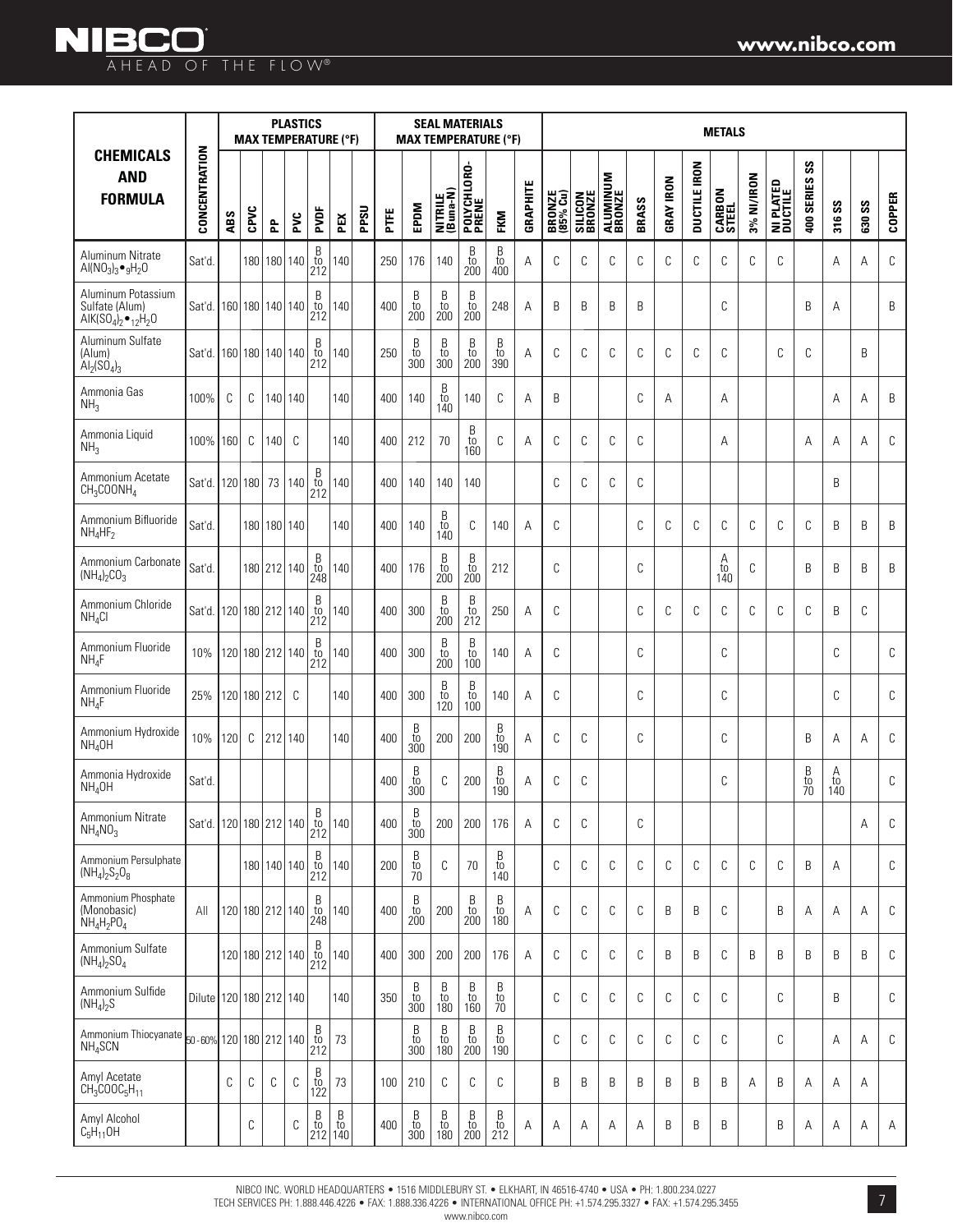### **NIBCO** AHEAD OF THE FLOW®

|                                                                            |                               |     |                       |             | <b>PLASTICS</b> | <b>MAX TEMPERATURE (°F)</b>                          |                                              |             |     |                                                                    | <b>SEAL MATERIALS</b><br><b>MAX TEMPERATURE (°F)</b>               |                                                                    |                                                                    |          |                    |                          |                           |                |                  |                     | <b>METALS</b>   |            |                             |                                      |        |               |               |
|----------------------------------------------------------------------------|-------------------------------|-----|-----------------------|-------------|-----------------|------------------------------------------------------|----------------------------------------------|-------------|-----|--------------------------------------------------------------------|--------------------------------------------------------------------|--------------------------------------------------------------------|--------------------------------------------------------------------|----------|--------------------|--------------------------|---------------------------|----------------|------------------|---------------------|-----------------|------------|-----------------------------|--------------------------------------|--------|---------------|---------------|
| <b>CHEMICALS</b><br><b>AND</b><br><b>FORMULA</b>                           | CONCENTRATION                 | ABS | CPVC                  | 운           | PVC             | PVDF                                                 | PEX                                          | <b>PPSU</b> | FTE | EPDM                                                               | NITRILE<br>(Buna-N)                                                | POLYCHLORO-<br>Prene                                               | FKM                                                                | GRAPHITE | BRONZE<br>(85% Cu) | <b>SILICON</b><br>BRONZE | <b>ALUMINUM</b><br>BRONZE | BRASS          | <b>GRAY IRON</b> | <b>DUCTILE IRON</b> | CARBON<br>STEEL | 3% NI/IRON | <b>NI PLATED</b><br>Ductile | $\mathsf{S}\mathsf{S}$<br>400 SERIES | 316 SS | <b>630 SS</b> | <b>COPPER</b> |
| n-Amyl Chloride<br>$CH_3CH_2$ <sub>3</sub> CH <sub>2</sub> CI              |                               | C   | C                     | C           | C               |                                                      | C                                            |             | 400 | C                                                                  | C                                                                  | C                                                                  | 200                                                                |          | А                  | Α                        | Α                         | Α              | A                | Α                   | Α               | A          | A                           | Α                                    | A      | A             |               |
| Aniline<br>$C_6H_5NH_2$                                                    |                               | C   | C                     |             | C               | $\begin{array}{c} B \\ \text{to} \\ 68 \end{array}$  | C                                            |             | 200 | $_{\rm to}^{\rm B}$<br>140                                         | С                                                                  | C                                                                  | $\frac{B}{10}$                                                     | Α        | С                  | C                        | С                         | C              | B                | B                   | С               | B          | B                           | Α                                    | Α      | Α             | C             |
| Aniline Hydrocloride<br>$C_6H_5NH_2$ • HCI                                 | Sat'd.                        |     | C                     |             | C               |                                                      | 140                                          |             |     |                                                                    |                                                                    |                                                                    |                                                                    | C        | C                  | C                        | С                         | C              | C                | C                   | C               | C          | C                           | C                                    | C      | C             |               |
| Anthraquinone<br>$C_{14}H_8O_2$                                            |                               |     | 180                   |             | 140             |                                                      | C                                            |             |     |                                                                    |                                                                    |                                                                    | C                                                                  |          |                    |                          |                           |                | C                | C                   | С               |            |                             |                                      |        |               |               |
| Anthraquinone<br>Sulfonic Acid<br>$C_{14}H_{7}O_{2}$ · $SO_{3}$ • $H_{2}O$ |                               |     | 180                   | 73          | 140             |                                                      | C                                            |             |     |                                                                    |                                                                    |                                                                    |                                                                    |          |                    |                          |                           |                |                  |                     |                 |            |                             |                                      |        |               |               |
| Antimony Trichloride<br>SbCl <sub>3</sub>                                  | Sat'd.                        |     | 180                   | 140 140     |                 | $_{\rm to}^{\rm B}$<br>140                           | 140                                          |             |     | C                                                                  | 70                                                                 | $_{\rm to}^{\rm B}$<br>70                                          | 70                                                                 | Α        | C                  | C                        | С                         | C              | C                | C                   | С               | C          | С                           | C                                    | C      | C             |               |
| Aqua Regia<br>(Nitrohydrochloric Acid)                                     |                               | C   | B<br>to<br>73         | C           | C               | C                                                    | C                                            |             | 200 | C                                                                  | C                                                                  | C                                                                  | $\begin{array}{c} B \\ \text{to} \\ 190 \end{array}$               | C        | C                  | C                        | C                         | C              | C                | C                   | C               | C          | C                           |                                      | B      |               |               |
| Argon Ar                                                                   | Dry                           |     |                       |             |                 |                                                      |                                              |             | 350 | $\begin{array}{c} \text{B} \\ \text{to} \\ \text{400} \end{array}$ | 250                                                                | $\begin{array}{c} B \\ \text{to} \\ 100 \end{array}$               | B<br>$\frac{10}{500}$                                              |          | A                  |                          | Α                         |                | A                |                     | Α               |            |                             |                                      | A      | Α             | A             |
| Arsenic Acid<br>$H_3AsO_4$                                                 | 80%                           |     | 180                   | 140 140     |                 | $\begin{array}{c} B \\ \text{to} \\ 248 \end{array}$ | 140                                          |             | 400 | $\begin{array}{c} B \\ \text{to} \\ 176 \end{array}$               | $\begin{array}{c} \text{B} \\ \text{to} \\ \text{200} \end{array}$ | $\begin{array}{c} B \\ \text{to} \\ 180 \end{array}$               | 140                                                                | A        | C                  | C                        | C                         | C              | C                | C                   | C               |            | С                           | B                                    | A      | B             |               |
| Asphalt                                                                    |                               |     | C                     | 73          | C               |                                                      | 73                                           |             | 350 | $\mathbb C$                                                        | $\mathsf C$                                                        | $\mathbb{C}$                                                       | 212                                                                |          | A                  | Α                        | Α                         | A              | A                | A                   | A               | A          | A                           | А                                    | A      | A             | A             |
| Barium Carbonate<br>BaCO <sub>3</sub>                                      | Sat'd.                        |     | 120 180 140 140       |             |                 | $_{\rm to}^{\rm B}$<br>248                           | 140                                          |             | 400 | $\frac{B}{t0}$<br>300                                              | 140                                                                | $_{\rm to}^{\rm B}$<br>160                                         | 248                                                                |          | А                  | Α                        | Α                         | Α              | B                | B                   | B               | B          | B                           | Α                                    | Α      | Α             |               |
| Barium Chloride<br>$BaCl2•2H2O$                                            | Sat'd                         |     | 120   180   140   140 |             |                 | $_{\rm to}^{\rm B}$<br>212                           | 140                                          |             | 400 | $\begin{array}{c} B \\ \mathrm{to} \\ 300 \end{array}$             | $\begin{array}{c} \text{B} \\ \text{to} \\ \text{200} \end{array}$ | $\begin{array}{c} \text{B} \\ \text{to} \\ \text{160} \end{array}$ | $\begin{array}{c} \text{B} \\ \text{to} \\ \text{400} \end{array}$ | Α        | А                  | Α                        | Α                         | Α              | B                | B                   | С               | B          | B                           | B                                    | Α      |               | Α             |
| Barium Hydroxide<br>$Ba(OH)_2$                                             | Sat'd                         |     | 73   180   140   140  |             |                 |                                                      |                                              |             | 400 | $_{\rm to}^{\rm B}$<br>300                                         | $_{\rm to}^{\rm B}$<br>220                                         | $_{\rm to}^{\rm B}$<br>200                                         | 248                                                                |          | C                  | C                        | С                         | C              | B                | B                   | С               |            | B                           | Α                                    | Α      | Α             |               |
| <b>Barium Nitrate</b><br>Ba(NO <sub>3</sub> ) <sub>2</sub>                 | Sat'd.                        |     | 73   180   140        |             | 73              |                                                      | 140                                          |             | 250 | 176                                                                | 140                                                                | $\frac{B}{t0}$<br>200                                              | 248                                                                | A        | C                  | C                        | C                         | C              | A                | Α                   | A               |            | A                           |                                      | A      |               |               |
| <b>Barium Sulfate</b><br>BaSO <sub>4</sub>                                 | Sat'd.   73   180   140   140 |     |                       |             |                 | B<br>to<br>212                                       | 140                                          |             | 400 | B<br>to<br>300                                                     | B<br>$\frac{10}{200}$                                              | B<br>$\overline{10}$<br>200                                        | B<br>$\frac{10}{380}$                                              | Α        | B                  | B                        | B                         | B              | B                | B                   | Α               |            | B                           | Α                                    | Α      | Α             |               |
| Barium Sulfide<br>BaS                                                      | Sat'd.                        |     | 73   180   140   140  |             |                 |                                                      |                                              |             | 400 | $\begin{array}{c} \text{B} \\ \text{to} \\ \text{310} \end{array}$ | B<br>$\frac{10}{200}$                                              | $\begin{array}{c} \text{B} \\ \text{to} \\ \text{200} \end{array}$ | B<br>to<br>400                                                     |          | C                  | C                        | С                         | C              | B                | B                   | C               |            | B                           | Α                                    | Α      | A             | C             |
| Beer                                                                       |                               |     | 120 180 180 140       |             |                 | B<br>to<br>248 140                                   | $_{\rm to}^{\rm B}$                          |             | 300 | 120                                                                | B<br>to<br>250                                                     | B<br>to<br>140                                                     | B<br>to<br>300                                                     |          | Α                  | Α                        | Α                         | A              | C                | C                   | C               |            | С                           | A                                    | Α      | Α             | Α             |
| Beet Sugar Liquors                                                         |                               |     |                       | 180 180 140 |                 |                                                      | 73                                           |             |     | B<br>to<br>300                                                     | 200                                                                | B<br>$\frac{10}{180}$                                              | B<br>$\frac{10}{400}$                                              |          |                    |                          | Α                         |                | B                | B                   | B               |            |                             |                                      | Α      | A             |               |
| Benzaldehyde<br>$C_6H_5CHO$                                                | 10%                           | С   | $\frac{B}{73}$        | 73          | $\frac{B}{73}$  |                                                      | 73                                           |             |     | 200                                                                | C                                                                  | C                                                                  | С                                                                  | A        | A                  | Α                        | Α                         | $\overline{A}$ | C                | C                   | B               |            | С                           | A                                    | Α      | A             | A             |
| Benzene<br>$C_6H_6$                                                        |                               | С   | C                     | C           | C               | C                                                    | $\begin{array}{c} B \\ to \\ 68 \end{array}$ | C           | 250 | C                                                                  | С                                                                  | C                                                                  | $\begin{array}{c} B \\ \mathrm{t0} \\ 140 \end{array}$             | Α        | Α                  | Α                        | Α                         | Α              | Α                | Α                   | Α               | Α          | Α                           | Α                                    | Α      | Α             | Α             |
| Benzene Sulfonic Acid<br>$C_6H_5SO_3H$                                     | 10%                           |     |                       | 180 180 140 |                 |                                                      | $_{\rm to}^{\rm B}$<br>73                    |             |     | C                                                                  | C                                                                  | $\begin{array}{c} \text{B} \\ \text{to} \\ \text{100} \end{array}$ | 200                                                                |          | B                  | B                        | B                         | B              | C                | C                   | C               |            | С                           | B                                    | B      | B             |               |
| Benzoic Acid<br>$C_6H_5COOH$                                               |                               |     | 160   180             | 73          | 140             |                                                      |                                              |             | 350 | С                                                                  | C                                                                  | $_{\rm to}^{\rm B}$<br>150                                         | 176                                                                |          | C                  | C                        | С                         | C              | C                | C                   |                 | C          | Α                           | Α                                    | А      | Α             |               |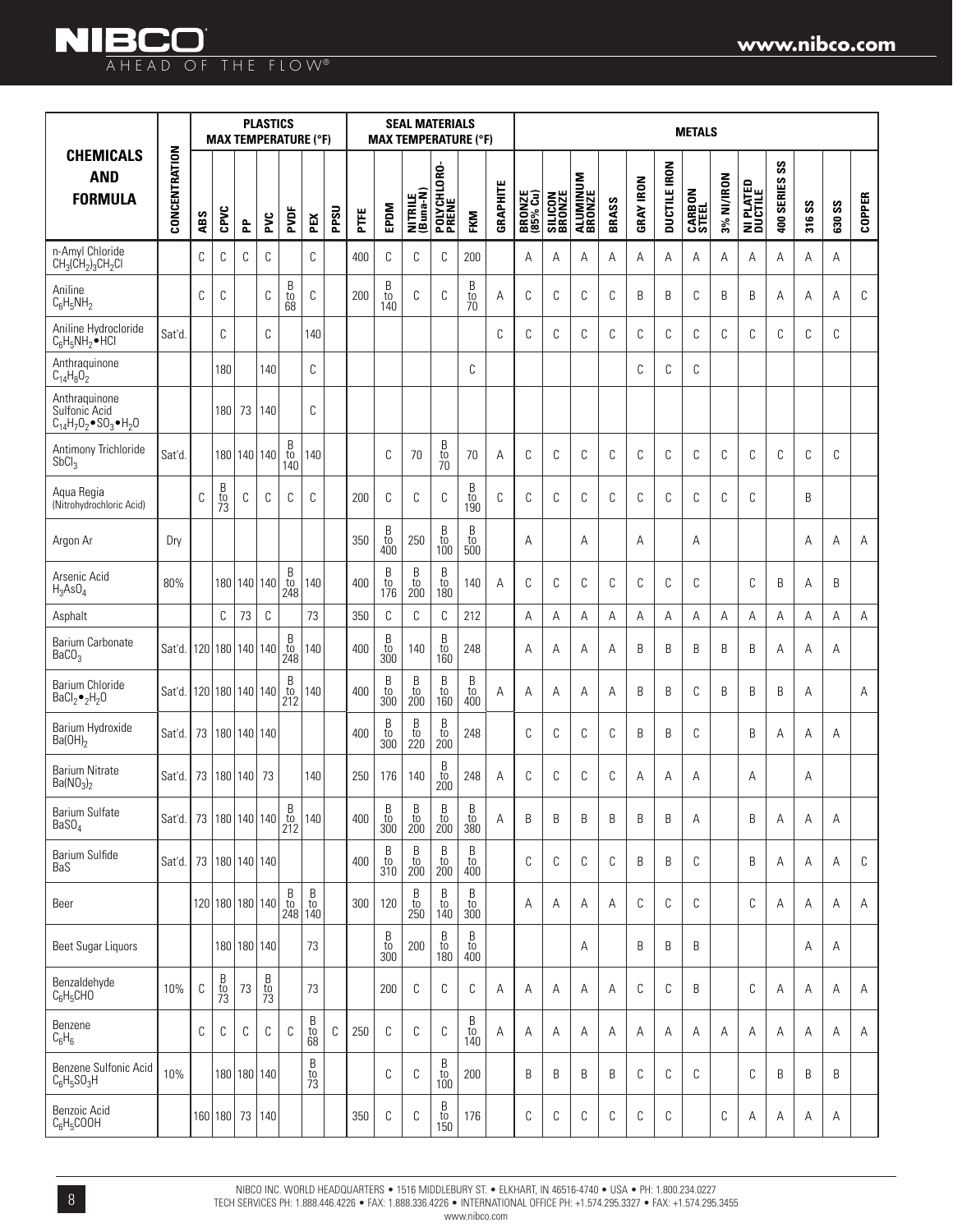|                                                                                                            |               |     | <b>MAX TEMPERATURE (°F)</b> |     | <b>PLASTICS</b> |                                                        |     |      |         | <b>MAX TEMPERATURE (°F)</b>                                        | <b>SEAL MATERIALS</b>                                              |                                                      |                                                                    |          |                    |                           |                    |       |                  |                     | <b>METALS</b>          |            |                      |                  |        |        |               |
|------------------------------------------------------------------------------------------------------------|---------------|-----|-----------------------------|-----|-----------------|--------------------------------------------------------|-----|------|---------|--------------------------------------------------------------------|--------------------------------------------------------------------|------------------------------------------------------|--------------------------------------------------------------------|----------|--------------------|---------------------------|--------------------|-------|------------------|---------------------|------------------------|------------|----------------------|------------------|--------|--------|---------------|
| <b>CHEMICALS</b><br><b>AND</b><br><b>FORMULA</b>                                                           | CONCENTRATION | ABS | CPVC                        | 운   | PVC             | PVDF                                                   | PEX | PPSU | PTE     | EPDM                                                               | NITRILE<br>(Buna-N)                                                | POLYCHLORO-<br>PRENE                                 | <b>FKM</b>                                                         | GRAPHITE | BRONZE<br>(85% Cu) | <b>SILICON<br/>BRONZE</b> | ALUMINUM<br>BRONZE | BRASS | <b>GRAY IRON</b> | <b>DUCTILE IRON</b> | <b>CARBON</b><br>STEEL | 3% NI/IRON | NI PLATED<br>Ductile | SS<br>400 SERIES | 316 SS | 630 SS | <b>COPPER</b> |
| Benzyl Alcohol<br>$C_6H_5CH_2OH$                                                                           |               |     | C                           | 120 | С               | $\begin{array}{c} B \\ \text{to} \\ 122 \end{array}$   | 140 |      | 400     | C                                                                  | C                                                                  | $\frac{B}{70}$                                       | B<br>$\frac{10}{250}$                                              |          | Α                  | А                         | A                  | Α     | B                | B                   | B                      |            | B                    | Α                | Α      | Α      | Α             |
| <b>Bismuth Carbonate</b><br>$(Bi0)_{2}CO_{3}$                                                              |               |     | 180                         | 180 | 140             |                                                        | 140 |      |         | 70                                                                 | 70                                                                 | 70                                                   | B<br>to<br>200                                                     |          |                    |                           |                    |       |                  |                     |                        |            |                      |                  |        |        |               |
| <b>Black Liquor</b>                                                                                        | Sat'd.        |     | 180                         | 140 | 140             |                                                        | 120 |      | 225     | 220                                                                | 140                                                                | 70                                                   | 212                                                                |          | C                  | С                         | C                  | C     | B                | B                   | B                      |            | B                    | B                | Α      | B      |               |
| Bleach<br>(Sodium Hypochlorite)                                                                            | 12%<br>CI.    | 73  | 185                         | 120 | 140             |                                                        | 73  |      |         |                                                                    |                                                                    |                                                      |                                                                    |          |                    |                           |                    |       |                  |                     |                        |            |                      |                  |        |        |               |
| Blood                                                                                                      |               |     |                             |     |                 |                                                        |     |      | 200     | 70                                                                 | $\mathbb C$                                                        | 70                                                   | 70                                                                 |          | B                  |                           | B                  |       | C                | C                   |                        |            | B                    |                  | A      | A      |               |
| <b>Borax</b><br>$Na_3B_4O_7 \bullet_{10}H_2O$                                                              | Sat'd         |     | 160 180 212 140             |     |                 |                                                        | 140 |      |         | 300                                                                | B<br>$\frac{10}{200}$                                              | B<br>$\overline{t}$<br>200                           | 200                                                                |          | А                  | А                         | A                  | Α     | A                | Α                   | B                      | Α          | A                    | Α                | Α      | Α      |               |
| <b>Boric Acid</b><br>$H_3BO_3$                                                                             | Sat'd         |     | 160 180 212 140             |     |                 | $\begin{array}{c} B \\ \text{to} \\ 212 \end{array}$   | 140 |      |         | B<br>to<br>300                                                     | B<br>$\frac{10}{200}$                                              | $\begin{array}{c} B \\ \text{to} \\ 200 \end{array}$ | 185                                                                | A        | B                  | B                         | B                  | B     | C                | C                   | B                      |            | C                    | B                | A      | B      |               |
| <b>Brine</b>                                                                                               | Sat'd         |     | 180                         | 140 | 140             |                                                        | 140 |      | 400     | B                                                                  | B                                                                  | B                                                    | B                                                                  |          | Α                  | Α                         | Α                  |       | C                | C                   | C                      | B          | C                    | B                | А      | B      |               |
| <b>Bromic Acid</b><br>HBrO <sub>3</sub>                                                                    |               |     | 180                         | C   | 140             | $\begin{array}{c} B \\ \text{to} \\ 212 \end{array}$   | С   |      |         | 200                                                                | C                                                                  | С                                                    | 200                                                                |          | C                  | С                         | C                  | C     |                  |                     |                        |            |                      |                  |        |        | C             |
| <b>Bromine</b><br>Br <sub>2</sub>                                                                          | Liguid        | 73  | C                           | С   | С               | $\begin{array}{c} B \\ \text{to} \\ 248 \end{array}$   | С   |      | 300     | C                                                                  | C                                                                  | C                                                    | B<br>$\frac{10}{350}$                                              | C        | C                  | C                         | C                  | C     | C                | C                   | C                      | C          | C                    | С                | С      | C      | C             |
| <b>Bromine</b><br>Br <sub>2</sub>                                                                          | Gas,<br>25%   |     | 180                         | С   | 140             |                                                        | C   |      | 200     | C                                                                  | C                                                                  | C                                                    | B<br>$\frac{10}{180}$                                              | C        | C                  | C                         | C                  | C     | C                | C                   | C                      | C          | C                    | C                | C      | C      | C             |
| <b>Bromine Water</b>                                                                                       | Sat'd         |     | 180                         | С   | 140             | B<br>to<br>176                                         | С   |      | 300     | С                                                                  | C                                                                  | C                                                    | B<br>$\frac{10}{210}$                                              | C        | C                  | C                         | C                  | C     | C                | C                   | C                      |            | C                    |                  |        |        | C             |
| <b>Butadiene</b><br>$H_2C = CHHC = CH_2$                                                                   | 50%           |     | 180                         | C   | 140             |                                                        | 73  |      | C       | C                                                                  | C                                                                  | C                                                    | 70                                                                 |          | A                  | Α                         | Α                  | A     | Α                | Α                   | Α                      | Α          | Α                    | Α                | Α      | A      | Α             |
| Butane<br>$C_4H_{10}$                                                                                      | 50%           |     | 180                         | 140 | 140             |                                                        | 140 | 73   | 350     | C                                                                  | B<br>$\frac{10}{250}$                                              | B<br>$\frac{10}{200}$                                | B<br>$\frac{10}{400}$                                              |          | А                  | А                         | Α                  | Α     | A                | Α                   | Α                      | A          | Α                    | Α                | Α      | Α      | Α             |
| <b>Butyl Acetate</b><br>CH <sub>3</sub> COOCH <sub>2</sub> CH <sub>2</sub> CH <sub>2</sub> CH <sub>3</sub> |               | С   | C                           | С   | С               | С                                                      | C   |      | 175     | C                                                                  | C                                                                  | C                                                    | С                                                                  |          | B                  | B                         | B                  | B     | B                | B                   | B                      |            | B                    | A                | A      | A      |               |
| <b>Butyl Alcohol</b><br>$CH3(CH2)2CH2OH$                                                                   |               |     | С                           |     | 180 140         |                                                        | 140 |      | 300     | $\begin{array}{c} \text{B} \\ \text{to} \\ \text{250} \end{array}$ | $\begin{array}{c} \text{B} \\ \text{to} \\ \text{190} \end{array}$ | 140                                                  | $\begin{array}{c} \text{B} \\ \text{to} \\ \text{390} \end{array}$ | A        | B                  | B                         | B                  |       |                  | B                   |                        |            | Α                    | Α                | Α      | Α      | B             |
| <b>Butyl Cellosolve</b>                                                                                    |               |     | С                           |     | 73              |                                                        |     |      | 200     | $\begin{array}{c} \text{B} \\ \text{to} \\ \text{300} \end{array}$ | С                                                                  | С                                                    | C                                                                  | Α        | Α                  | Α                         | Α                  | Α     | Α                | Α                   |                        |            | Α                    | Α                | Α      | Α      |               |
| n-Butyl Chloride<br>$C_4H_9Cl$                                                                             |               | С   | C                           |     |                 |                                                        |     |      | 400     | C                                                                  | C                                                                  | С                                                    | 70                                                                 |          | B                  | B                         | B                  | B     | B                | B                   | B                      |            | B                    | B                | B      | B      |               |
| Butylene ©<br>$CH_3CH=CHCH_3$                                                                              | Liquid        |     |                             | C   | 140             |                                                        | 120 |      | 400     | C                                                                  | 250                                                                | C                                                    | B<br>$\frac{10}{400}$                                              |          | Α                  | Α                         | Α                  | Α     |                  |                     | Α                      |            |                      | Α                | Α      | Α      |               |
| <b>Butyl Phthalate</b><br>$C_{16}H_{22}O_4$                                                                |               |     | C                           | 180 |                 | $\begin{array}{c} B \\ \mathrm{to} \\ 140 \end{array}$ |     |      |         | 250                                                                | C                                                                  | С                                                    | C                                                                  |          |                    |                           |                    |       |                  |                     |                        |            |                      |                  |        |        |               |
| <b>Butyl Stearate</b>                                                                                      |               |     |                             |     | 73              |                                                        |     |      | 250     | С                                                                  | С                                                                  | C                                                    | B<br>$\frac{10}{400}$                                              |          | Α                  | Α                         | Α                  | Α     | B                | B                   |                        |            | B                    | Α                | Α      | Α      |               |
| <b>Butyric Acid</b><br>$CH_3CH_2CH_2COOH$                                                                  |               | С   | C                           | 180 | 73              |                                                        | 73  |      | 300     | C                                                                  | C                                                                  | С                                                    | C                                                                  |          | Α                  | Α                         | Α                  | Α     | С                | C                   | С                      | С          | С                    | B                | Α      | Α      |               |
| Calcium Bisulfide<br>Ca(HS) <sub>2</sub> $\bullet$ <sub>6</sub> H <sub>2</sub> O                           |               |     | 73                          |     | С               |                                                        | 140 |      | $200\,$ | 200                                                                | $\begin{array}{c} \text{B} \\ \text{to} \\ 140 \end{array}$        | 140                                                  | 140                                                                |          |                    |                           |                    |       |                  |                     |                        |            |                      |                  | Α      |        |               |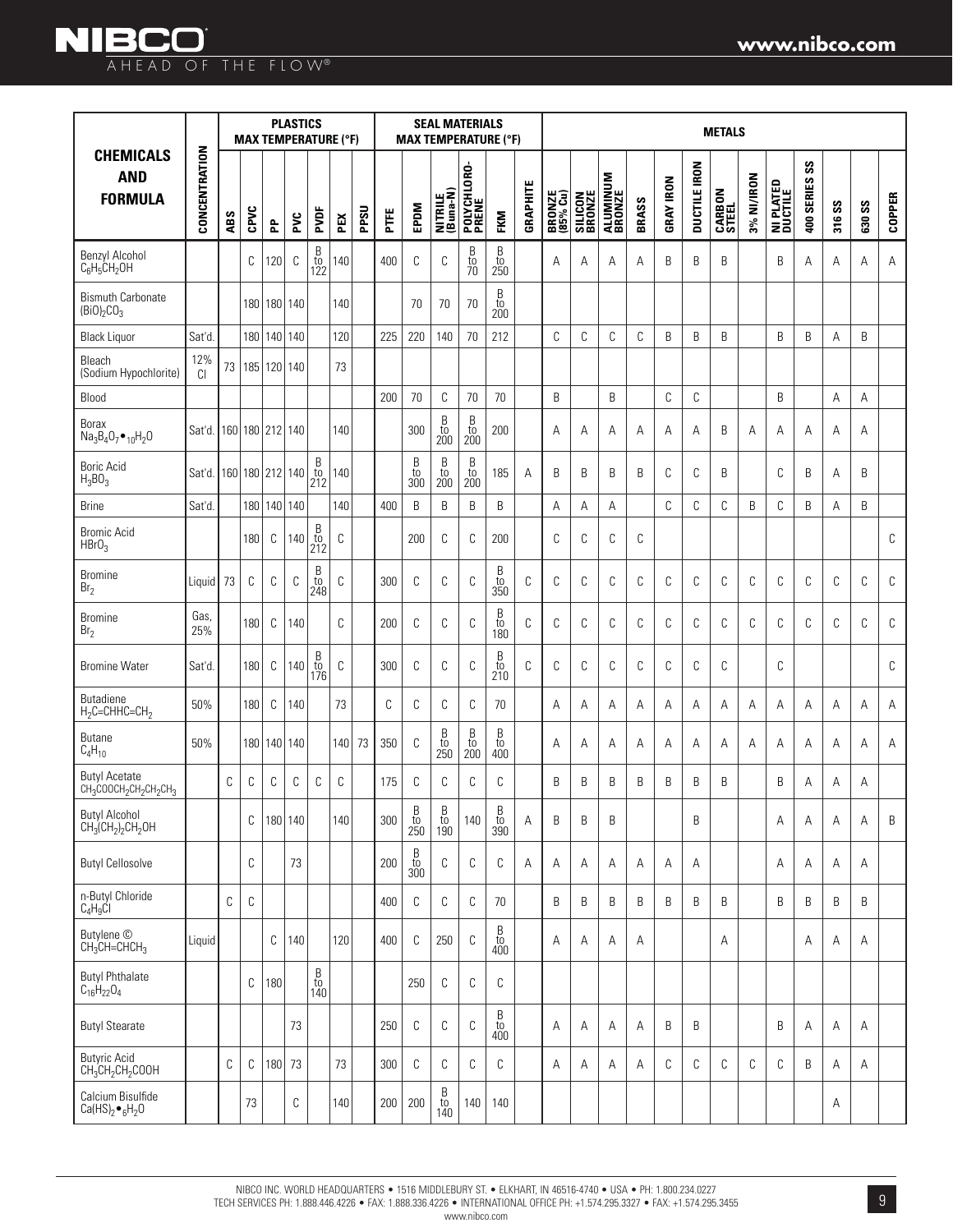### **NIBCO** AHEAD OF THE FLOW®

|                                                               |               |     |      |                       | <b>PLASTICS</b> |                                                      | <b>MAX TEMPERATURE (°F)</b>                  |                |      | <b>MAX TEMPERATURE (°F)</b>                                        | <b>SEAL MATERIALS</b>                                              |                                                                    |                                                                    |          |                           |                           |                           |       |                  |                     | <b>METALS</b>          |            |                                       |                             |        |               |               |
|---------------------------------------------------------------|---------------|-----|------|-----------------------|-----------------|------------------------------------------------------|----------------------------------------------|----------------|------|--------------------------------------------------------------------|--------------------------------------------------------------------|--------------------------------------------------------------------|--------------------------------------------------------------------|----------|---------------------------|---------------------------|---------------------------|-------|------------------|---------------------|------------------------|------------|---------------------------------------|-----------------------------|--------|---------------|---------------|
| <b>CHEMICALS</b><br><b>AND</b><br><b>FORMULA</b>              | CONCENTRATION | ABS | CPVC | 운                     | PVC             | PVDF                                                 | PEX                                          | <b>DPSU</b>    | PTFE | EPDM                                                               | NITRILE<br>(Buna-N)                                                | POLYCHLORO-<br>Prene                                               | FKM                                                                | GRAPHITE | <b>BRONZE</b><br>(85% Cu) | <b>SILICON<br/>BRONZE</b> | <b>ALUMINUM</b><br>BRONZE | BRASS | <b>GRAY IRON</b> | <b>DUCTILE IRON</b> | <b>CARBON</b><br>STEEL | 3% NI/IRON | PLATED<br><b>NI PLATEI</b><br>Ductile | $\mathsf{ss}$<br>400 SERIES | 316 SS | <b>G30 SS</b> | <b>COPPER</b> |
| Calcium Bisulfite<br>Ca(HSO <sub>3</sub> ) <sub>2</sub>       |               |     |      | 180 180 140           |                 |                                                      | C                                            |                | 350  | C                                                                  | $_{\rm to}^{\rm B}$<br>200                                         | $\begin{array}{c} \text{B} \\ \text{to} \\ \text{200} \end{array}$ | $_{\rm to}^{\rm B}$<br>400                                         |          | C                         | C                         | С                         | C     | C                | C                   | C                      |            | С                                     | B                           | Α      |               |               |
| Calcium Carbonate<br>CaCO <sub>3</sub>                        |               |     |      | 180   180   140       |                 | B<br>to<br>248                                       | 140                                          |                | 350  | $_{\rm to}^{\rm B}$<br>210                                         | B                                                                  | 140                                                                | 248                                                                |          | С                         | C                         | С                         | C     | B                | B                   | B                      |            | B                                     | Α                           | Α      | Α             | Α             |
| Calcium Chlorate<br>$Ca(C10_3)_2 \bullet _2H_2O$              |               |     |      | 180 180 140           |                 | B<br>$\frac{10}{248}$                                | 140                                          |                | 350  | $rac{B}{10}$<br>200                                                | $\begin{array}{c} \text{B} \\ \text{to} \\ \text{200} \end{array}$ | $\begin{array}{c} \text{B} \\ \text{to} \\ \text{200} \end{array}$ | $\begin{array}{c} B \\ \text{to} \\ 190 \end{array}$               | 140      | B                         | B                         | B                         | B     | B                | B                   | B                      | B          | B                                     | B                           | Α      |               | C             |
| Calcium Chloride<br>CaCl <sub>2</sub>                         |               |     |      | 120 180 180 140       |                 | B<br>to<br>248                                       | $_{\rm to}^{\rm B}$<br>176                   |                | 350  | $_{\rm to}^{\rm B}$<br>212                                         | $\begin{array}{c} \text{B} \\ \text{to} \\ \text{200} \end{array}$ | $\begin{array}{c} B \\ \mathrm{to} \\ 200 \end{array}$             | 300                                                                | Α        | B                         | B                         | B                         | B     | Α                | Α                   | С                      |            | С                                     | B                           | Α      | B             | B             |
| Calcium Hydroxide<br>$Ca(OH)_2$                               |               |     |      | 160 180 180 140       |                 |                                                      | 140                                          |                | 250  | 210                                                                | $_{\rm to}^{\rm B}$<br>200                                         | $\begin{array}{c} B \\ \mathrm{to} \\ 220 \end{array}$             | 212                                                                |          | C                         | C                         | С                         | C     | C                | C                   | C                      |            | С                                     | Α                           | Α      | Α             | C             |
| Calcium Hypochlorite<br>Ca(OCl) <sub>2</sub>                  | 30%           |     |      | 160   180   140   140 |                 |                                                      | 140                                          |                | 200  | $\frac{B}{t0}$<br>310                                              | С                                                                  | C                                                                  | $\begin{array}{c} B \\ \mathrm{to} \\ 400 \end{array}$             | 90       | C                         | C                         | С                         | C     | C                | C                   | С                      |            | С                                     | B                           | B      | B             | C             |
| Calcium Nitrate<br>Ca(NO <sub>3</sub> ) <sub>2</sub>          |               |     |      | 180 180 140           |                 |                                                      | 140                                          |                | 200  | $\begin{array}{c} B \\ \mathrm{to} \\ 300 \end{array}$             | $\begin{array}{c} \text{B} \\ \text{to} \\ \text{200} \end{array}$ | $\begin{array}{c} \text{B} \\ \text{to} \\ \text{200} \end{array}$ | $\begin{array}{c} B \\ \mathrm{to} \\ 390 \end{array}$             | C        | B                         | B                         | B                         | B     | B                | B                   |                        |            | B                                     |                             | A      |               | B             |
| Calcium Oxide<br>Ca <sub>O</sub>                              |               |     | 180  |                       | 140             |                                                      | 140                                          |                |      | B                                                                  | $\begin{array}{c} \text{B} \\ \text{to} \\ \text{200} \end{array}$ | $\begin{array}{c} B \\ \text{to} \\ 200 \end{array}$               | 140                                                                |          |                           |                           |                           |       | Α                | Α                   | B                      |            |                                       |                             | Α      | Α             |               |
| Calcium Sulfate<br>CaSO <sub>4</sub>                          |               |     |      | 100 180 180 140       |                 | $\begin{array}{c} B \\ \text{to} \\ 212 \end{array}$ | 140                                          |                | 200  | $\frac{B}{t0}$<br>300                                              | $\begin{array}{c} B \\ \mathrm{to} \\ 176 \end{array}$             | $\begin{array}{c} B\\to\\70 \end{array}$                           | $\begin{array}{c} B \\ \rm{to} \\ 212 \end{array}$                 | Α        | Α                         | B                         | B                         | B     | Α                | Α                   | B                      | Α          | Α                                     | Α                           | Α      | Α             | Α             |
| Camphor<br>$C_{10}H_{16}O$                                    |               | C   |      | 73                    | 73              |                                                      | 73                                           |                | 350  | C                                                                  | 100                                                                | C                                                                  | 70                                                                 |          | B                         | B                         | Β                         | B     | B                | B                   | B                      |            | B                                     | Α                           | Α      | Α             |               |
| Cane Sugar<br>C <sub>12</sub> H <sub>22</sub> O <sub>11</sub> |               |     |      | 180 180 140           |                 |                                                      | 140                                          |                | 400  |                                                                    |                                                                    |                                                                    |                                                                    |          | A                         | Α                         | Α                         | Α     | Α                | Α                   | Α                      | Α          | Α                                     | Α                           | Α      | Α             |               |
| Caprylic Acid<br>CH <sub>3</sub> (CH <sub>2</sub> )COOH       |               |     |      |                       |                 |                                                      |                                              |                | 350  |                                                                    | C                                                                  |                                                                    | B<br>to<br>140                                                     |          |                           |                           |                           |       | Α                | Α                   | B                      |            | Α                                     |                             | Α      |               |               |
| Carbitol                                                      |               |     | C    |                       | 73              |                                                      |                                              |                | 200  | $_{\rm to}^{\rm B}$<br>80                                          | $\begin{array}{c} B \\ \text{to} \\ \text{80} \end{array}$         | С                                                                  | С                                                                  |          | B                         | B                         | B                         | B     | B                | B                   | B                      |            | B                                     |                             | B      |               |               |
| Carbon Dioxide<br>CO <sub>2</sub>                             | Dry,<br>100%  |     |      | 160   180   140   140 |                 | B<br>to<br>212                                       | 140                                          |                | 400  | B<br>to<br>250                                                     | 200                                                                | $_{\rm to}^{\rm B}$<br>200                                         | 212                                                                | А        | Α                         | Α                         | Α                         | Α     | Α                | Α                   | Α                      | Α          | Α                                     | Α                           | Α      | Α             | Α             |
| Carbon Dioxide<br>CO <sub>2</sub>                             | Wet           |     |      | 160 180 140 140       |                 |                                                      | 140                                          |                | 400  | $\begin{array}{c} \text{B} \\ \text{to} \\ \text{250} \end{array}$ | 140                                                                | C                                                                  | 212                                                                | Α        | А                         | Α                         | Α                         | A     | B                | B                   | B                      | B          | B                                     | Α                           | А      | Α             | Α             |
| Carbon Disulfide<br>CS <sub>2</sub>                           |               | С   | C    | C                     | C               |                                                      | $\begin{array}{c} B \\ to \\ 68 \end{array}$ |                | 200  | C                                                                  | C                                                                  | C                                                                  | $_{\rm to}^{\rm B}$<br>400                                         | Α        | B                         | B                         | B                         | B     | Α                | Α                   | Α                      |            | Α                                     | Α                           | Α      |               | C             |
| Carbon Monoxide<br>CO                                         | Gas           |     |      | 180 180 140           |                 | $_{\rm to}^{\rm B}$<br>140                           | 140                                          |                | 400  | $_{\rm to}^{\rm B}$<br>300                                         | 160                                                                | 140                                                                | B<br>to<br>400                                                     | Α        | Α                         | Α                         | Α                         | A     | Α                | Α                   | B                      |            | Α                                     | A                           | Α      | Α             |               |
| Carbon Tetrachloride<br>CCI <sub>4</sub>                      |               | С   | C    | C                     | 73              | C                                                    | C                                            | $\frac{B}{10}$ | 350  | C                                                                  | С                                                                  | C                                                                  | $\begin{array}{c} \text{B} \\ \text{to} \\ \text{350} \end{array}$ | Α        | Α                         | A                         | Α                         | Α     | C                | C                   | Α                      |            | С                                     | A                           | Α      | A             | B             |
| Carbonic Acid<br>$H_2CO_3$                                    | Sat'd.        |     |      | 185 180 140 140       |                 |                                                      | 140                                          |                | 350  | $rac{B}{10}$<br>300                                                | 70                                                                 | 200                                                                | $rac{B}{10}$<br>400                                                | Α        | C                         | C                         | С                         | C     | B                | B                   | B                      | B          | B                                     | Α                           | Α      | Α             |               |
| Castor Oil                                                    |               |     | C    | 140 140               |                 |                                                      | 73                                           |                | 350  |                                                                    | 212                                                                | 200                                                                | $\begin{array}{c} \text{B} \\ \text{to} \\ \text{400} \end{array}$ | 550      | Α                         | Α                         | Α                         | A     | Α                | Α                   | Α                      | Α          | Α                                     | Α                           | Α      | Α             | Α             |
| Caustic Potash<br>(Potassium Hydroxide)<br>KOH                | 50%           |     |      | 160 180 180 140       |                 |                                                      | 140                                          |                |      | 200                                                                | B<br>$\frac{10}{150}$                                              | B<br>$\frac{10}{70}$                                               | B<br>$\overline{10}$<br>$140$                                      |          |                           |                           |                           |       |                  |                     |                        |            |                                       |                             |        |               |               |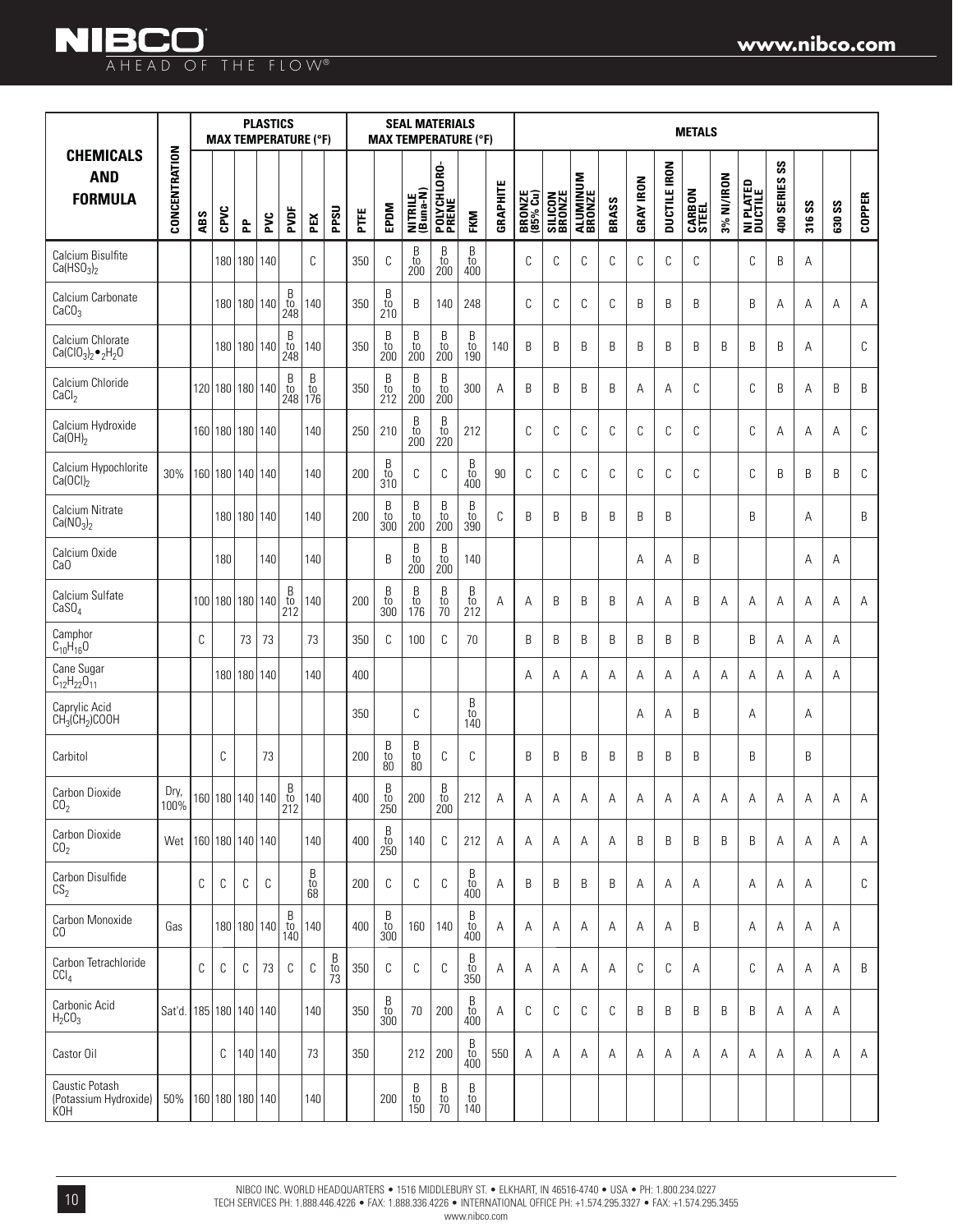|                                                                                                         |               | <b>PLASTICS</b><br><b>MAX TEMPERATURE (°F)</b> |                 |     |             |                                                      |     |      |     |                                                      | <b>SEAL MATERIALS</b><br><b>MAX TEMPERATURE (°F)</b> |                                                      |                                                        |          |                    |                          |                    |       |                  | <b>METALS</b>       |                        |            |                      |                                                        |                            |        |               |
|---------------------------------------------------------------------------------------------------------|---------------|------------------------------------------------|-----------------|-----|-------------|------------------------------------------------------|-----|------|-----|------------------------------------------------------|------------------------------------------------------|------------------------------------------------------|--------------------------------------------------------|----------|--------------------|--------------------------|--------------------|-------|------------------|---------------------|------------------------|------------|----------------------|--------------------------------------------------------|----------------------------|--------|---------------|
| <b>CHEMICALS</b><br><b>AND</b><br><b>FORMULA</b>                                                        | CONCENTRATION | ABS                                            | CPVC            | 운   | PVC         | PVDF                                                 | PEX | PPSU | PTE | EPDM                                                 | NITRILE<br>(Buna-N)                                  | POLYCHLORO-<br>PRENE                                 | FKM                                                    | GRAPHITE | BRONZE<br>(85% Cu) | <b>SILICON</b><br>BRONZE | ALUMINUM<br>BRONZE | BRASS | <b>GRAY IRON</b> | <b>DUCTILE IRON</b> | <b>CARBON</b><br>STEEL | 3% NI/IRON | NI PLATED<br>Ductile | SS<br>400 SERIES                                       | 316 <sub>SS</sub>          | 630 SS | <b>COPPER</b> |
| Caustic Soda<br>(Sodium Hydroxide)<br>Na0H                                                              | 40%           |                                                | 160 180         | 180 | 140         |                                                      | 140 |      |     | B<br>to<br>200                                       | 212                                                  | $_{\rm to}^{\rm B}$<br>200                           | 80                                                     |          |                    |                          |                    |       |                  |                     |                        |            |                      |                                                        |                            |        |               |
| Cellosolve                                                                                              |               |                                                | $\mathbb C$     | 73  | 73          |                                                      | С   |      | 200 |                                                      | $\mathbb C$                                          |                                                      | С                                                      | Α        | А                  | Α                        | Α                  | Α     | A                | Α                   | Α                      |            | Α                    |                                                        | Α                          |        |               |
| Cellosolve Acetate<br>CH <sub>3</sub> COOCH <sub>2</sub> CH <sub>2</sub> OC <sub>2</sub> H <sub>5</sub> |               |                                                | C               | 73  | 73          |                                                      |     |      | 300 | C                                                    | C                                                    | C                                                    | С                                                      |          | B                  |                          | B                  |       |                  | B                   |                        |            |                      |                                                        | B                          |        |               |
| Chloral Hydrate<br>CCI <sub>3</sub> CH(OH) <sub>2</sub>                                                 |               |                                                | 180             | C   | 140         |                                                      | 120 |      |     | B<br>to<br>70                                        | C                                                    | 70                                                   | С                                                      |          |                    |                          |                    |       |                  |                     |                        |            |                      |                                                        |                            |        |               |
| Chloramine<br>NH <sub>2</sub> Cl                                                                        | Dilute        |                                                | C               | 73  | 73          |                                                      | 73  |      |     | 70                                                   |                                                      | $\begin{array}{c} B \\ to \\ 80 \end{array}$         | 70                                                     |          | B                  | B                        | B                  | B     | C                | C                   | C                      |            |                      |                                                        | B                          |        |               |
| Chloric Acid<br>$HGIO3•7H2O$                                                                            | 10%           |                                                | 180             | 73  | 140         |                                                      | 73  |      | 140 | 212                                                  | C                                                    | $\begin{array}{c} B \\ \text{to} \\ 120 \end{array}$ | $\begin{array}{c} B \\ \textrm{to} \\ 120 \end{array}$ |          | C                  | С                        | C                  | C     | C                | C                   | C                      | C          | C                    | C                                                      | B                          | C      |               |
| Chloric Acid<br>$HCIO3$ $\bullet$ <sub>7</sub> H <sub>2</sub> O                                         | 20%           |                                                | 185             | 73  | 140         |                                                      | 73  |      | 140 | 212                                                  | C                                                    | 70                                                   | С                                                      |          | C                  | С                        | C                  | C     | C                | С                   | C                      | C          | C                    | C                                                      | С                          | C      |               |
| Chlorine Gas<br>(Moisture Content<br>$< 150$ ppm)                                                       |               |                                                |                 |     |             |                                                      |     |      | 400 | C                                                    | С                                                    | C                                                    | B                                                      | А        | C                  | C                        | C                  | C     | B                | $A^*$               | $A^*$                  | B          | B                    | B                                                      | A                          |        | C             |
| <b>Chlorine Gas</b><br>(Moisture Content<br>$> 150$ ppm)                                                |               | С                                              | С               | С   | C           |                                                      | C   |      | 400 | C                                                    | C                                                    | С                                                    | С                                                      |          | C                  | C                        | C                  | C     | C                | C                   | C                      | С          | С                    | С                                                      | С                          | C      | C             |
| Chlorine                                                                                                | Liquid        | С                                              | C               | C   | C           |                                                      | C   |      |     | C                                                    | C                                                    | С                                                    | B                                                      |          | B                  | B                        |                    | B     | С                | С                   | С                      |            | С                    | С                                                      | С                          | С      |               |
| <b>Chlorinated Water</b><br>$(< 3500$ ppm)                                                              |               |                                                |                 |     |             |                                                      |     |      | 400 |                                                      |                                                      |                                                      |                                                        | 73       | B                  | B                        | C                  | C     |                  |                     | C                      |            | C                    | B                                                      | A                          | Α      | С             |
| <b>Chlorinated Water</b><br>$( > 3500$ ppm)                                                             |               |                                                |                 |     |             |                                                      |     |      | 400 |                                                      |                                                      |                                                      |                                                        | 73       | C                  | C                        | C                  | С     |                  |                     | С                      |            |                      | С                                                      | Α                          | B      | C             |
| Chloroacetic Acid<br>CH <sub>2</sub> CICOOH                                                             | 50%           | С                                              | 180             | C   | 140         |                                                      | 120 |      | 200 | $\begin{array}{c} B \\ \text{to} \\ 175 \end{array}$ | C                                                    | С                                                    | С                                                      |          | С                  | С                        | C                  | C     | C                | C                   | C                      |            | С                    | С                                                      | С                          | С      | С             |
| Chlorobenzene<br>$C_6H_5Cl$                                                                             | Dry           | С                                              | С               | 73  | C           |                                                      | С   | С    | 200 | C                                                    | C                                                    | C                                                    | B<br>to<br>400                                         | Α        | Α                  | Α                        | Α                  | Α     | C                | C                   | B                      |            | С                    | Α                                                      | Α                          | A      |               |
| Chloroform<br>CHCI <sub>3</sub>                                                                         | Dry           | С                                              | С               | С   | С           |                                                      | С   | С    | 200 | C                                                    | С                                                    | С                                                    | B<br>to<br>400                                         | Α        | Α                  | Α                        | Α                  | Α     | C                | С                   | С                      |            | С                    | Α                                                      | Α                          | Α      |               |
| Chlorosulfonic Acid<br>CISO <sub>2</sub> OH                                                             |               |                                                | 73              | C   | 73          |                                                      | С   |      | 200 | С                                                    | С                                                    | С                                                    | С                                                      |          | С                  | C                        | C                  | C     | B                | B                   | C                      | C          | B                    | С                                                      | С                          | С      | С             |
| Chromic Acid<br>$H_2CrO_4$                                                                              | 10%           | 73                                             |                 |     | 180 140 140 | $\begin{array}{c} B \\ \text{to} \\ 212 \end{array}$ | 73  |      | 350 | 70                                                   | С                                                    | C                                                    | B<br>$\frac{10}{400}$                                  | C        | С                  | C                        | C                  | C     | C                | C                   | C                      | C          | C                    | $\begin{array}{c} B \\ \text{to} \\ 212 \end{array}$   | $A$<br>$70$<br>$70$        |        | С             |
| Chromic Acid<br>$H_2$ CrO <sub>4</sub>                                                                  | 30%           | C                                              | 180             | 73  | 140         | $\begin{array}{c} B \\ \text{to} \\ 212 \end{array}$ | 73  |      | 350 | $70$                                                 | С                                                    | С                                                    | $_{\rm to}^{\rm B}$<br>400                             | C        | C                  | С                        | $\mathbb C$        | C     | C                | C                   | C                      | С          | C                    | $\begin{array}{c} B \\ \textrm{to} \\ 212 \end{array}$ | B<br>to<br>$\overline{70}$ |        | С             |
| Chromic Acid<br>$H_2$ CrO <sub>4</sub>                                                                  | 50%           | С                                              | C               | 73  | С           | $\begin{array}{c} B \\ \text{to} \\ 212 \end{array}$ | 73  |      | 200 | С                                                    | C                                                    | C                                                    | B<br>$\frac{10}{400}$                                  | C        | C                  | С                        | C                  | C     | C                | C                   | C                      | С          |                      | С                                                      | B<br>$\frac{10}{70}$       |        | С             |
| Citric Acid<br>$C_6H_8O_7$                                                                              | Sat'd         |                                                | 160 180 140 140 |     |             | $\frac{B}{10}$<br>248                                | 140 |      | 200 |                                                      |                                                      |                                                      |                                                        | Α        | C                  | C                        | C                  | C     | C                | C                   | C                      |            | С                    | B                                                      | Α                          | Α      | C             |
| Coconut Oil                                                                                             |               |                                                | C               | 73  | 140         | $_{\rm to}^{\rm B}$<br>248                           | 73  |      | 400 | C                                                    | 250                                                  | C                                                    | B<br>to<br>390                                         |          | B                  | B                        | B                  | B     | C                | C                   | B                      |            | С                    | B                                                      | Α                          |        |               |
| Coffee                                                                                                  |               |                                                |                 |     | 180 140 140 |                                                      | 140 |      |     | B<br>to<br>140                                       | 140                                                  | 140                                                  | B<br>to<br>200                                         |          | Α                  | Α                        | Α                  | Α     | С                | С                   | C                      |            |                      | Α                                                      | Α                          | Α      | Α             |
| Coke Oven Gas                                                                                           |               |                                                |                 | 73  | 140         |                                                      | 140 |      | 400 | С                                                    | С                                                    | С                                                    | $\begin{array}{c} B \\ \mathrm{to} \\ 390 \end{array}$ |          | B                  | B                        | B                  | B     | Α                | Α                   | Α                      | Α          | Α                    | Α                                                      | Α                          | Α      |               |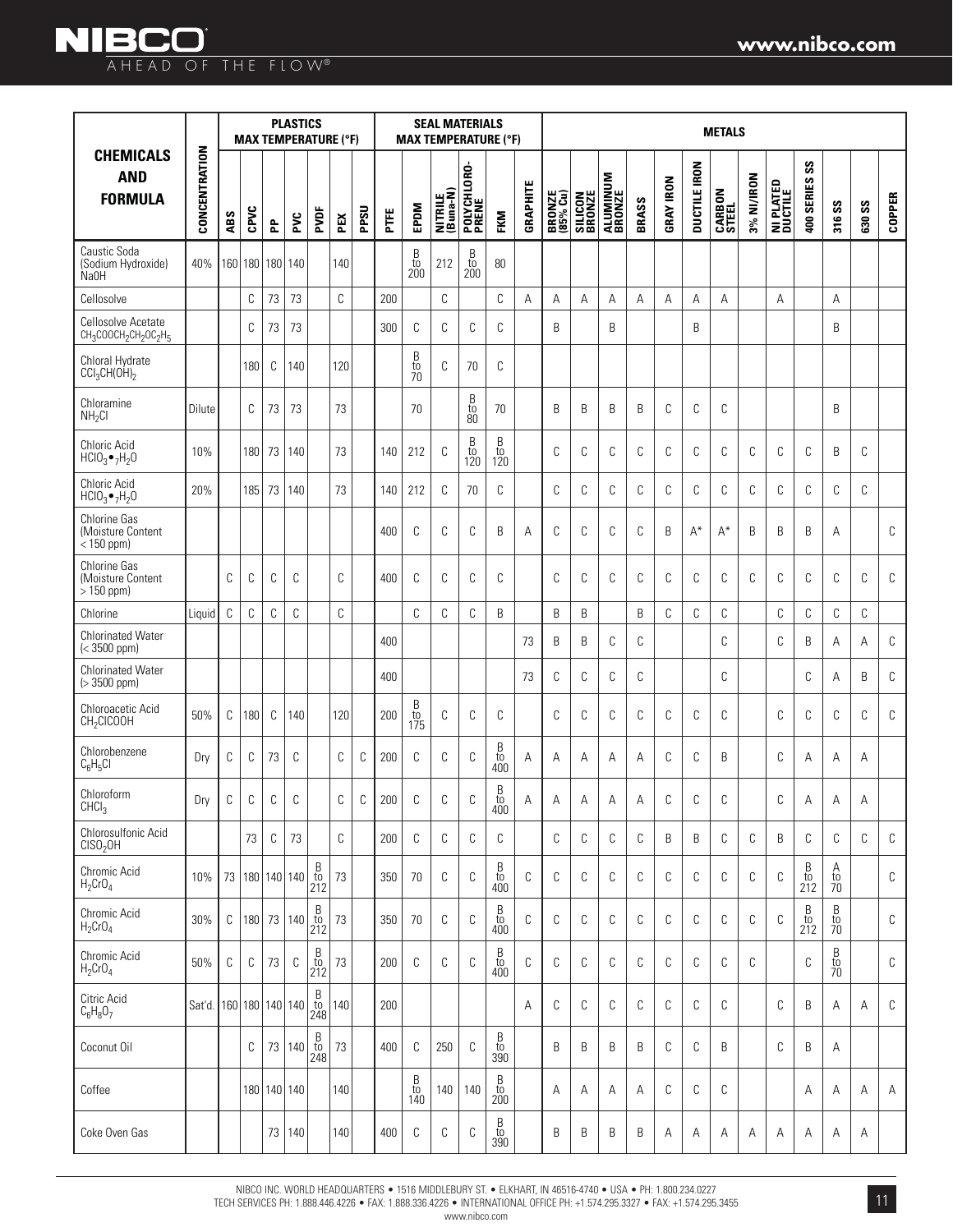### **www.nibco.com**

# AHEAD OF THE FLOW®

|                                                                   |                       |             |             |                 | <b>PLASTICS</b> |                                                      | <b>MAX TEMPERATURE (°F)</b>                          |      |      |                                                                    | <b>SEAL MATERIALS</b><br><b>MAX TEMPERATURE (°F)</b>               |                                                                    |                                                                    |          |                    |                          |                    |       |                  |                     | <b>METALS</b>          |            |                             |                                       |        |               |               |
|-------------------------------------------------------------------|-----------------------|-------------|-------------|-----------------|-----------------|------------------------------------------------------|------------------------------------------------------|------|------|--------------------------------------------------------------------|--------------------------------------------------------------------|--------------------------------------------------------------------|--------------------------------------------------------------------|----------|--------------------|--------------------------|--------------------|-------|------------------|---------------------|------------------------|------------|-----------------------------|---------------------------------------|--------|---------------|---------------|
| <b>CHEMICALS</b><br><b>AND</b><br><b>FORMULA</b>                  | CONCENTRATION         | ABS         | CPVC        | 운               | PVC             | PVDF                                                 | PEX                                                  | PPSU | PTFE | EPDM                                                               | NITRILE<br>(Buna-N)                                                | POLYCHLORO-<br>PRENE                                               | <b>FKM</b>                                                         | GRAPHITE | BRONZE<br>(85% Cu) | <b>SILICON</b><br>BRONZE | ALUMINUM<br>BRONZE | BRASS | <b>GRAY IRON</b> | <b>DUCTILE IRON</b> | <b>CARBON</b><br>STEEL | 3% NI/IRON | <b>NI PLATED</b><br>Ductile | $\mathsf{S} \mathsf{S}$<br>400 SERIES | 316 SS | <b>630 SS</b> | <b>COPPER</b> |
| Copper Acetate<br>$Cu(C_2H_3O_2)_2 \bullet H_2O$                  | Sat'd                 |             | 73          | 73              | 73              |                                                      |                                                      |      | 350  | $\begin{array}{c} \text{B} \\ \text{to} \\ \text{300} \end{array}$ | С                                                                  | C                                                                  | С                                                                  |          | C                  | C                        | С                  | C     | C                | C                   | С                      |            | C                           | B                                     | Α      |               |               |
| Copper Carbonate<br>CuCO <sub>3</sub>                             | Sat'd                 |             | 180         |                 | 140             |                                                      | 140                                                  |      | 350  | $_{\rm to}^{\rm B}$<br>210                                         | С                                                                  | 70                                                                 | $_{\rm to}^{\rm B}$<br>190                                         |          |                    |                          |                    |       |                  |                     |                        |            |                             | B                                     | Α      |               |               |
| Copper Chloride<br>CuCl <sub>2</sub>                              | Sat'd                 | 73          |             | 180 140 140     |                 |                                                      | 140                                                  |      | 350  | B<br>$\frac{10}{212}$                                              | 176                                                                | B<br>to<br>210                                                     | B<br>to<br>400                                                     | A        | C                  | C                        | C                  | C     | C                | C                   | С                      | C          | C                           | B                                     | Α      |               | C             |
| Copper Cyanide<br>CuCN                                            |                       |             | 180         |                 | 140             | $\begin{array}{c} B \\ \text{to} \\ 212 \end{array}$ | 140                                                  |      | 350  | B<br>to<br>300                                                     |                                                                    |                                                                    | B<br>to<br>390                                                     |          | C                  | C                        | C                  | C     | C                | C                   | С                      | A          | C                           | B                                     | A      |               | C             |
| Copper Fluoride<br>$\text{CuF}_2 \bullet_2 \text{H}_2 \text{O}$   | 2%                    |             | 180         |                 | 73 140          |                                                      | 140                                                  |      |      | B<br>to<br>250                                                     | 80                                                                 | 140                                                                | $\begin{array}{c} B \\ \text{to} \\ 190 \end{array}$               | А        |                    |                          |                    |       |                  |                     |                        |            |                             |                                       |        |               |               |
| Copper Nitrate<br>$Cu(NO3)2 •3H2O$                                | 30%                   |             |             | 180 140 140     |                 |                                                      |                                                      |      |      | $\begin{array}{c} \text{B} \\ \text{to} \\ \text{210} \end{array}$ | $\begin{array}{c} \text{B} \\ \text{to} \\ \text{230} \end{array}$ | $\begin{array}{c} \text{B} \\ \text{to} \\ \text{200} \end{array}$ | 212                                                                | A        | C                  | C                        | C                  | C     | C                | C                   | С                      |            | C                           | B                                     | A      |               | C             |
| Copper Sulfate<br>$CuSO4$ $\bullet$ <sub>5</sub> H <sub>2</sub> O | Sat'd                 |             |             | 120 180 120 140 |                 | $\frac{B}{t0}$<br>212                                | 140                                                  |      |      | $\overline{B}$<br>$\frac{10}{300}$                                 | $\begin{array}{c} B \\ \rm{to} \\ 212 \end{array}$                 | 200                                                                | $\begin{array}{c} B \\ \textrm{to} \\ 212 \end{array}$             | Α        | C                  | C                        | С                  | C     | С                | C                   | С                      |            | C                           | Α                                     | Α      | Α             | C             |
| Corn Oil                                                          |                       |             | C           |                 | 73   140        |                                                      | 120                                                  |      | 400  | C                                                                  | 250                                                                | C                                                                  | $\begin{array}{c} \text{B} \\ \text{to} \\ \text{400} \end{array}$ |          | B                  | B                        | B                  | B     | B                | B                   | B                      | B          | B                           | Α                                     | A      | Α             | A             |
| Corn Syrup                                                        |                       |             | 185         | 140 140         |                 |                                                      | 140                                                  |      |      | 200                                                                | 200                                                                | C                                                                  | 212                                                                |          |                    |                          |                    |       |                  |                     |                        |            |                             |                                       |        |               |               |
| Cottonseed Oil                                                    |                       | 120         | C           | 140 140         |                 |                                                      | $\begin{array}{c} B \\ \text{to} \\ 140 \end{array}$ |      | 400  | $\frac{B}{70}$                                                     | 200                                                                | C                                                                  | $\begin{array}{c} B \\ \mathrm{to} \\ 400 \end{array}$             |          | B                  | B                        | B                  | B     | B                | B                   | B                      |            | B                           | А                                     | Α      | Α             |               |
| Creosote                                                          |                       |             | C           | 73              | C               |                                                      | 140                                                  |      | 350  | C                                                                  | $_{\rm to}^{\rm B}$<br>220                                         | C                                                                  | $_{\rm to}^{\rm B}$<br>400                                         |          | B                  | B                        | B                  | B     | Α                | Α                   | Α                      | Α          | Α                           | Α                                     | Α      | Α             | B             |
| Cresol<br>$CH_3C_6H_4OH$                                          | 90%                   | С           | C           | $\frac{B}{73}$  | $\mathbb C$     | $\begin{array}{c} B \\ \text{to} \\ 68 \end{array}$  | 73                                                   |      | 200  |                                                                    | С                                                                  | C                                                                  | B                                                                  |          |                    |                          |                    |       |                  |                     |                        |            |                             |                                       | B      |               |               |
| Cresylic Acid                                                     | 50%                   |             | 180         |                 | 140             |                                                      | C                                                    |      | 200  | C                                                                  | С                                                                  | C                                                                  | 140                                                                |          | A                  | Α                        | Α                  | Α     | Α                | Α                   | B                      | Α          | A                           | Α                                     | Α      | Α             | A             |
| Crude Oil                                                         |                       |             | C           |                 | 140   140       | B<br>to<br>212                                       | С                                                    |      | 400  | C                                                                  | B<br>to<br>250                                                     | C                                                                  | B<br>to<br>300                                                     |          | C                  | C                        | C                  | C     | C                | C                   | B                      |            |                             | Α                                     | A      | Α             | C             |
| Cuprlc Sulfate<br>$CuSO4$ $\bullet$ <sub>5</sub> H <sub>2</sub> O | Sat'd. 100 180 73 140 |             |             |                 |                 |                                                      |                                                      |      | 250  |                                                                    |                                                                    |                                                                    |                                                                    | Α        |                    |                          |                    |       |                  |                     |                        |            |                             |                                       |        |               |               |
| Cuprous Chloride<br>CuCl                                          | Sat'd. 70   180       |             |             |                 | 140             |                                                      | 140                                                  |      | 350  |                                                                    |                                                                    |                                                                    |                                                                    | A        | C                  |                          |                    | C     |                  |                     |                        |            |                             |                                       |        |               | C             |
| Cyclohexane<br>$C_6H_{12}$                                        |                       | 73          | C           | C               | C               | $_{\rm to}^{\rm B}$<br>248                           | $\mathbb C$                                          |      | 300  | C                                                                  | 250                                                                | C                                                                  | B<br>to<br>400                                                     |          | A                  | A                        | Α                  | A     | B                | B                   | Α                      |            | B                           | A                                     | A      | A             |               |
| Cyclohexanol<br>$C_6H_{11}OH$                                     |                       | $\mathbb C$ | C           | 140             | $\mathbb C$     | B<br>to<br>104                                       | 73                                                   |      | 250  | C                                                                  | $\frac{B}{10}$                                                     | B<br>$\frac{10}{70}$                                               | B<br>to<br>400                                                     |          |                    |                          |                    |       | Α                | Α                   |                        |            | Α                           | Α                                     | Α      | A             |               |
| Cyclohexanone<br>$C_6H_{10}O$                                     | Liquid                | $\mathbb C$ | $\mathbb C$ | 73              | $\mathbb C$     | C                                                    | C                                                    | C    | 200  | C                                                                  | C                                                                  | C                                                                  | С                                                                  |          | B                  | B                        | B                  | B     | B                | B                   | B                      |            | B                           | B                                     | Α      |               |               |
| Detergents<br>(Heavy Duty)                                        |                       |             | C           |                 | 180 140         |                                                      | B<br>$\frac{10}{140}$                                |      |      |                                                                    |                                                                    |                                                                    |                                                                    |          | Α                  | Α                        | Α                  | Α     | Α                | Α                   | Α                      | A          | Α                           | Α                                     | Α      | A             | Α             |
| Dextrin<br>(Starch Gum)                                           | Sat'd.                |             |             | 180 140 140     |                 |                                                      | 140                                                  |      | 200  | 176                                                                | $\begin{array}{c} \text{B} \\ \text{to} \\ \text{180} \end{array}$ | $\begin{array}{c} \text{B} \\ \text{to} \\ \text{200} \end{array}$ | 212                                                                |          | А                  | Α                        | Α                  | Α     | B                | B                   | B                      |            |                             |                                       | Α      |               | Α             |
| Dextrose<br>$C_6H_{12}O_6$                                        |                       |             |             | 180 140 140     |                 |                                                      | 140                                                  |      | 400  | 200                                                                | 200                                                                | 200                                                                | $_{\rm to}^{\rm B}$<br>400                                         |          | A                  | A                        |                    |       | Α                |                     |                        |            |                             |                                       | Α      |               |               |
| Diacetone Alcohol<br>$CH3COCH2C(CH3)2OH$                          |                       |             | С           | 120             | C               |                                                      |                                                      |      | 350  | B<br>$\frac{10}{300}$                                              | C                                                                  | C                                                                  | С                                                                  |          | Α                  | Α                        | Α                  | Α     | Α                | Α                   | Α                      | Α          | Α                           | Α                                     | Α      | Α             | А             |

NIBCO INC. WORLD HEADQUARTERS • 1516 MIDDLEBURY ST. • ELKHART, IN 46516-4740 • USA • PH: 1.800.234.0227 TECH SERVICES PH: 1.888.446.4226 • FAX: 1.888.336.4226 • INTERNATIONAL OFFICE PH: +1.574.295.3327 • FAX: +1.574.295.3455 www.nibco.com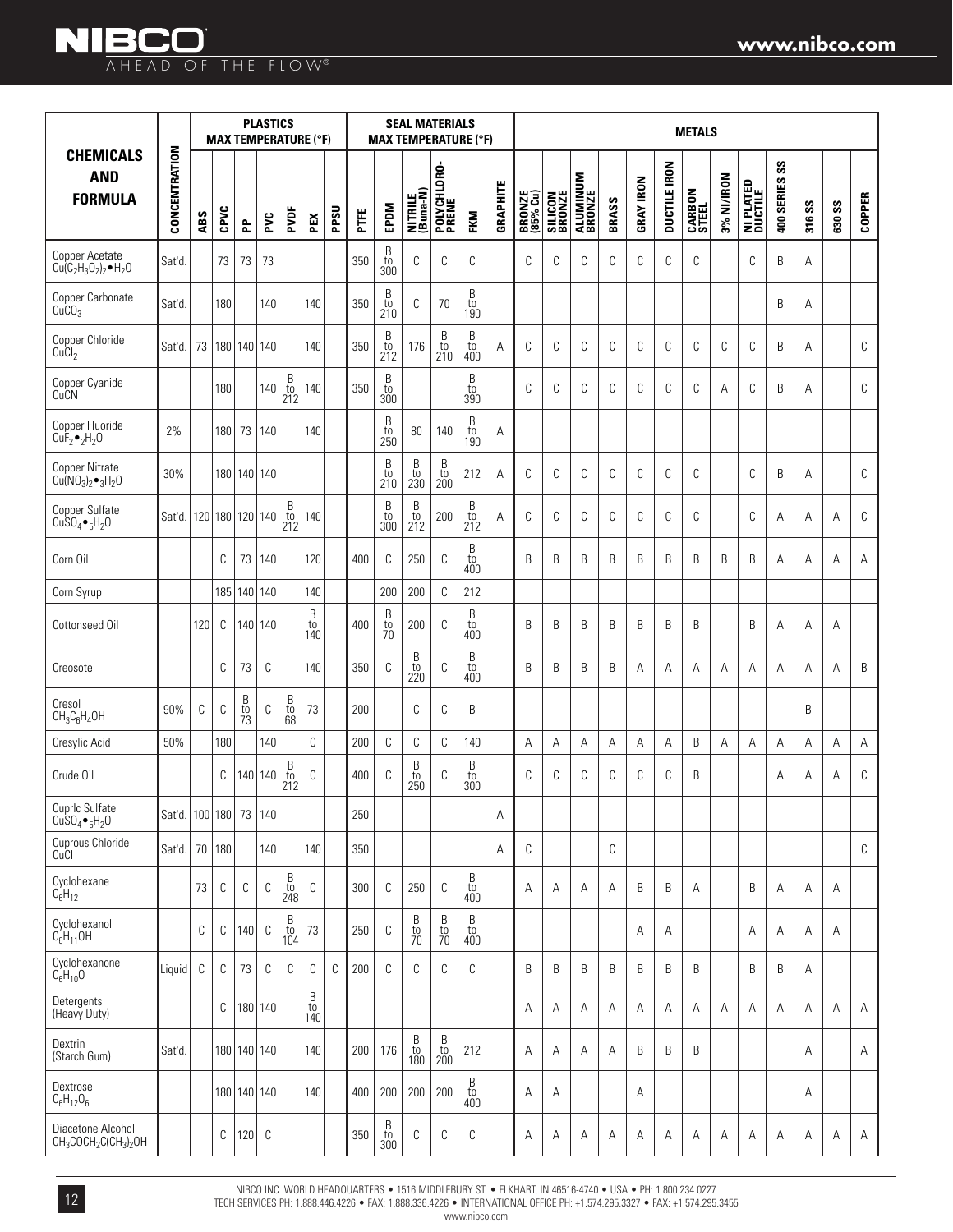### **NIBCO** AHEAD OF THE FLOW®

|                                                                                                     |               | <b>PLASTICS</b><br><b>MAX TEMPERATURE (°F)</b> |      |             |     |                                                      |     |               |     |                            |                       | <b>SEAL MATERIALS</b><br><b>MAX TEMPERATURE (°F)</b> |                             |          |                    |                          |                    |       |                  |                     | <b>METALS</b>          |            |                      |               |        |               |               |
|-----------------------------------------------------------------------------------------------------|---------------|------------------------------------------------|------|-------------|-----|------------------------------------------------------|-----|---------------|-----|----------------------------|-----------------------|------------------------------------------------------|-----------------------------|----------|--------------------|--------------------------|--------------------|-------|------------------|---------------------|------------------------|------------|----------------------|---------------|--------|---------------|---------------|
| <b>CHEMICALS</b><br><b>AND</b><br><b>FORMULA</b>                                                    | CONCENTRATION | ABS                                            | CPVC | 운           | PVC | PVDF                                                 | PEX | PPSU          | PTE | EPDM                       | NITRILE<br>(Buna-N)   | POLYCHLORO-<br>PRENE                                 | FKM                         | GRAPHITE | BRONZE<br>(85% Cu) | <b>SILICON</b><br>BRONZE | ALUMINUM<br>BRONZE | BRASS | <b>GRAY IRON</b> | <b>DUCTILE IRON</b> | <b>CARBON</b><br>STEEL | 3% NI/IRON | NI PLATED<br>Ductile | 400 SERIES SS | 316 SS | <b>630 SS</b> | <b>COPPER</b> |
| Dibutoxyethyl Phthalate<br>$C_{20}H_{30}O_6$                                                        |               |                                                | C    |             | C   |                                                      |     |               |     |                            |                       |                                                      |                             |          | Α                  | А                        | A                  | A     | Α                | Α                   | Α                      |            | A                    |               | Α      |               |               |
| Dibutyl Phthalate<br>C <sub>6</sub> H <sub>4</sub> (COOC <sub>4</sub> H <sub>9</sub> ) <sub>2</sub> |               | C                                              | C    | 73          | C   |                                                      | 73  |               | 350 | $_{\rm to}^{\rm B}$<br>250 | $\mathbb C$           | C                                                    | C                           |          | А                  | А                        | A                  | Α     | A                | Α                   | Α                      |            |                      |               | A      |               |               |
| Dibutyl Sebacate<br>$C_4H_9OCO(CH_2)_8OCOC_4H_9$                                                    |               |                                                |      | 73          | 73  |                                                      | 73  |               | 350 | C                          | C                     | C                                                    | C                           |          |                    |                          |                    |       |                  |                     |                        |            |                      |               |        |               |               |
| Dichlorobenzene<br>$\rm{C_6H_4Cl_2}$                                                                |               | C                                              | С    | С           | С   |                                                      | C   |               |     | C                          | C                     | C                                                    | B                           |          |                    |                          |                    |       | A                | Α                   |                        |            | A                    |               | Α      |               |               |
| Dichloroethylene<br>$C_2H_4Cl_2$                                                                    |               |                                                | C    | C           | С   |                                                      | C   |               | 350 | C                          | C                     | C                                                    | 200                         |          |                    |                          | B                  |       |                  | B                   |                        |            |                      |               | B      |               |               |
| <b>Diesel Fuels</b>                                                                                 |               |                                                | C    | 140         | 140 | $\begin{array}{c} B \\ \text{to} \\ 212 \end{array}$ | 73  |               | 350 | C                          | B                     | C                                                    | C                           |          | А                  | Α                        | Α                  | Α     | Α                | Α                   | Α                      | А          | A                    | Α             | Α      | Α             | Α             |
| Diethylamine<br>$C_4H_{10}NH$                                                                       |               | С                                              | C    |             | C   | C                                                    | C   |               | 200 | 70                         | C                     | 70                                                   | C                           | A        | С                  | C                        | C                  | C     | A                | Α                   | С                      |            |                      | A             | Α      | A             | C             |
| Diethyl Cellosolve<br>$C_6H_{14}O_2$                                                                |               |                                                |      |             |     |                                                      |     |               |     |                            |                       |                                                      |                             |          |                    |                          |                    |       | A                | A                   |                        |            | A                    |               | A      |               |               |
| Diethyl Ether<br>$C_4H_{10}O$                                                                       |               | С                                              | С    | 73          | 73  |                                                      | C   | B<br>to<br>73 |     | C                          | C                     | C                                                    | C                           | Α        |                    |                          |                    |       |                  |                     |                        |            |                      |               |        |               |               |
| Diglycolic Acid<br>$O(\check{CH}_2COOH)_2$                                                          | Sat'd.        |                                                |      | 180 140 140 |     |                                                      | 140 |               | 250 | $\frac{B}{t0}$<br>300      | 200                   | $\frac{B}{10}$<br>200                                | C                           |          |                    |                          |                    |       |                  |                     |                        |            |                      |               |        |               |               |
| Dimethylamine<br>(CH <sub>3</sub> ) <sub>2</sub> NH                                                 |               |                                                |      | 73          | 140 | C                                                    | 73  |               |     | B<br>to<br>140             | C                     | C                                                    | C                           |          |                    |                          |                    |       | C                |                     |                        |            |                      |               | A      |               |               |
| Dimethyl Formamide<br>$HCON(CH_3)_2$                                                                |               | C                                              | С    | 180         | C   |                                                      | 120 | C             | 250 | $_{\rm to}^{\rm B}$<br>122 | $\mathbb C$           | C                                                    | C                           |          | B                  | B                        | B                  | B     | B                | B                   | B                      |            |                      |               | Α      |               |               |
| Dioctyl Phthalate<br>$C_6H_4(COOC_8H_{17})_2$                                                       |               | C                                              | C    | C           | C   |                                                      | 73  |               | 200 | C                          | C                     | C                                                    | C                           |          | A                  | А                        | A                  | A     | C                | С                   | С                      |            |                      |               |        |               |               |
| Dioxane<br>$C_4H_8O_2$                                                                              |               |                                                | C    | С           | C   |                                                      | 140 |               |     | B<br>to<br>160             | C                     | C                                                    | C                           | A        | A                  | А                        | A                  | Α     | A                | Α                   | Α                      |            |                      |               |        | A             |               |
| Diphenyl Oxide<br>$(C_6H_5)_2O$                                                                     | Sat'd.        |                                                |      |             |     |                                                      | 73  |               |     | $\cap$                     | $\cap$                | $\cap$                                               | B<br>10 <sub>1</sub><br>310 |          | А                  | Α                        | А                  | А     | Α                |                     |                        |            |                      |               |        |               |               |
| Disodium Phosphate<br>Na <sub>2</sub> HPO <sub>4</sub>                                              |               |                                                |      | 180 140 140 |     |                                                      | 140 |               | 400 | B<br>$\frac{10}{210}$      | 70                    | 80                                                   | 90                          | A        | B                  | B                        | B                  | B     | B                | B                   |                        |            |                      |               | Α      |               |               |
| Dow Therm A<br>$C_{12}H_{10}$ $C_{12}H_{10}O$                                                       |               |                                                |      |             | C   |                                                      |     |               | 212 | C                          | C                     | C                                                    | B<br>to<br>350              | Α        | A                  | Α                        | Α                  | Α     | B                | Α                   | Α                      |            | A                    | Α             | Α      | A             |               |
| Ether<br><b>ROR</b>                                                                                 |               | C                                              | C    | C           | C   |                                                      | 73  |               |     | C                          | C                     | C                                                    | $\mathbb C$                 |          | Α                  | Α                        | Α                  |       | B                | B                   | B                      | Α          | Α                    | Α             | Α      | Α             | Α             |
| <b>Ethyl Acetate</b><br>$CH_3COOCH_2CH_3$                                                           |               | C                                              | C    | С           | C   |                                                      | 73  | C             | 200 | $_{\rm to}^{\rm B}$<br>158 | C                     | C                                                    | C                           |          | A                  | А                        | B                  |       | Α                | Α                   | Α                      |            |                      | Α             | A      | A             |               |
| Ethyl Acrylate<br>$CH2=CHCOOC2H5$                                                                   |               |                                                | C    |             | C   |                                                      |     |               | 350 | C                          | C                     | C                                                    | C                           |          | Α                  | Α                        |                    |       | Α                | Α                   | Α                      |            | Α                    | Α             | Α      | Α             |               |
| Ethyl Alcohol<br>(Ethanol)<br>C <sub>2</sub> H <sub>5</sub> OH                                      |               |                                                | C    | 140         | 140 |                                                      | 140 | 73            | 300 | 200                        | B<br>$\frac{10}{200}$ | 158                                                  | C                           | Α        | Α                  | Α                        | Α                  | Α     | Α                | Α                   | Α                      | Α          | Α                    | Α             | Α      | Α             |               |
| Ethyl Benzene<br>$C_6H_5C_2H_5$                                                                     |               |                                                |      | C           | C   |                                                      |     |               | 350 | C                          | C                     | C                                                    | 70                          |          | B                  | B                        |                    |       | B                | B                   | B                      |            | B                    |               | Α      |               |               |
| <b>Ethyl Chloride</b><br>$C_2H_5Cl$                                                                 | Dry           |                                                | С    | С           | С   |                                                      | С   |               | 350 | 140                        | 200                   | C                                                    | B<br>$\frac{10}{400}$       | Α        | Α                  | Α                        | B                  |       | Α                | Α                   | Α                      | Α          | Α                    | Α             | Α      | Α             |               |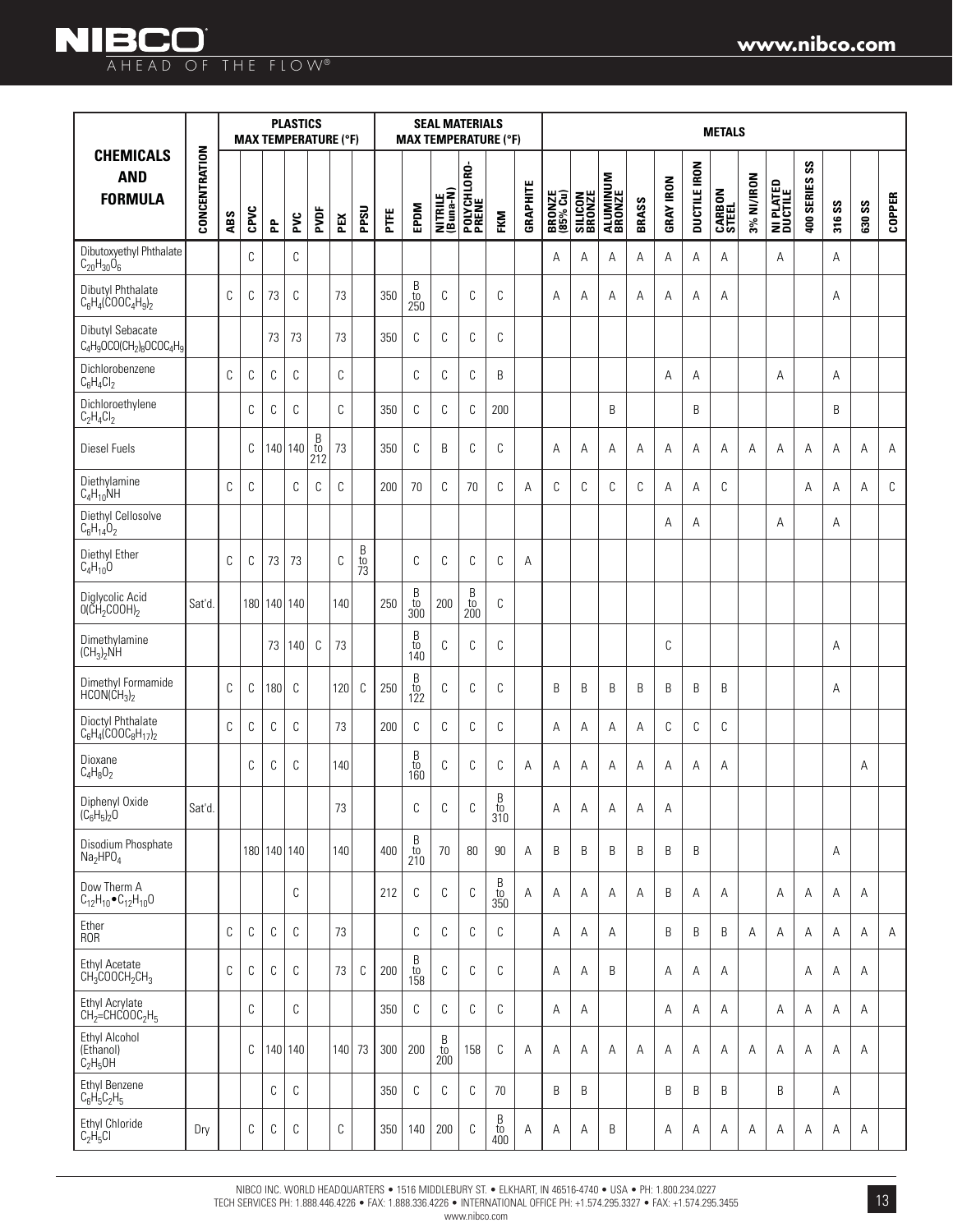|                                                                                           |                        |     |      |                       | <b>PLASTICS</b> |                                                      | <b>MAX TEMPERATURE (°F)</b> |                                                                    |      |                                                                    | <b>SEAL MATERIALS</b><br><b>MAX TEMPERATURE (°F)</b>               |                                                                    |                                                                    |                |                    |                          |                           |       |                  |                     | <b>METALS</b>          |            |                      |                     |        |               |               |
|-------------------------------------------------------------------------------------------|------------------------|-----|------|-----------------------|-----------------|------------------------------------------------------|-----------------------------|--------------------------------------------------------------------|------|--------------------------------------------------------------------|--------------------------------------------------------------------|--------------------------------------------------------------------|--------------------------------------------------------------------|----------------|--------------------|--------------------------|---------------------------|-------|------------------|---------------------|------------------------|------------|----------------------|---------------------|--------|---------------|---------------|
| <b>CHEMICALS</b><br><b>AND</b><br><b>FORMULA</b>                                          | CONCENTRATION          | ABS | CPVC | 운                     | ž               | PVDF                                                 | PEX                         | PPSU                                                               | PTFE | EPDM                                                               | NITRILE<br>(Buna-N)                                                | POLYCHLORO-<br>PRENE                                               | FKM                                                                | GRAPHITE       | BRONZE<br>(85% Cu) | <b>SILICON</b><br>BRONZE | <b>ALUMINUM</b><br>BRONZE | BRASS | <b>GRAY IRON</b> | <b>DUCTILE IRON</b> | <b>CARBON</b><br>STEEL | 3% NI/IRON | NI PLATED<br>Ductile | $s$ s<br>400 SERIES | 316 SS | <b>630 SS</b> | <b>COPPER</b> |
| Ethylene Bromide<br>$BrCH_2CH_2Br$                                                        | Dry                    |     | C    |                       | C               |                                                      |                             |                                                                    | 350  |                                                                    |                                                                    |                                                                    |                                                                    |                | A                  |                          |                           |       |                  | A                   | Α                      |            |                      |                     | Α      |               |               |
| Ethylene Chloride<br>(Vinyl Chloride)<br>CH <sub>2</sub> CHCl                             | Dry                    | C   | C    | C                     | C               |                                                      | C                           |                                                                    | 350  | C                                                                  | C                                                                  | C                                                                  | 200                                                                |                |                    |                          |                           |       |                  |                     |                        |            |                      |                     | Α      |               |               |
| Ethylene Chlorohydrin<br>CICH <sub>2</sub> CH <sub>2</sub> OH                             |                        |     | C    | 73                    | C               |                                                      |                             |                                                                    | 200  | C                                                                  | С                                                                  | C                                                                  | 70                                                                 | Α              |                    |                          |                           |       |                  |                     |                        | Α          |                      |                     |        |               |               |
| <b>Ethylene Diamine</b><br>$NH2CH2CH2NH2$                                                 |                        | C   |      | 73                    | C               |                                                      | 140                         |                                                                    |      | $_{\rm to}^{\rm B}$<br>300                                         | 80                                                                 | $_{\rm to}^{\rm B}$<br>90                                          | С                                                                  |                | Α                  | C                        |                           | Α     | Α                | B                   |                        |            |                      | Α                   |        | Α             | Α             |
| Ethylene Dichloride<br>$C_2H_4Cl_2$                                                       | Drv                    | C   | C    | C                     | C               |                                                      | C                           |                                                                    | 350  | C                                                                  | C                                                                  | C                                                                  | $\begin{array}{c} B \\ \mathrm{to} \\ 400 \end{array}$             | A              | А                  | Α                        |                           |       | Α                | Α                   | A                      |            | A                    |                     | Α      | Α             |               |
| Ethylene Glycol<br>OHCH <sub>2</sub> CH <sub>2</sub> OH                                   |                        | 73  | C    | 212 140               |                 | $\begin{array}{c} B \\ \text{to} \\ 212 \end{array}$ |                             | $\begin{array}{c} \text{B} \\ \text{to} \\ \text{220} \end{array}$ | 400  | 250                                                                | 250                                                                | 250                                                                | $\begin{array}{c} B \\ \text{to} \\ 250 \end{array}$               | Α              | Α                  | Α                        | Α                         | Α     | Α                | Α                   | Α                      |            | Α                    | Α                   | Α      | Α             | Α             |
| Ethylene Oxide<br>CH <sub>2</sub> CH <sub>2</sub> O                                       |                        |     | C    | C                     | C               |                                                      | 73                          |                                                                    | 400  | C                                                                  | С                                                                  | C                                                                  | С                                                                  |                | A                  | Α                        |                           |       | B                | Α                   | A                      |            | Α                    |                     | Α      |               |               |
| <b>Ethyl Formate</b>                                                                      |                        |     |      |                       |                 |                                                      |                             |                                                                    |      | C                                                                  | С                                                                  | C                                                                  | $\begin{array}{c} B \\ \mathrm{to} \\ 400 \end{array}$             |                | A                  | Α                        |                           |       | Α                | Α                   |                        |            | A                    |                     | Α      |               |               |
| <b>Fatty Acids</b><br>R-COOH                                                              |                        | 160 | 73   | 120 140               |                 |                                                      | 120                         |                                                                    | 400  | C                                                                  | $\begin{array}{c} B \\ \text{to} \\ 250 \end{array}$               | C                                                                  | 250                                                                | Α              | C                  | C                        | C                         | C     | С                | C                   | C                      |            | C                    |                     | Α      |               |               |
| Ferric Chloride<br>(Aqueous)<br>FeCl <sub>3</sub>                                         | Sat'd.                 |     |      | 120   180   140   140 |                 | $\frac{B}{t0}$<br>212                                | 140                         |                                                                    | 400  | $\begin{array}{c} B \\ \mathrm{to} \\ 300 \end{array}$             | $\begin{array}{c} \text{B} \\ \text{to} \\ \text{200} \end{array}$ | 160                                                                | 176                                                                | A              | C                  | C                        | C                         | C     | С                | C                   | C                      | C          |                      | C                   | C      | C             | C             |
| Ferric Hydroxide<br>$Fe(OH)_{3}$                                                          | Sat'd.                 |     |      | 160   180   140   140 |                 |                                                      | 140                         |                                                                    | 400  | $\begin{array}{c} B \\ \rm{to} \\ 210 \end{array}$                 | $\begin{array}{c} B \\ \textrm{to} \\ 176 \end{array}$             | $\begin{array}{c} \text{B} \\ \text{to} \\ \text{200} \end{array}$ | $\begin{array}{c} \text{B} \\ \text{to} \\ \text{200} \end{array}$ |                |                    |                          |                           |       | С                | C                   |                        |            | C                    |                     | A      |               | C             |
| <b>Ferric Nitrate</b><br>Fe( $NO3$ ) <sub>3</sub> $\bullet$ <sub>9</sub> H <sub>2</sub> O | Sat'd.                 |     |      | 160   180   140   140 |                 | B<br>$\frac{10}{212}$                                | 140                         |                                                                    | 400  | $_{\rm to}^{\rm B}$<br>300                                         | $\begin{array}{c} B \\ \mathrm{to} \\ 176 \end{array}$             | $\sf B$<br>to<br>200                                               | $_{\rm to}^{\rm B}$<br>400                                         | Α              | C                  | C                        | C                         | C     | С                | C                   | C                      |            | C                    | B                   | Α      | A             | C             |
| Ferric Sulfate<br>$Fe2(SO4)3$                                                             |                        |     |      | 160   180   140   140 |                 | B<br>$\overline{t}$<br>212                           | 140                         |                                                                    | 200  | $\begin{array}{c} B \\ \text{to} \\ 280 \end{array}$               | $\begin{array}{c} \text{B} \\ \text{to} \\ \text{200} \end{array}$ | $\begin{array}{c} \text{B} \\ \text{to} \\ \text{200} \end{array}$ | 176                                                                | A              | C                  | C                        | C                         | C     | С                | C                   | C                      |            | C                    | B                   | Α      | Α             | C             |
| Ferrous Chloride<br>FeCl <sub>2</sub>                                                     | Sat'd. 160 180 140 140 |     |      |                       |                 | β<br>to<br>LIL                                       | 140                         |                                                                    | 400  | 210                                                                | $_{\rm to}^{\rm B}$<br>200                                         | 200                                                                | 185                                                                | Α              | C                  | C                        | С                         | C     | С                | С                   | С                      | C          | С                    | С                   | С      | C             | С             |
| Ferrous Hydroxide<br>$Fe(OH)_2$                                                           | Sat'd.                 |     |      | 160 180 140 140       |                 |                                                      | 140                         |                                                                    | 400  | B<br>$\frac{10}{200}$                                              | B<br>to<br>176                                                     | B<br>to<br>200                                                     | 212                                                                |                |                    |                          |                           |       | С                |                     |                        |            |                      |                     | Α      |               |               |
| Ferrous Nitrate<br>Fe(NO <sub>3</sub> ) <sub>2</sub>                                      |                        |     |      | 160 180 140 140       |                 |                                                      | 140                         |                                                                    | 400  | B<br>$\frac{10}{210}$                                              | B<br>$\frac{10}{200}$                                              | B<br>$\frac{10}{200}$                                              | 212                                                                | А              |                    |                          |                           |       |                  |                     |                        |            |                      |                     | Α      | Α             |               |
| Ferrous Sulfate<br>FeSO <sub>4</sub>                                                      |                        |     |      | 160   180   140   140 |                 | B<br>$\overline{10}$<br>212                          | 140                         |                                                                    | 400  | $\begin{array}{c} \text{B} \\ \text{to} \\ \text{200} \end{array}$ | $\begin{array}{c} \text{B} \\ \text{to} \\ \text{200} \end{array}$ | $\begin{array}{c} \text{B} \\ \text{to} \\ \text{200} \end{array}$ | $\begin{array}{c} \text{B} \\ \text{to} \\ \text{200} \end{array}$ | Α              | C                  | C                        | B                         |       | С                | C                   | C                      | C          | C                    | Α                   | Α      | Α             | B             |
| Fish Oil                                                                                  |                        |     |      | 180 180 140           |                 |                                                      | 140                         |                                                                    | 300  | C                                                                  | 250                                                                | $\mathbf{B}$<br>$\frac{10}{70}$                                    | B<br>$\frac{10}{400}$                                              |                | Α                  | Α                        | С                         |       | B                | Α                   | Α                      |            | Α                    | Α                   | Α      | Α             | Α             |
| Flue Gas                                                                                  |                        |     |      |                       |                 |                                                      |                             |                                                                    |      |                                                                    |                                                                    |                                                                    |                                                                    |                | Α                  | Α                        |                           |       | Α                | Α                   | Α                      |            | Α                    | Α                   | Α      | Α             |               |
| Fluoroboric Acid<br>HBF <sub>4</sub>                                                      |                        | 73  |      | 73   140   140        |                 |                                                      | 140                         |                                                                    | 350  | 70                                                                 | C                                                                  | 70                                                                 | 140                                                                |                | B                  | B                        |                           |       | С                | C                   |                        |            | C                    |                     | Α      |               | С             |
| Fluorine Gas<br>F <sub>2</sub>                                                            | Dry,<br>100%           |     | 73   | C                     | 73              |                                                      | С                           |                                                                    | С    |                                                                    | С                                                                  |                                                                    | С                                                                  | Β<br>to<br>300 | B                  | B                        |                           |       | С                | C                   | Α                      |            |                      |                     | Α      | Α             |               |
| Fluorine Gas<br>F <sub>2</sub>                                                            | Wet                    | C   | 73   | C                     | 73              |                                                      | С                           |                                                                    | С    |                                                                    | С                                                                  |                                                                    | С                                                                  | С              | С                  | C                        |                           |       | С                | С                   | С                      |            |                      |                     | Α      | Α             |               |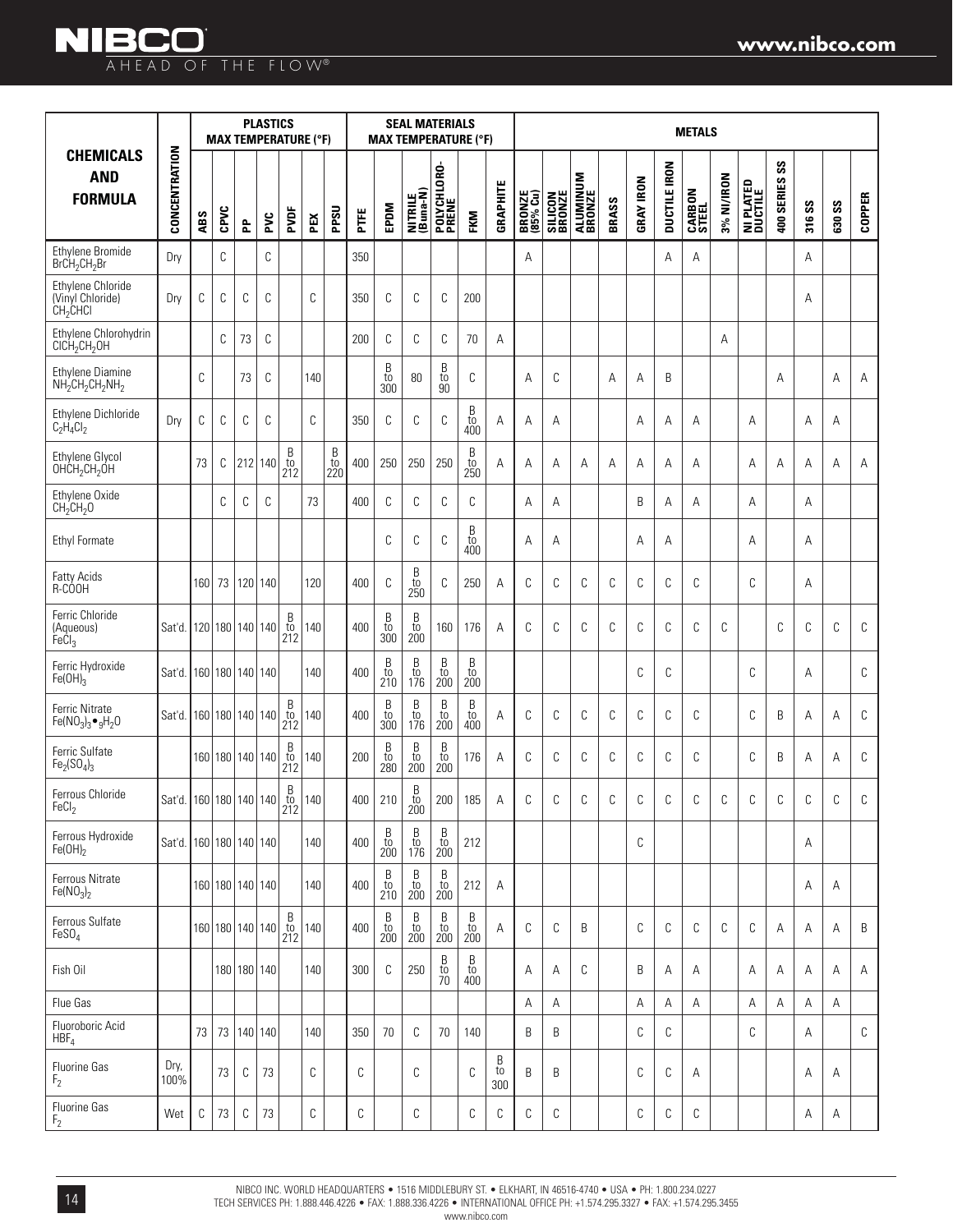|                                                                           |               |     | <b>MAX TEMPERATURE (°F)</b> |     | <b>PLASTICS</b> |                            |     |                                                        |      |                                                      | <b>SEAL MATERIALS</b> |                             | <b>MAX TEMPERATURE (°F)</b>                                        |          |                    |                   |                    |       |                  |                     | <b>METALS</b>          |            |                      |                             |        |               |               |
|---------------------------------------------------------------------------|---------------|-----|-----------------------------|-----|-----------------|----------------------------|-----|--------------------------------------------------------|------|------------------------------------------------------|-----------------------|-----------------------------|--------------------------------------------------------------------|----------|--------------------|-------------------|--------------------|-------|------------------|---------------------|------------------------|------------|----------------------|-----------------------------|--------|---------------|---------------|
| <b>CHEMICALS</b><br><b>AND</b><br><b>FORMULA</b>                          | CONCENTRATION | ABS | CPVC                        | 운   | PVC             | PVDF                       | PEX | PPSU                                                   | PTFE | EPDM                                                 | NITRILE<br>(Buna-N)   | POLYCHLORO-<br>PRENE        | FKM                                                                | GRAPHITE | BRONZE<br>(85% Cu) | SILICON<br>BRONZE | ALUMINUM<br>BRONZE | BRASS | <b>GRAY IRON</b> | <b>DUCTILE IRON</b> | <b>CARBON</b><br>STEEL | 3% NI/IRON | NI PLATED<br>Ductile | $\mathsf{ss}$<br>400 SERIES | 316 SS | <b>630 SS</b> | <b>COPPER</b> |
| Fluorosilicic Acid<br>(Hydrofluosilicic Acid)<br>$H_2$ SiF <sub>6</sub>   | 50%           |     | 73                          | 73  | 140             | $_{\rm to}^{\rm B}$<br>212 |     |                                                        | 300  | B<br>to<br>300                                       | 160                   | 158                         | 185                                                                |          |                    |                   |                    |       |                  | C                   | C                      |            | C                    | B                           | B      | B             | C             |
| Formaldehyde<br>HCH <sub>O</sub>                                          | Dilute        | 160 | 73                          |     | 140 140         | B<br>to<br>176             |     |                                                        | 300  | 212                                                  | 140                   | 150                         | C                                                                  | Α        | A                  | A                 | B                  |       | C                | C                   | B                      |            |                      | A                           | A      | A             |               |
| Formaldehyde<br><b>HCHO</b>                                               | 35%           | 160 | C                           |     | 140 140         | $\frac{B}{t0}$<br>212      |     | 140 100                                                | 300  | 212                                                  | 140                   | 150                         | С                                                                  | Α        | Α                  | Α                 | B                  |       | C                |                     | B                      |            |                      | Α                           | Α      | Α             |               |
| Formaldehyde<br><b>HCHO</b>                                               | 50%           |     | C                           |     | 140             |                            | 140 |                                                        | 300  | $\frac{B}{10}$<br>140                                | C                     | $\frac{B}{10}$              | C                                                                  | A        | B                  | B                 | B                  |       | C                |                     | B                      |            |                      | B                           | Α      | Α             |               |
| Formic Acid<br><b>HCOOH</b>                                               |               | С   | C                           | 140 | 73              | B                          | 140 |                                                        | 300  | 210                                                  | C                     | B                           | B                                                                  | Α        | С                  | C                 | B                  |       | C                | C                   | C                      | B          | C                    | Α                           | Α      | Α             |               |
| Freon <sub>11</sub><br>CCI <sub>3</sub> F                                 | 100%          | С   | 73                          | С   | 140             |                            | 73  |                                                        | 300  | C                                                    | B<br>$\frac{10}{250}$ | C                           | C                                                                  | A        | Α                  | Α                 | Α                  | Α     | B                | B                   | B                      |            | B                    | Α                           | Α      | A             | А             |
| $\begin{array}{c} \text{Freon}_{12}\\ \text{CCI}_2\text{F}_2 \end{array}$ | 100%          |     | 73                          | 73  | 140             |                            | 73  |                                                        | C    | B                                                    | B                     | B                           | C                                                                  | Α        | A                  | Α                 | Α                  | A     | B                | В                   | B                      |            | B                    | Α                           | A      | A             | Α             |
| Freon <sub>21</sub><br>CHCl <sub>2</sub> F                                | 100%          |     |                             | С   | С               |                            | С   |                                                        | 300  | C                                                    | С                     | C                           | С                                                                  | Α        | Α                  | Α                 | Α                  | Α     | B                | B                   | B                      |            | B                    | Α                           | Α      | Α             | Α             |
| Freon <sub>22</sub><br>CHCIF <sub>2</sub>                                 | 100%          |     | 73                          | 73  | C               |                            | C   |                                                        | C    | 140                                                  | C                     | 250                         | C                                                                  | Α        | Α                  | A                 | A                  | A     | B                | B                   | B                      |            | B                    | A                           | A      | A             | Α             |
| Freon $_{113}$<br>C <sub>2</sub> Cl <sub>2</sub> F <sub>3</sub>           | 100%          |     |                             | C   | 140             |                            | 73  |                                                        | 300  | C                                                    | B                     | B                           | C                                                                  | Α        | A                  | A                 | A                  | A     | B                | B                   | B                      |            | B                    | A                           | A      | A             | Α             |
| $\begin{array}{l} \mathsf{Freen}_{114}\\ \mathsf{C_2Cl_2F_4} \end{array}$ | 100%          |     |                             | C   | 140             |                            | 73  |                                                        | 300  | B                                                    | B                     | B                           | C                                                                  | Α        | Α                  | Α                 | Α                  | Α     | B                | B                   | B                      |            | B                    | Α                           | A      | A             | Α             |
| Fructose<br>$C_6H_{12}O_6$                                                | Sat'd         | 73  | 180                         | 180 | 140             |                            | 140 |                                                        | 300  |                                                      |                       |                             |                                                                    |          |                    |                   |                    |       | Α                | Α                   |                        |            | Α                    | Α                           | Α      | Α             |               |
| Furfural<br>$C_4H_3OCHO$                                                  |               | С   | C                           | С   | С               |                            | C   |                                                        | 300  | $\begin{array}{c} B \\ \text{to} \\ 160 \end{array}$ | C                     | C                           | C                                                                  |          | A                  | Α                 | Α                  | Α     | Α                | Α                   | Α                      |            | A                    | Α                           | Α      | Α             | Α             |
| Gallic Acid<br>$C_6H_2(OH)_3CO_2H\bullet H_2O$                            |               |     | 73                          |     | 140             |                            | 73  |                                                        | 300  | C                                                    | C                     | C                           | B<br>$\substack{\text{to}\ \text{400}}$                            |          | B                  | B                 | С                  |       | C                | С                   | C                      |            | C                    | Α                           | Α      | Α             |               |
| Gasoline<br>(Leaded)                                                      |               | С   | C                           | С   | B               |                            | 73  |                                                        | 200  | C                                                    | 190                   | C                           | 250                                                                | Α        | Α                  | Α                 | Α                  | Α     | Α                | Α                   | Α                      | A          | A                    | Α                           | Α      | A             | Α             |
| Gasoline<br>(Unleaded)                                                    |               | С   | С                           | C   | B               |                            | 73  |                                                        | 200  | C                                                    |                       | C                           | 190                                                                | A        | A                  | A                 | A                  | A     | A                | Α                   | Α                      | A          | A                    | A                           | A      | A             | Α             |
| Gasohol                                                                   |               | С   | $\mathbb C$                 | С   | B               |                            | 73  |                                                        | 200  |                                                      |                       |                             |                                                                    | Α        | A                  | Α                 | A                  | A     | A                | Α                   | A                      | A          | A                    | Α                           | Α      | A             | A             |
| Gasoline<br>(Sour)                                                        |               | С   | С                           | С   | B               |                            | С   |                                                        | 200  | C                                                    | 250                   | C                           | $\begin{array}{c} \text{B} \\ \text{to} \\ \text{250} \end{array}$ | Α        | B                  | B                 |                    |       | Α                | Α                   | Α                      |            | Α                    | B                           | Α      | Α             |               |
| Gelatin                                                                   |               |     | 180                         |     | 180 140         |                            | 140 |                                                        | 300  | 200                                                  | 200                   | 200                         | 212                                                                |          | С                  | $\mathbb C$       | B                  |       | С                | С                   | C                      |            | C                    | С                           | C      | A             |               |
| Glauber's Salt                                                            |               |     |                             |     |                 |                            |     |                                                        | 200  | B<br>$\frac{10}{200}$                                | C                     | $\beta$<br>$\frac{10}{200}$ | $\overline{B}$<br>$\frac{10}{400}$                                 |          | Α                  | Α                 |                    | Α     | Α                | Α                   |                        |            | Α                    | A                           | Α      | Α             |               |
| Glucose<br>$C_6H_{12}O_6 \bullet H_2O$                                    |               |     | 120 180 212 140             |     |                 |                            | 140 |                                                        | 400  | B<br>$\frac{10}{212}$                                | 200                   | 200                         | B<br>$\frac{10}{400}$                                              |          | A                  | Α                 | Α                  | Α     | Α                | Α                   | Α                      | Α          | A                    | Α                           | Α      | A             | Α             |
| Glue                                                                      |               |     |                             |     | 140 140         |                            | 140 |                                                        | 400  | $\sf B$                                              | B                     | B                           | B                                                                  |          | А                  | Α                 | Α                  | Α     | Α                | А                   | А                      | Α          | А                    | Α                           | Α      | Α             | Α             |
| Glycerin<br>$C_3H_5(OH)_3$                                                |               |     | 140 180 212 140             |     |                 |                            | 140 | $\begin{array}{c} B \\ \textrm{to} \\ 320 \end{array}$ | 400  | B<br>$\frac{10}{200}$                                | 250                   | B<br>$\frac{10}{180}$       | 250                                                                | A        | A                  | Α                 | Α                  | A     | Α                | Α                   | Α                      | A          | A                    | Α                           | A      | Α             | Α             |
| Glycol Amine                                                              |               |     |                             |     |                 |                            |     |                                                        |      |                                                      |                       |                             |                                                                    |          | С                  | $\mathbb C$       | С                  |       | Α                | Α                   | Α                      |            | Α                    |                             | Α      |               |               |
| Glycolic Acid<br>OHCH <sub>2</sub> COOH                                   | Sat'd.        |     | 180                         | 73  | 140             |                            | 140 |                                                        | 200  | 140                                                  | B                     | 140                         | С                                                                  |          | B                  | В                 |                    |       | С                | C                   | C                      |            | C                    |                             | Α      |               |               |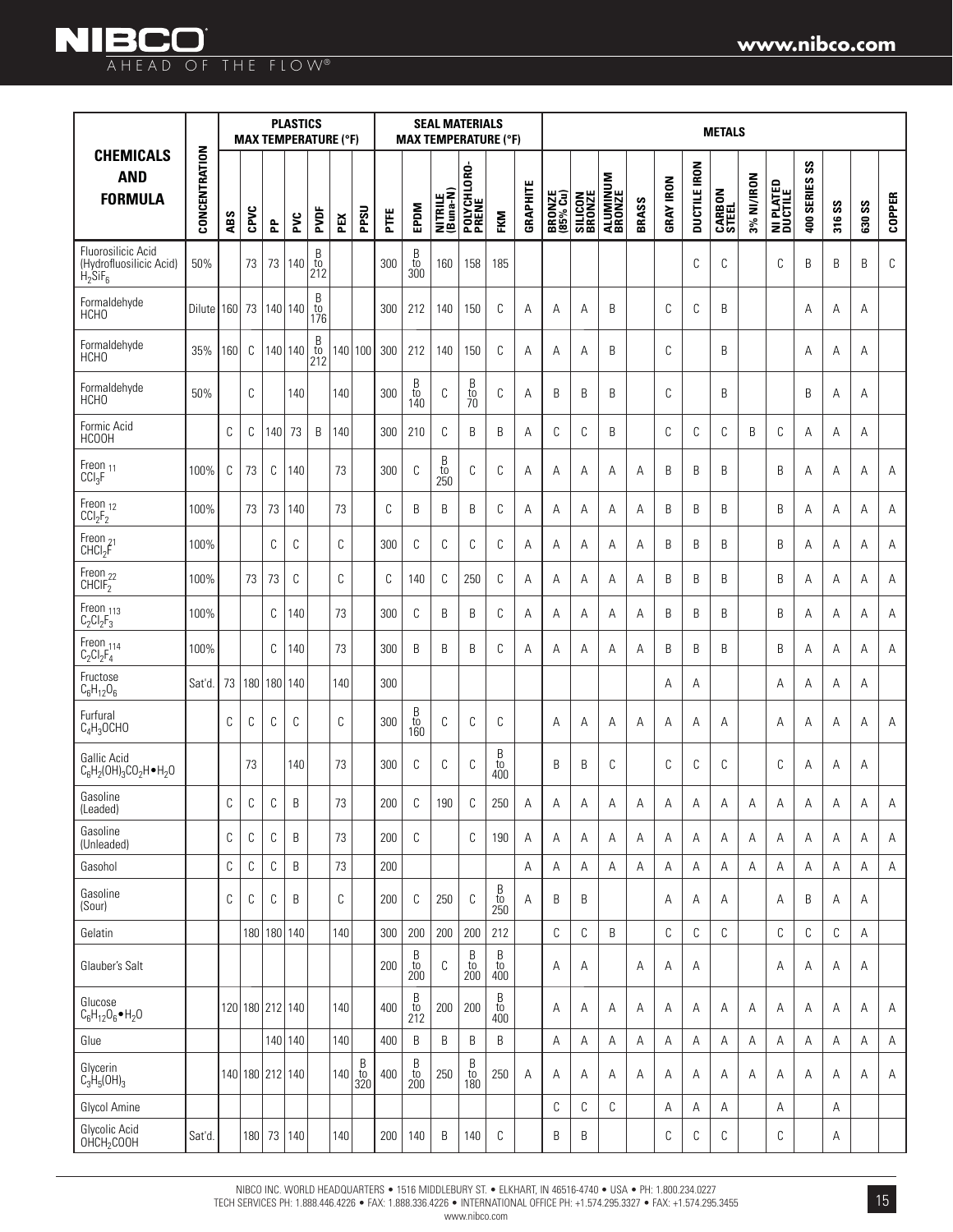### **NIBCO** AHEAD OF THE FLOW®

|                                                  |               |     | <b>MAX TEMPERATURE (°F)</b> |             | <b>PLASTICS</b> |                                                      |     |                |        |                                                             | <b>SEAL MATERIALS</b>                                  |                                                      | <b>MAX TEMPERATURE (°F)</b>                                        |             |                           |                           |                           |       |                  |                     | <b>METALS</b>          |            |                             |                             |        |               |               |
|--------------------------------------------------|---------------|-----|-----------------------------|-------------|-----------------|------------------------------------------------------|-----|----------------|--------|-------------------------------------------------------------|--------------------------------------------------------|------------------------------------------------------|--------------------------------------------------------------------|-------------|---------------------------|---------------------------|---------------------------|-------|------------------|---------------------|------------------------|------------|-----------------------------|-----------------------------|--------|---------------|---------------|
| <b>CHEMICALS</b><br><b>AND</b><br><b>FORMULA</b> | CONCENTRATION | ABS | CPVC                        | 운           | PVC             | PVDF                                                 | PEX | PPSU           | PTFE   | EPDM                                                        | NITRILE<br>(Buna-N)                                    | POLYCHLORO-<br>PRENE                                 | FKM                                                                | GRAPHITE    | <b>BRONZE</b><br>(85% Cu) | <b>SILICON<br/>BRONZE</b> | <b>ALUMINUM</b><br>BRONZE | BRASS | <b>GRAY IRON</b> | <b>DUCTILE IRON</b> | <b>CARBON</b><br>STEEL | 3% NI/IRON | <b>NI PLATED</b><br>Ductile | $\mathsf{ss}$<br>400 SERIES | 316 SS | <b>630 SS</b> | <b>COPPER</b> |
| Glyoxal<br>OCHCHO                                |               |     |                             |             |                 |                                                      | 140 |                |        |                                                             |                                                        |                                                      |                                                                    |             | B                         | B                         | B                         |       | C                | C                   | C                      |            | C                           |                             | Α      | A             |               |
| Grease                                           |               |     |                             |             |                 |                                                      |     |                |        | C                                                           | 100                                                    | C                                                    | 140                                                                |             | C                         | C                         | С                         | C     | Α                | Α                   | Α                      |            | Α                           |                             | Α      | Α             |               |
| Green Liquor                                     |               |     | 160 180                     |             | 140             |                                                      |     |                |        | $_{\rm to}^{\rm B}$<br>300                                  | $_{\rm to}^{\rm B}$<br>200                             | $_{\rm to}^{\rm B}$<br>160                           | B<br>to<br>400                                                     |             | C                         | C                         | С                         |       | A                | Α                   |                        | Α          | Α                           |                             | Α      | Α             |               |
| Gypsum                                           | Slurry        |     |                             |             |                 |                                                      |     |                | 350    |                                                             |                                                        |                                                      |                                                                    |             | A                         | Α                         | B                         | B     | A                | A                   | B                      | A          | A                           | А                           | A      | A             | A             |
| Heptane<br>$C_7H_{16}$                           |               | 73  | 180                         | C           | 140             |                                                      | 73  |                | 300    | C                                                           | 250                                                    | $\begin{array}{c} B \\ \text{to} \\ 200 \end{array}$ | 200                                                                |             | A                         | Α                         | Α                         |       | A                | Α                   | Α                      | Α          | Α                           | Α                           | A      | Α             |               |
| n-Hexane<br>$C_6H_{14}$                          |               | С   | 73                          | 73          | 73              |                                                      |     |                | 300    | C                                                           | 250                                                    | $\begin{array}{c} B \\ \text{to} \\ 140 \end{array}$ | $\begin{array}{c} B \\ \text{to} \\ 250 \end{array}$               |             | Α                         | А                         | Α                         |       | A                | Α                   | Α                      | Α          | Α                           | Α                           | Α      | Α             |               |
| Hexanol<br>$CH3(CH2)4CH2OH$                      |               |     | 180                         |             | 140             |                                                      | 140 |                | 300    | C                                                           | 140                                                    | C                                                    | 212                                                                |             | Α                         | Α                         | Α                         |       | Α                | Α                   | Α                      |            | Α                           | Α                           | Α      | Α             |               |
| Hydraulic Oil<br>(Petroleum)                     |               |     |                             |             | 73              |                                                      | 73  |                | 300    | C                                                           | 250                                                    | C                                                    | 70                                                                 | Α           | A                         | Α                         | B                         |       | A                | Α                   | Α                      |            | Α                           | Α                           | Α      |               |               |
| Hydrazine<br>$H_2$ NNH <sub>2</sub>              |               |     | C                           | 73          | C               |                                                      |     |                | 250    |                                                             | С                                                      | C                                                    | C                                                                  | Α           | C                         | C                         | C                         | C     | C                | C                   | С                      |            | С                           |                             | Α      |               |               |
| Hydrobromic Acid<br>HBr                          | 20%           | 73  | 73                          | 140 140     |                 | Β<br>to<br>212                                       | 140 |                | 250    | $_{\rm to}^{\rm B}$<br>300                                  | С                                                      | C                                                    | 200                                                                | Α           | С                         | C                         | С                         | C     | C                | C                   | С                      | C          | С                           | C                           | C      | С             | С             |
| Hydrobromic Acid<br>HBr                          | 50%           | C   |                             | 120         |                 | B<br>to<br>140                                       | 140 |                | 250    | 200                                                         | C                                                      | C                                                    | 200                                                                | Α           | C                         | C                         | С                         | C     | C                | C                   | С                      | C          | С                           | C                           | C      | C             | C             |
| Hydrochloric Acid<br>HCI                         | 10%           | С   |                             | 180 140 140 |                 | β<br>to<br>212                                       |     | 73             | 250    | 176                                                         | $_{\rm to}^{\rm B}$<br>150                             | 140                                                  | 230                                                                | Α           | С                         | C                         | С                         | C     | C                | C                   | С                      | C          | С                           | C                           | B      | C             | C             |
| Hydrochloric Acid<br>HCI                         | 30%           | С   |                             | 180 140 140 |                 | B<br>to<br>212                                       |     |                | 250    | $_{\rm to}^{\rm B}$<br>130                                  | $\begin{array}{c} B \\ to \\ 70 \end{array}$           | $_{\rm to}^{\rm B}$<br>100                           | 160                                                                |             | C                         | C                         | С                         | C     | C                | C                   | C                      | C          | С                           | C                           | B      | C             | C             |
| Hydrocyanic Acid<br>HCN                          | 10%           |     | 160   180                   | 73          | 140             | B<br>to<br>248                                       | 140 |                | 250    | $_{\rm to}^{\rm B}$<br>300                                  | $\overline{B}$<br>$\frac{10}{200}$                     | C                                                    | B<br>to<br>400                                                     |             | C                         | C                         | C                         | C     | C                | C                   | C                      | C          | С                           | C                           | A      | B             | C             |
| Hydrofluoric Acid<br>HF                          | Dilute        | 73  | 73                          | 180         | 73              | $\begin{array}{c} B \\ \text{to} \\ 212 \end{array}$ | 140 |                | 300    | 212                                                         | $\frac{B}{70}$                                         | $\begin{array}{c} B \\ \text{to} \\ 185 \end{array}$ | 212                                                                | Α           | C                         | C                         | C                         | C     | C                | C                   | C                      | C          | С                           | C                           | C      | C             | C             |
| Hydrofluoric Acid<br>HF                          | 30%           | C   | 73                          | 140         | 73              |                                                      | 140 |                | 300    | $rac{B}{t0}$<br>140                                         | С                                                      |                                                      | 212                                                                | Α           | C                         | C                         | С                         | C     | C                | C                   | C                      | C          | С                           | C                           | C      | C             | C             |
| Hydrofluoric Acid<br>HF                          | 50%           | С   | C                           | 73          | 73              | $\begin{array}{c} B \\ \text{to} \\ 212 \end{array}$ | 120 |                | 300    | $\frac{B}{10}$<br>140                                       | С                                                      | C                                                    | 70                                                                 | Α           | С                         | C                         | С                         | C     | C                | C                   | C                      | C          | С                           | C                           | C      | C             | C             |
| Hydrofluosilicic Acid                            | 50%           |     |                             |             |                 |                                                      |     |                | 300    | 140                                                         | $\begin{array}{c} B \\ \mathrm{to} \\ 220 \end{array}$ | $\mathbb C$                                          | $\begin{array}{c} \text{B} \\ \text{to} \\ \text{400} \end{array}$ | $\mathbb C$ | B                         | B                         |                           |       | C                | C                   | $\mathbb C$            |            | С                           | B                           | B      | B             | C             |
| Hydrogen<br>$H_2$                                | Gas           |     | 73                          | 140 140     |                 | B<br>to<br>248                                       | 140 |                | 300    | 200                                                         | $\begin{array}{c} B \\ \textrm{to} \\ 220 \end{array}$ | 200                                                  | 210                                                                |             | Α                         | Α                         | Α                         | Α     | Α                | Α                   | Α                      | Α          | Α                           | Α                           | А      | Α             | Α             |
| Hydrogen Peroxide<br>$H_2O_2$                    | 50%           |     | 180                         |             | 73 140          | $\begin{array}{c} B \\ \text{to} \\ 212 \end{array}$ | 140 | $\frac{B}{10}$ | 300    | $\begin{array}{c} \text{B} \\ \text{to} \\ 100 \end{array}$ | C                                                      | C                                                    | 70                                                                 | Α           | С                         | C                         | С                         | C     | C                | C                   | B                      | C          | С                           | Α                           | Α      | Α             | C             |
| Hydrogen Peroxide<br>$H_2O_2$                    | 90%           |     | 180                         | C           | 140             |                                                      | 73  |                | $30\,$ | $\begin{array}{c} B \\ \text{to} \\ 70 \end{array}$         | С                                                      | C                                                    | C                                                                  | C           | С                         | C                         | С                         | C     | C                | C                   | B                      | C          | С                           | Α                           | Α      | Α             | C             |
| Hydrogen Sulfide<br>$H_2$ S                      | Dry           |     |                             | 180 150 140 |                 | B<br>to<br>248                                       | 140 |                |        | 250                                                         | 140                                                    | 140                                                  | С                                                                  | Α           | B                         |                           |                           |       | B                |                     | B                      |            |                             |                             | Α      | B             |               |
| Hydrogen Sulfide<br>$H_2$ 'S                     | Wet           |     | 180                         |             | 140             |                                                      | 140 |                |        | 130                                                         | С                                                      | 70                                                   | С                                                                  | Α           | С                         | С                         | С                         | С     | С                | С                   | С                      |            | С                           | С                           | Α      | С             | С             |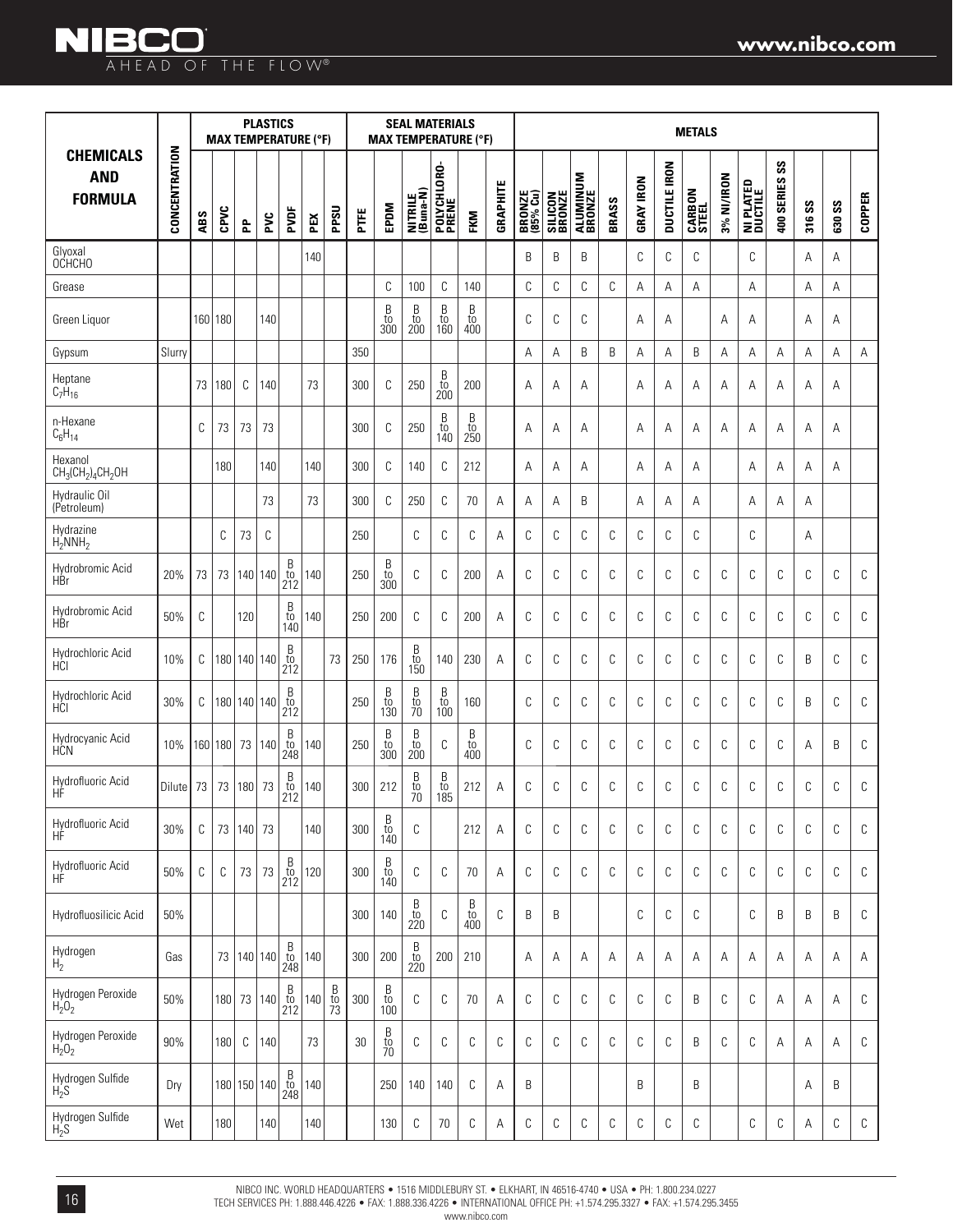|                                                                                               |               |     |      |             | <b>PLASTICS</b><br><b>MAX TEMPERATURE (°F)</b> |                                                      |     |                            |     |                                                                    | <b>SEAL MATERIALS</b> |                                              | <b>MAX TEMPERATURE (°F)</b>                            |                |                    |                   |                           |       |                  |                     | <b>METALS</b>   |            |                             |                            |        |        |               |
|-----------------------------------------------------------------------------------------------|---------------|-----|------|-------------|------------------------------------------------|------------------------------------------------------|-----|----------------------------|-----|--------------------------------------------------------------------|-----------------------|----------------------------------------------|--------------------------------------------------------|----------------|--------------------|-------------------|---------------------------|-------|------------------|---------------------|-----------------|------------|-----------------------------|----------------------------|--------|--------|---------------|
| <b>CHEMICALS</b><br><b>AND</b><br><b>FORMULA</b>                                              | CONCENTRATION | ABS | CPVC | 운           | PVC                                            | PVDF                                                 | PEX | PPSU                       | FTE | EPDM                                                               | NITRILE<br>(Buna-N)   | POLYCHLORO-<br>PRENE                         | <b>EKM</b>                                             | GRAPHITE       | BRONZE<br>(85% Cu) | SILICON<br>BRONZE | <b>ALUMINUM</b><br>BRONZE | BRASS | <b>GRAY IRON</b> | <b>DUCTILE IRON</b> | CARBON<br>STEEL | 3% NI/IRON | <b>NI PLATED</b><br>Ductile | $\mathbf{S}$<br>400 SERIES | 316 SS | 630 SS | <b>COPPER</b> |
| Hydrogen Sulfite<br>H <sub>2</sub> SO <sub>3</sub>                                            |               |     |      |             |                                                |                                                      |     |                            |     |                                                                    |                       |                                              |                                                        |                | C                  | C                 | C                         | C     | C                | C                   | C               |            | C                           | C                          | A      |        | C             |
| Hypochlorous Acid<br>HÓCI                                                                     | 10%           | 73  | 180  | 73          | 140                                            | $_{\rm to}^{\rm B}$<br>212                           | 140 |                            | 300 | 104                                                                | C                     | С                                            | 120                                                    |                |                    |                   |                           |       |                  |                     |                 |            |                             |                            |        |        | C             |
| Inks                                                                                          |               |     |      | 140         |                                                |                                                      | 140 |                            | 300 | B                                                                  | B                     | B                                            | 70                                                     |                | A                  | Α                 | А                         |       | С                | С                   | С               |            | $\mathbb C$                 |                            | A      |        |               |
| lodine<br>I <sub>2</sub>                                                                      | 10%           | С   | 73   | 73          | C                                              | $\begin{array}{c} B \\ \rm{to} \\ 176 \end{array}$   | C   |                            | 200 | $\begin{array}{c} \text{B} \\ \text{to} \\ \text{160} \end{array}$ | 80                    | $\begin{array}{c} B \\ to \\ 80 \end{array}$ | 190                                                    | $\frac{B}{10}$ | C                  | C                 | C                         | C     | C                | C                   | C               |            | C                           | C                          | C      | C      | C             |
| Iron Phosphate                                                                                |               |     |      |             |                                                |                                                      |     |                            |     |                                                                    |                       |                                              |                                                        | A              | С                  | С                 | С                         | С     |                  |                     |                 |            | B                           | Α                          | Α      | Α      | C             |
| Isobutane                                                                                     |               |     |      |             |                                                |                                                      |     |                            | 140 | C                                                                  | 250                   | С                                            | 250                                                    |                | A                  | Α                 | A                         | Α     | Α                | Α                   | Α               | A          | Α                           | Α                          | Α      | A      | Α             |
| Isobutyl Alcohol<br>$(CH_3)_2$ CHCH <sub>2</sub> OH                                           |               | С   | C    | 73          |                                                |                                                      | 140 |                            | 300 | $\begin{array}{c} B \\ \text{to} \\ 300 \end{array}$               | C                     | 160                                          | $\begin{array}{c} B \\ \mathrm{to} \\ 400 \end{array}$ |                |                    |                   |                           |       |                  |                     |                 |            |                             |                            | Α      |        |               |
| Isooctane<br>$(CH3)3CCH2CH(CH3)2$                                                             |               |     |      | С           |                                                |                                                      | 73  | 73                         | 300 | C                                                                  | 250                   | C                                            | 250                                                    | A              | A                  | A                 | A                         | A     | A                | A                   | A               | A          | A                           | A                          | A      | A      | Α             |
| Isopropyl Acetate<br>$CH3COOCH(CH3)2$                                                         |               | С   | С    |             |                                                |                                                      | 73  |                            | 200 | $\frac{B}{t0}$<br>160                                              | C                     | С                                            | С                                                      | А              | Α                  |                   |                           |       | A                | Α                   | Α               |            | A                           | Α                          | Α      | A      | Α             |
| Isopropyl Alcohol<br>$\overline{\text{CH}_3}$ <sub>2</sub> CHOH                               |               |     | С    | 212         | 140                                            | C                                                    | 140 | $_{\rm to}^{\rm B}$<br>130 | 300 | 160                                                                | 70                    | B<br>to<br>120                               | 170                                                    | 550            | Α                  | Α                 | Α                         | Α     | Α                | Α                   | Α               | Α          | A                           | Α                          | A      | Α      | Α             |
| Isopropyl Ether<br>$\overline{\text{CH}_3}$ <sub>2</sub> CHOCH(CH <sub>3</sub> ) <sub>2</sub> |               |     | C    | C           | C                                              |                                                      | 73  |                            | 140 | C                                                                  | C                     | C                                            | С                                                      |                | A                  | Α                 |                           | Α     | Α                | Α                   | Α               | Α          | Α                           | Α                          | Α      | Α      |               |
| JP-3 Fuel                                                                                     |               |     |      |             |                                                |                                                      |     |                            | 200 | С                                                                  | 70                    | С                                            | 140                                                    |                | A                  | Α                 | Α                         | Α     | Α                | Α                   | Α               | Α          | Α                           | Α                          | А      | Α      | Α             |
| JP-4 Fuel                                                                                     |               |     | C    | С           | B                                              |                                                      | 73  |                            | 300 | C                                                                  | 250                   | С                                            | B<br>$\frac{10}{400}$                                  |                | A                  | Α                 | Α                         | A     | Α                | Α                   | Α               | A          | A                           | Α                          | A      | Α      | Α             |
| JP-5 Fuel                                                                                     |               |     | С    | С           | B                                              |                                                      | 73  |                            | 300 | C                                                                  | 250                   | С                                            | B<br>to<br>400                                         |                | A                  | A                 | Α                         | A     | Α                | Α                   | Α               | A          | Α                           | Α                          | Α      | A      | Α             |
| JP-6 Fuel                                                                                     |               |     |      |             |                                                |                                                      |     |                            | 200 | C                                                                  | B<br>to<br>120        | С                                            | 70                                                     |                | А                  | Α                 | Α                         | Α     | Α                | Α                   | Α               | Α          | Α                           | Α                          | Α      | Α      | Α             |
| Kelp Slurry                                                                                   |               |     |      |             |                                                |                                                      |     |                            |     |                                                                    |                       |                                              |                                                        |                | B                  | B                 | B                         | B     | B                | B                   | B               |            | B                           | Α                          | Α      | Α      |               |
| Kerosene                                                                                      |               | 73  | B    | C           | B                                              |                                                      | С   |                            | 250 | C                                                                  | 250                   | C                                            | $\overline{B}$<br>to<br>400                            | Α              | Α                  | Α                 | Α                         | Α     | Α                | Α                   | Α               | Α          | Α                           |                            | Α      | Α      | Α             |
| Ketchup                                                                                       |               |     |      |             | 73                                             |                                                      |     |                            | 250 | 210                                                                | 200                   | $70$                                         | 200                                                    |                | C                  | С                 | C                         |       | C                | С                   | С               |            | C                           | B                          | А      | Α      |               |
| Ketones                                                                                       |               | С   | С    | C           | С                                              |                                                      | 73  |                            | 200 | 200                                                                | 200                   | С                                            | С                                                      | Α              | Α                  | Α                 | Α                         |       | Α                | Α                   | Α               |            | Α                           | Α                          | Α      | Α      |               |
| Kraft Liquors                                                                                 |               | 73  | 180  |             | 140                                            |                                                      | 120 |                            | 250 |                                                                    |                       |                                              |                                                        |                | C                  | С                 | C                         | C     | C                | С                   | С               |            | C                           |                            | А      |        |               |
| Lactic Acid<br>CH <sub>3</sub> CHOHCOOH                                                       | 25%           | 73  |      | 180 212 140 |                                                |                                                      | 140 |                            | 300 | 212                                                                | 80                    | 70                                           | B<br>to<br>400                                         | Α              | C                  | C                 | C                         | C     | C                | B                   | С               |            | B                           | Α                          | Α      | Α      |               |
| Lactic Acid<br>CH <sub>3</sub> CHOHCOOH                                                       | 80%           | С   | С    |             | $140$ 73                                       |                                                      | 140 |                            | 300 | 176                                                                | 80                    | 70                                           | Β<br>to<br>400                                         | Α              | C                  | C                 | C                         | C     | C                | B                   | C               |            | B                           | Α                          | A      | Α      |               |
| Lard<br>$0$ II                                                                                |               |     | С    |             | 140                                            |                                                      | С   |                            | 300 |                                                                    |                       |                                              |                                                        |                | C                  | C                 | C                         | C     | B                | B                   | B               |            | B                           |                            | A      |        | C             |
| Latex                                                                                         |               |     |      | 140         |                                                |                                                      | 140 |                            | 200 | $\begin{array}{c} \text{B} \\ \text{to} \\ \text{200} \end{array}$ | 200                   | 160                                          | 160                                                    |                | A                  | Α                 |                           |       | Α                | Α                   |                 |            | Α                           |                            | Α      |        |               |
| Lauric Acid<br>$CH_3CH_2)_{10}COOH$                                                           |               |     |      |             | 180 140 140                                    |                                                      | 120 |                            | 300 | C                                                                  | 70                    | 70                                           | 70                                                     |                |                    |                   |                           |       | C                | С                   |                 |            | C                           |                            | Α      |        |               |
| Lauryl Chloride<br>$CH_3(CH_2)_{10}CH_2Cl$                                                    |               |     | 73   |             | 140                                            | $\begin{array}{c} B \\ \text{to} \\ 248 \end{array}$ | 120 |                            | 300 |                                                                    |                       |                                              |                                                        |                |                    |                   |                           |       | С                | С                   |                 |            | С                           |                            | Α      |        |               |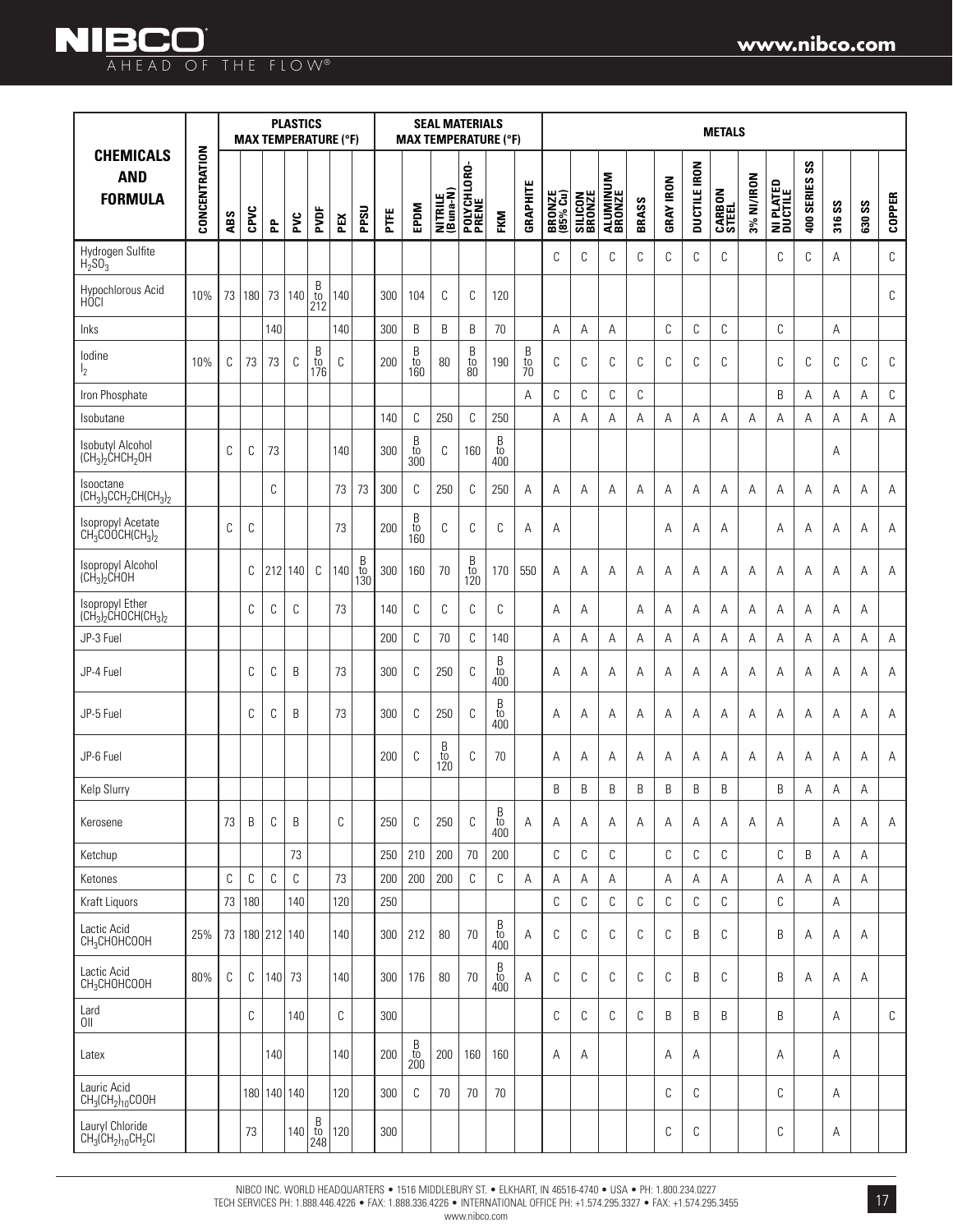|                                                          |               |     |      |                 | <b>PLASTICS</b> |                                                                    | <b>MAX TEMPERATURE (°F)</b> |                     |      |                                                                    | <b>SEAL MATERIALS</b>                                                |                                                                    | <b>MAX TEMPERATURE (°F)</b>                                        |                 |                    |                          |                           |       |                  |                     | <b>METALS</b>          |            |                             |                                      |        |               |               |
|----------------------------------------------------------|---------------|-----|------|-----------------|-----------------|--------------------------------------------------------------------|-----------------------------|---------------------|------|--------------------------------------------------------------------|----------------------------------------------------------------------|--------------------------------------------------------------------|--------------------------------------------------------------------|-----------------|--------------------|--------------------------|---------------------------|-------|------------------|---------------------|------------------------|------------|-----------------------------|--------------------------------------|--------|---------------|---------------|
| <b>CHEMICALS</b><br><b>AND</b><br><b>FORMULA</b>         | CONCENTRATION | ABS | CPVC | 운               | PVC             | PVDF                                                               | PEX                         | PPSU                | PTFE | EPDM                                                               | NITRILE<br>(Buna-N)                                                  | POLYCHLORO-<br>PRENE                                               | FKM                                                                | <b>GRAPHITE</b> | BRONZE<br>(85% Cu) | <b>SILICON</b><br>BRONZE | <b>ALUMINUM</b><br>BRONZE | BRASS | <b>GRAY IRON</b> | <b>DUCTILE IRON</b> | <b>CARBON</b><br>STEEL | 3% NI/IRON | <b>NI PLATED</b><br>Ductile | $\mathsf{S}\mathsf{S}$<br>400 SERIES | 316 SS | <b>630 SS</b> | <b>COPPER</b> |
| Lead Acetate<br>$Pb(CH_3COO)_2 \bullet_3 H_2O$           | Sat'd.        |     |      | 180 180 140     |                 | $rac{B}{10}$<br>212                                                | 140                         |                     | 300  | 200                                                                | $\begin{array}{c} B \\ \text{to} \\ 140 \end{array}$                 | $\overline{B}$<br>$\frac{10}{140}$                                 | С                                                                  |                 | C                  | C                        |                           |       | С                | C                   | С                      |            | C                           |                                      | Α      |               |               |
| Lead Chloride<br>PbCl <sub>2</sub>                       |               |     |      | 180   140   140 |                 |                                                                    | 120                         |                     | 300  | 176                                                                | 140                                                                  | C                                                                  | 212                                                                | Α               |                    |                          |                           |       |                  |                     |                        |            |                             |                                      |        |               |               |
| <b>Lead Nitrate</b><br>Pb(NO <sub>3</sub> ) <sub>2</sub> | Sat'd         |     |      | 180   140   140 |                 |                                                                    | 120                         |                     | 300  | $\begin{array}{c} B \\ \text{to} \\ 300 \end{array}$               | $\begin{array}{c} B \\ \text{to} \\ 220 \end{array}$                 | 200                                                                | 212                                                                | Α               |                    |                          |                           |       |                  |                     | Α                      |            |                             |                                      | Α      |               |               |
| Lead Sulfate<br>PbSO <sub>4</sub>                        |               |     |      | 180 140 140     |                 |                                                                    | 120                         |                     | 300  | $\begin{array}{c} \text{B} \\ \text{to} \\ \text{210} \end{array}$ | 120                                                                  | $\begin{array}{c} B \\ \text{to} \\ 180 \end{array}$               | 212                                                                | Α               | B                  | B                        |                           |       | C                | C                   | С                      |            | C                           |                                      | B      |               |               |
| Lemon Oil                                                |               |     | C    | C               |                 |                                                                    |                             | $\frac{B}{10}$      | 300  | C                                                                  | 70                                                                   | C                                                                  | 70                                                                 |                 |                    |                          |                           |       | C                | C                   |                        |            | C                           | B                                    | Α      | Α             |               |
| Lime Sulfur                                              |               |     | 73   | 73              | 73              |                                                                    | 120                         |                     |      | B<br>$\frac{10}{300}$                                              | $\begin{smallmatrix} \mathsf{B}\ t\mathsf{0}\ 220 \end{smallmatrix}$ | B<br>$\frac{10}{180}$                                              | B<br>$\frac{10}{420}$                                              |                 | C                  | C                        | С                         | C     | Α                | Α                   | Α                      |            | А                           |                                      | Α      |               |               |
| Linoleic Acid                                            |               |     | 180  | 180 140         |                 |                                                                    |                             |                     | 300  | C                                                                  | С                                                                    | C                                                                  | $\mathbb C$                                                        |                 | C                  | C                        | С                         | C     | C                | C                   | С                      |            | C                           | С                                    | B      | B             | $\mathbb C$   |
| Linseed Oil                                              |               | 73  | C    |                 | 140 140         | $_{\rm to}^{\rm B}$<br>248                                         | $\frac{B}{73}$              |                     | 300  | C                                                                  | 200                                                                  | B<br>to<br>180                                                     | 250                                                                |                 | A                  | Α                        | A                         | A     | A                | Α                   | Α                      | Α          | А                           | Α                                    | Α      | Α             | Α             |
| Lithium Bromide<br>LiBr                                  |               |     |      |                 | 140   140       |                                                                    | 140                         | $rac{B}{t0}$<br>212 | 300  |                                                                    |                                                                      |                                                                    |                                                                    | Α               |                    |                          |                           |       |                  |                     |                        |            |                             |                                      |        |               |               |
| Lithium Chloride<br>LiCI                                 |               |     |      |                 | 140   140       |                                                                    | 120                         |                     |      | 160                                                                | 160                                                                  | 160                                                                | 160                                                                | Α               | B                  | B                        | B                         |       | B                | B                   | C                      |            | B                           |                                      | A      |               |               |
| Lithium Hydroxide<br>Li0H                                |               |     |      | 140             |                 |                                                                    | 120                         |                     |      | 160                                                                | C                                                                    | 70                                                                 | С                                                                  |                 | C                  | C                        | C                         | C     | Α                | Α                   |                        |            | Α                           |                                      | Α      |               |               |
| Lubricating Oil<br>(ASTM#1)                              |               |     | 180  | C               | 140             | $\begin{array}{c} \text{B} \\ \text{to} \\ \text{248} \end{array}$ | 73                          |                     | 350  | C                                                                  | 180                                                                  | 150                                                                | 70                                                                 |                 | Α                  | Α                        | Α                         | Α     | Α                | Α                   | Α                      | Α          | Α                           | Α                                    | Α      | Α             | Α             |
| Lubricating Oil<br>(ASTM# <sub>2</sub> )                 |               |     | 180  | C               | 140             |                                                                    | 73                          |                     | 350  | C                                                                  | $_{\rm to}^{\rm B}$<br>180                                           | C                                                                  | 70 - 300                                                           |                 | A                  | Α                        | Α                         | Α     | Α                | Α                   | Α                      | Α          | Α                           | Α                                    | Α      | Α             | Α             |
| Lubricating Oil<br>(ASTM# <sub>3</sub> )                 |               |     | 180  | C               | 140             |                                                                    | 73                          |                     | 350  | C                                                                  | 180                                                                  | C                                                                  | 350                                                                |                 | A                  | Α                        | Α                         | Α     | Α                | Α                   | Α                      | A          | Α                           | Α                                    | Α      | A             | Α             |
| Ludox                                                    |               |     |      |                 |                 |                                                                    |                             |                     |      |                                                                    |                                                                      |                                                                    |                                                                    |                 | С                  | C                        | C                         | C     | Α                | Α                   | Α                      |            | Α                           |                                      | Α      |               |               |
| Magnesium Carbonate<br>MgCO <sub>3</sub>                 |               |     |      | 120 180 212 140 |                 | $\frac{B}{t0}$<br>212                                              | 140                         |                     | 225  | B<br>$\frac{10}{300}$                                              | 140                                                                  | B<br>to<br>180                                                     | 212                                                                |                 | B                  | B                        |                           |       | B                | B                   | B                      |            | B                           | Α                                    | Α      | Α             |               |
| Magnesium Chloride<br>$Mg\tilde{C}I_2$                   | Sat'd         |     |      | 120 180 140 140 |                 | $\overline{B}$<br>to<br>140                                        | 140                         |                     | 400  | 230                                                                | 176                                                                  | $\overline{B}$<br>$\frac{10}{200}$                                 | 185                                                                | А               | A                  | A                        | B                         | B     | C                | C                   | С                      |            | C                           | C                                    | C      | C             | A             |
| Magnesium Citrate<br>$MgHC_6H_5O_7\bullet_5H_2O$         |               |     | 180  |                 | 140             |                                                                    | 140                         |                     | 300  | 176                                                                | 140                                                                  |                                                                    | 212                                                                |                 |                    |                          |                           |       |                  |                     |                        |            |                             |                                      |        |               |               |
| Magnesium Oxide<br>Mq0                                   |               | 160 |      |                 |                 |                                                                    |                             |                     |      |                                                                    |                                                                      |                                                                    |                                                                    |                 | А                  | Α                        |                           |       |                  | Α                   |                        |            | Α                           |                                      |        |               |               |
| Magnesium Sulfate<br>$Mg\overline{S}O_4\bullet_7H_2O$    |               |     |      | 160 180 212 140 |                 | $\begin{array}{c} B \\ \text{to} \\ 212 \end{array}$               | 140                         |                     | 300  | 194                                                                | $\begin{array}{c} \text{B} \\ \text{to} \\ \text{230} \end{array}$   | $\begin{array}{c} \text{B} \\ \text{to} \\ \text{200} \end{array}$ | $\begin{array}{c} \text{B} \\ \text{to} \\ \text{390} \end{array}$ | А               | Α                  | Α                        | Α                         | Α     | Α                | Α                   | Α                      | Α          | Α                           | Α                                    | Α      | A             | Α             |
| Maleic Acid<br>HOOCCH=CHCOOH                             | Sat'd         |     |      | 160 180 140 140 |                 | $\begin{array}{c} \text{B} \\ \text{to} \\ 140 \end{array}$        | 140                         |                     | 250  |                                                                    | С                                                                    | C                                                                  | 140                                                                | А               | С                  | C                        | B                         | C     | $\mathbb C$      | C                   | С                      |            | C                           | B                                    | Α      | B             | B             |
| Manganese Sulfate<br>$MnS\breve{O}_4\bullet_4H_2O$       |               |     |      | 180 180 140     |                 |                                                                    | 140                         |                     | 300  | 176                                                                | $\begin{array}{c} \text{B} \\ \text{to} \\ \text{200} \end{array}$   | $\begin{array}{c} \text{B} \\ \text{to} \\ \text{200} \end{array}$ | 212                                                                | А               | А                  | Α                        | Α                         |       | C                | C                   | B                      |            | С                           |                                      | Α      |               |               |
| Mercuric Chloride<br>HgCl <sub>2</sub>                   |               |     |      | 180   180   140 |                 |                                                                    | 140                         |                     | 300  | $\begin{array}{c} \text{B} \\ \text{to} \\ \text{210} \end{array}$ | $\begin{array}{c} \text{B} \\ \text{to} \\ \text{200} \end{array}$   | 160                                                                | $\begin{array}{c} \text{B} \\ \text{to} \\ \text{300} \end{array}$ | Α               | С                  | C                        | С                         | C     | C                | C                   | С                      | C          | С                           | C                                    | С      | C             | С             |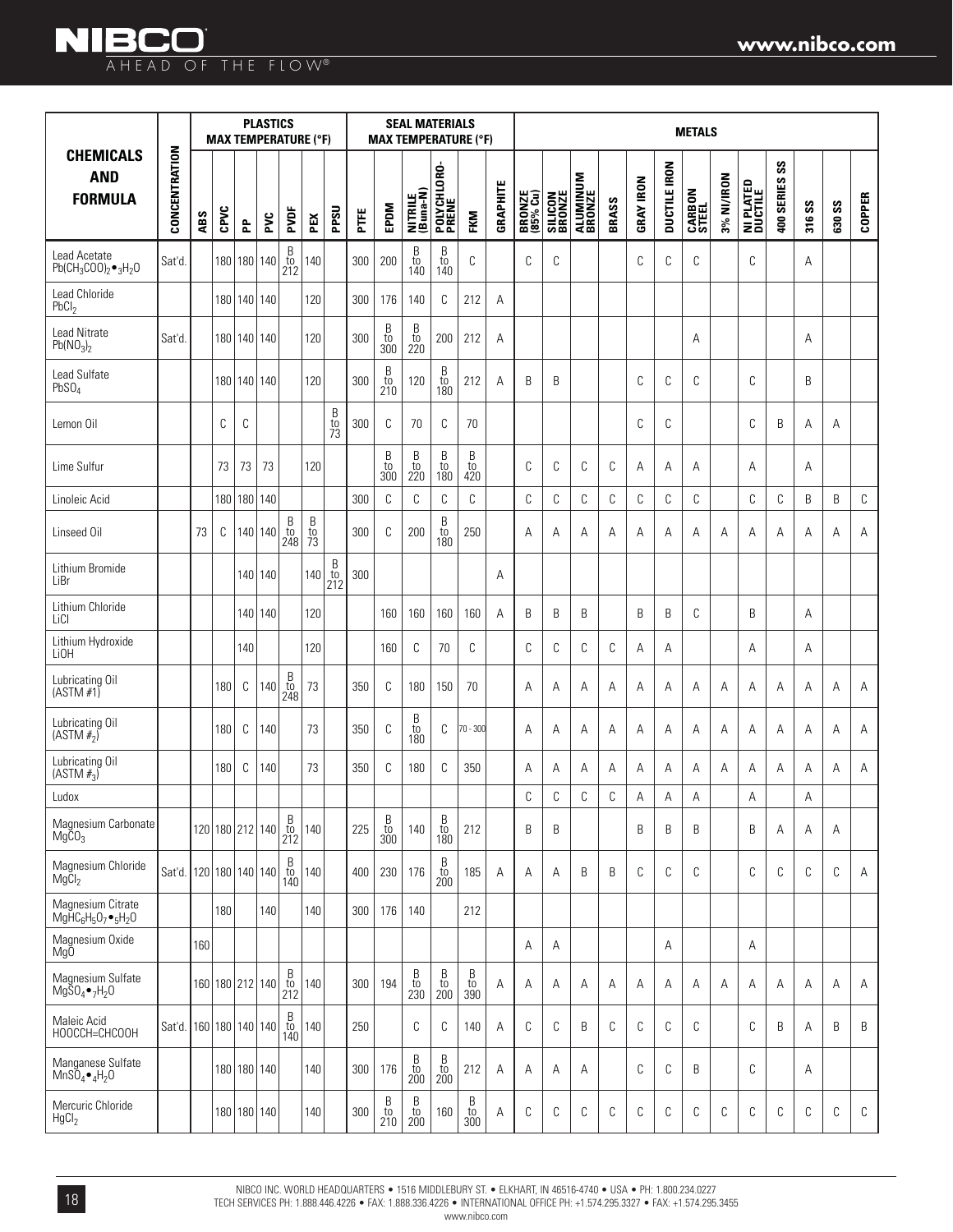|                                                                      |               |     | <b>MAX TEMPERATURE (°F)</b> |                 | <b>PLASTICS</b> |                                                      |                            |      |      |                            |                            | <b>SEAL MATERIALS</b>      | <b>MAX TEMPERATURE (°F)</b> |          |                    |                   |                    |       |                  |              | <b>METALS</b>   |            |                      |                  |        |               |               |
|----------------------------------------------------------------------|---------------|-----|-----------------------------|-----------------|-----------------|------------------------------------------------------|----------------------------|------|------|----------------------------|----------------------------|----------------------------|-----------------------------|----------|--------------------|-------------------|--------------------|-------|------------------|--------------|-----------------|------------|----------------------|------------------|--------|---------------|---------------|
| <b>CHEMICALS</b><br><b>AND</b><br><b>FORMULA</b>                     | CONCENTRATION | ABS | CPVC                        | 운               | PVC             | PVDF                                                 | PEX                        | PPSU | PTFE | EPDM                       | NITRILE<br>(Buna-N)        | POLYCHLORO-<br>PRENE       | <b>FKM</b>                  | GRAPHITE | BRONZE<br>(85% Cu) | SILICON<br>BRONZE | ALUMINUM<br>BRONZE | BRASS | <b>GRAY IRON</b> | DUCTILE IRON | CARBON<br>STEEL | 3% NI/IRON | NI PLATED<br>Ductile | SS<br>400 SERIES | 316 SS | <b>630 SS</b> | <b>COPPER</b> |
| Mercuric Cyanide<br>$Hg(CN)_2$                                       | Sat'd         |     | 180                         |                 | 140 140         | $\frac{B}{t0}$<br>212                                | 140                        |      | 300  | B<br>$\frac{10}{210}$      | B<br>$\frac{10}{160}$      | B<br>$\frac{10}{70}$       | C                           |          | C                  | С                 | С                  | С     | C                | С            | C               |            | C                    |                  | Α      |               | C             |
| Mercuric Sulfate<br>HgSO <sub>4</sub>                                | Sat'd.        |     |                             | 180 140 140     |                 |                                                      | 140                        |      | 300  | 70                         | 70                         | $\frac{B}{10}$             | C                           | Α        | C                  | С                 | С                  | С     |                  |              |                 |            |                      |                  |        |               | C             |
| Mercurous Nitrate<br>$HgNO3$ $\bullet$ <sub>2</sub> H <sub>2</sub> O | Sat'd         |     |                             | 180 140 140     |                 |                                                      | 140                        |      | 300  | 100                        | B<br>to<br>$90^{\circ}$    | 90                         | C                           | Α        | C                  | С                 | С                  | С     | C                | C            | C               |            | C                    | Α                | Α      | A             | C             |
| Mercury<br>Hg                                                        |               |     |                             | 180   140   140 |                 | $_{\rm to}^{\rm B}$<br>248                           | 140                        |      | 300  | 210                        | 140                        | 140                        | 185                         | A        | С                  | С                 | С                  | C     | A                | Α            | Α               |            | A                    | Α                | Α      | A             | C             |
| Methane<br>CH <sub>4</sub>                                           |               | С   | 73                          | 73              | 140             |                                                      | 140                        |      | 300  | C                          | B                          | $_{\rm to}^{\rm B}$<br>140 | B                           |          | A                  | Α                 | Α                  | Α     | Α                | Α            | Α               | Α          | Α                    | Α                | Α      | Α             | Α             |
| Methanol<br>(Methyl Alcohol)<br>CH <sub>3</sub> OH                   |               |     | С                           |                 | 180 140         |                                                      | $_{\rm to}^{\rm B}$<br>140 |      | 300  | $_{\rm to}^{\rm B}$<br>176 | $_{\rm to}^{\rm B}$<br>160 | 160                        | C                           | Α        | Α                  | Α                 | Α                  | Α     | Α                | Α            | Α               | Α          | Α                    | Α                | Α      | Α             | Α             |
| Methyl Acetate<br>$CH_3CO_2CH_3$                                     |               | С   | C                           | 140             | C               |                                                      | С                          |      | 300  | 160                        | C                          | C                          | C                           |          | B                  | B                 |                    |       | B                | В            | B               |            | B                    | B                | Α      |               |               |
| Methyl Acetone                                                       |               |     |                             |                 |                 |                                                      |                            |      |      |                            |                            |                            |                             | C        | Α                  | А                 | Α                  | Α     | Α                | Α            | Α               | Α          | Α                    | Α                | Α      | Α             | Α             |
| Methyl Amine<br>CH <sub>3</sub> NH <sub>2</sub>                      |               |     | С                           | С               | С               |                                                      |                            |      | 300  |                            |                            |                            |                             |          | C                  | С                 |                    |       | А                | Α            | B               |            | A                    |                  | A      |               |               |
| Methyl Bromide<br>$CH_3Br$                                           |               |     | С                           | С               | С               |                                                      | C                          |      | 300  | C                          | C                          | C                          | 185                         |          | C                  | C                 | B                  |       | C                | C            | B               |            |                      |                  | B      |               |               |
| Methyl Cellosolve<br>$HOCH2CH20CH3$                                  |               |     | С                           | 73              | C               |                                                      | С                          |      |      | C                          | C                          | C                          | С                           |          | Α                  | Α                 | B                  |       | B                | В            | B               |            |                      | Α                | Α      | Α             |               |
| Methyl Chloride<br>CH <sub>3</sub> Cl                                | Dry           | С   | С                           | C               | С               |                                                      | С                          |      | 250  | С                          | C                          | C                          | C                           |          | Α                  | Α                 | С                  | C     | А                | Α            | Α               | Α          | Α                    | A                | Α      | A             |               |
| Methyl Chloroform<br>$CH3$ CCI <sub>3</sub>                          |               | С   | С                           | С               | С               |                                                      | C                          |      | 200  | C                          | С                          | C                          | C                           |          |                    |                   |                    |       | Α                | Α            |                 |            | Α                    |                  | Α      |               |               |
| Methyl Ethyl Ketone<br>(MEK)<br>$CH_3COC_2H_5$                       |               | C   | C                           | 73              | C               |                                                      |                            | C    | 200  | B<br>to<br>200             | C                          | C                          | C                           | A        | Α                  | A                 | A                  | A     | А                | Α            | A               |            | A                    | A                | A      | Α             | Α             |
| Methyl Formate                                                       |               |     |                             |                 |                 |                                                      |                            |      |      | B<br>to<br>120             | С                          | C                          | С                           |          | А                  | Α                 | Α                  |       | Α                | Α            | С               |            | Α                    | Α                | Α      | Α             |               |
| Methyl Isobutyl Ketone<br>$(CH3)2CHCH2COCH3$                         |               | С   | С                           | 73              | C               |                                                      | 73                         |      | 200  | $_{\rm to}^{\rm B}$<br>130 | C                          | C                          | C                           | A        |                    |                   |                    |       | Α                |              |                 |            |                      |                  | Α      | Α             |               |
| Methyl Isopropyl Ketone<br>$CH_3COCH(CH_3)_2$                        |               |     | С                           |                 | С               |                                                      | 73                         |      | 150  | C                          | C                          | С                          | C                           |          |                    |                   |                    |       |                  |              |                 |            |                      |                  |        |               |               |
| Methyl Methacrylate<br>$CH_2 = C(CH_3)COOCH_3$                       |               |     | С                           |                 | 73              |                                                      | 140                        |      | 150  | С                          | C                          | С                          | C                           |          |                    |                   |                    |       |                  |              | C               |            |                      |                  |        |               |               |
| Methylene Bromide<br>CH <sub>2</sub> Br <sub>2</sub>                 |               |     | С                           | С               | С               |                                                      | С                          |      | 250  | C                          | C                          | C                          | C                           |          |                    |                   |                    |       |                  |              |                 |            |                      |                  |        |               |               |
| Methylene Chloride<br>CH <sub>2</sub> Cl <sub>2</sub>                |               |     | С                           | С               | С               | С                                                    | C                          | C    | 250  | C                          | C                          | C                          | C                           |          | B                  | B                 | B                  |       | B                | B            | B               |            |                      |                  | Α      | Α             |               |
| Methylene Chlorobromide<br>CH <sub>2</sub> CIBr                      |               |     | С                           |                 | С               |                                                      |                            |      |      |                            |                            |                            |                             |          |                    |                   |                    |       | Α                | Α            |                 |            |                      |                  | Α      |               |               |
| Methylene lodine<br>CH <sub>2</sub> I <sub>2</sub>                   |               |     | С                           | С               | С               |                                                      | C                          |      | 200  |                            |                            | C                          | 70                          |          |                    |                   |                    |       |                  |              |                 |            |                      |                  |        |               |               |
| Methylsulfuric Acid<br>CH <sub>3</sub> HSO <sub>4</sub>              |               |     |                             | 180 140 140     |                 |                                                      |                            |      |      | 70                         | C                          | 70                         | C                           |          |                    |                   |                    |       |                  |              |                 |            |                      |                  |        |               |               |
| Milk                                                                 |               |     | 160 180 212 140             |                 |                 | $\begin{array}{c} B \\ \text{to} \\ 212 \end{array}$ | 140                        |      | 400  | 250                        | 250                        | 250                        | 250                         |          | B                  | B                 | В                  | B     | С                | С            | С               |            | C                    | С                | Α      | Α             | A             |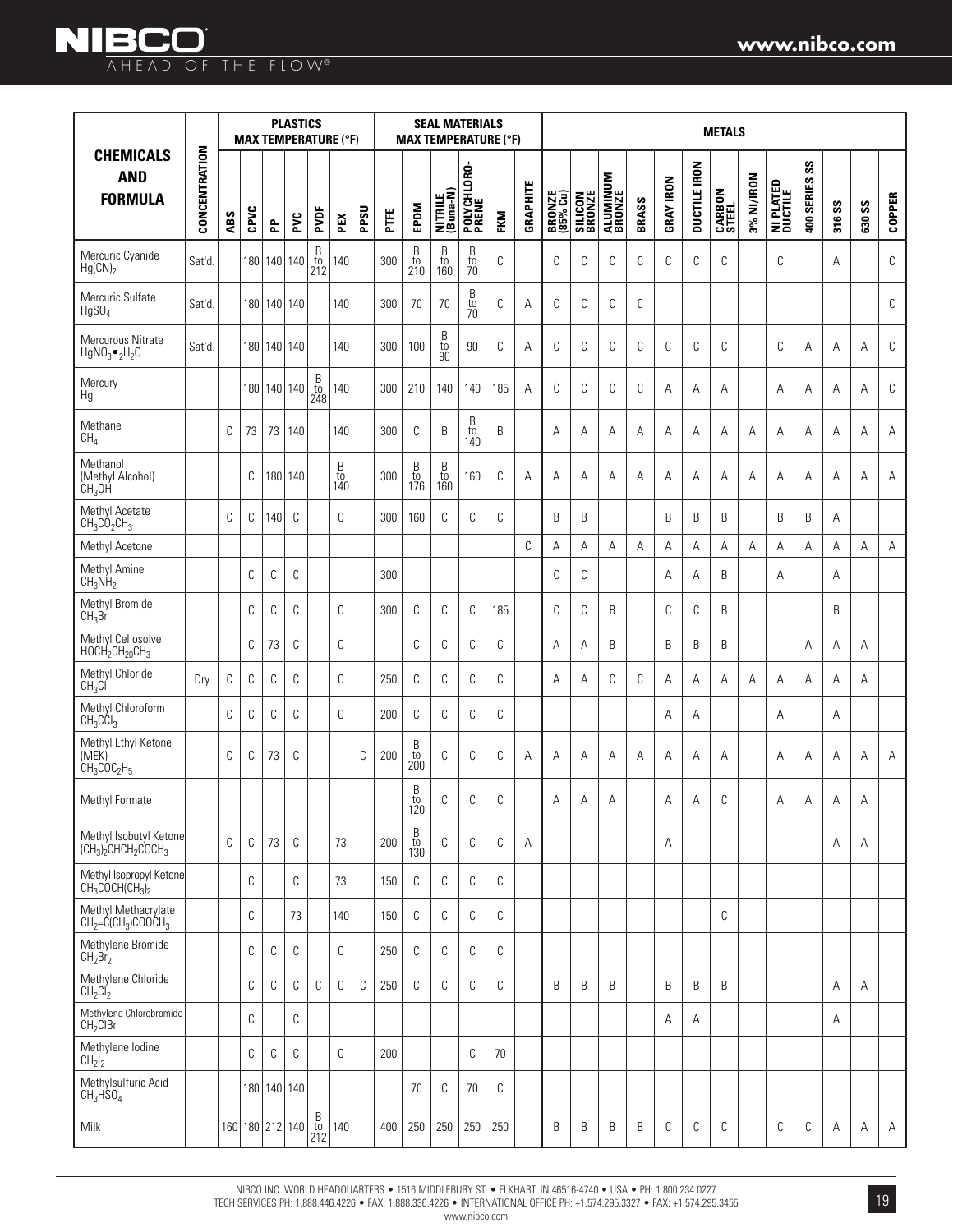|                                                                       |                        |     | <b>MAX TEMPERATURE (°F)</b> |     | <b>PLASTICS</b> |                                                      |                                                      |                |      |                            |                                                    | <b>SEAL MATERIALS</b>      | <b>MAX TEMPERATURE (°F)</b>                                        |                 |                    |                          |                    |       |                  |                     | <b>METALS</b>          |            |                      |                             |                      |                               |               |
|-----------------------------------------------------------------------|------------------------|-----|-----------------------------|-----|-----------------|------------------------------------------------------|------------------------------------------------------|----------------|------|----------------------------|----------------------------------------------------|----------------------------|--------------------------------------------------------------------|-----------------|--------------------|--------------------------|--------------------|-------|------------------|---------------------|------------------------|------------|----------------------|-----------------------------|----------------------|-------------------------------|---------------|
| <b>CHEMICALS</b><br><b>AND</b><br><b>FORMULA</b>                      | CONCENTRATION          | ABS | CPVC                        | 운   | PVC             | PVDF                                                 | PEX                                                  | PPSU           | PTFE | EPDM                       | NITRILE<br>(Buna-N)                                | POLYCHLORO-<br>Prene       | FKM                                                                | <b>GRAPHITE</b> | BRONZE<br>(85% Cu) | <b>SILICON</b><br>BRONZE | ALUMINUM<br>BRONZE | BRASS | <b>GRAY IRON</b> | <b>DUCTILE IRON</b> | <b>CARBON</b><br>STEEL | 3% NI/IRON | NI PLATED<br>DUCTILE | $\mathsf{ss}$<br>400 SERIES | $\mathsf{ss}$<br>316 | $\mathsf{S}\mathsf{S}$<br>630 | <b>COPPER</b> |
| Mineral Oil                                                           |                        | 73  | 180                         | C   | 140             | B<br>to<br>212                                       |                                                      | $\frac{B}{73}$ | 300  | C                          | 250                                                | B<br>$\frac{10}{200}$      | $_{\rm to}^{\rm B}$<br>400                                         |                 | A                  | Α                        | Α                  | Α     | Α                | A                   | Α                      | Α          | A                    | Α                           | Α                    | Α                             | Α             |
| Molasses                                                              |                        |     | 180                         |     | 140 140         |                                                      | 140                                                  |                | 300  | $_{\rm to}^{\rm B}$<br>212 | 200                                                | 200                        | 212                                                                |                 | Α                  | Α                        | Α                  | Α     | Α                | Α                   | Α                      |            | Α                    | Α                           | Α                    | Α                             | Α             |
| Monochloroacetic Acid<br>CH <sub>2</sub> CICOOH                       | 50%                    |     |                             | 140 | 140             |                                                      | 140                                                  |                | 200  |                            | C                                                  | 70                         | С                                                                  | A               | C                  | C                        | C                  | C     | С                | C                   | С                      |            | C                    | C                           | C                    | C                             | C             |
| Monochlorobenzene<br>$C_6H_5Cl$                                       |                        |     | C                           | 73  | C               |                                                      | C                                                    |                | 200  | C                          | C                                                  | C                          | C                                                                  | Α               | Α                  | Α                        |                    |       | Α                | Α                   | Α                      | Α          | Α                    | Α                           | Α                    | Α                             |               |
| Monoethanolamine<br>HOCH <sub>2</sub> CH <sub>2</sub> NH <sub>2</sub> |                        |     |                             |     | C               |                                                      |                                                      |                | 100  | 120                        | С                                                  | C                          | С                                                                  | Α               |                    |                          | C                  |       | B                | B                   | B                      |            | B                    |                             | Α                    |                               |               |
| Morpholine<br>$C_4H_8ONH$                                             |                        |     |                             | 140 |                 |                                                      | 140                                                  |                | 200  | C                          | C                                                  | C                          | B<br>to<br>$\overline{70}$                                         |                 | B                  | B                        |                    |       | B                | B                   | B                      |            | B                    | B                           | B                    | B                             |               |
| Motor Oil                                                             |                        |     | 180                         | C   | 140             |                                                      | $\begin{array}{c} B \\ \text{to} \\ 140 \end{array}$ |                | 350  | C                          | 190                                                | B<br>$\frac{10}{70}$       | 190                                                                | A               | A                  | Α                        | Α                  | Α     | Α                | Α                   | Α                      | A          | A                    | Α                           | A                    | A                             | A             |
| Muriatic Acid                                                         | 37%                    |     |                             |     |                 |                                                      |                                                      |                | 250  |                            |                                                    |                            |                                                                    |                 | С                  | C                        | С                  | C     | С                | C                   | С                      | C          | C                    | C                           | B                    | C                             | C             |
| Naphtha                                                               |                        |     | 73                          | 73  | 140             | B<br>to<br>122                                       |                                                      |                | 200  | C                          | $\begin{array}{c} B \\ \rm{to} \\ 250 \end{array}$ | C                          | $\begin{array}{c} \text{B} \\ \text{to} \\ \text{400} \end{array}$ |                 | Α                  | Α                        | B                  |       | Α                | Α                   | Α                      | Α          | Α                    | Α                           | Α                    | Α                             |               |
| Naphthalene<br>$C_{10}H_8$                                            |                        |     | C                           | 73  | C               |                                                      | 73                                                   |                | 250  | C                          | C                                                  | C                          | 176                                                                |                 | A                  | Α                        | B                  |       | Α                | Α                   | Α                      | A          |                      | Α                           | Α                    | A                             |               |
| Natural Gas                                                           |                        | 73  |                             | 73  | 140             |                                                      | 140                                                  |                | 300  | C                          | 250                                                | 140                        | 250                                                                |                 | Α                  | Α                        | Α                  | Α     | Α                | Α                   | Α                      | A          |                      | A                           | Α                    | Α                             | Α             |
| Nickel Ammonium<br>Sulfate                                            |                        |     |                             |     |                 |                                                      |                                                      |                | 250  | 70                         | 70                                                 | 70                         | $_{\rm to}^{\rm B}$<br>70                                          |                 | С                  | C                        | C                  | C     | С                | C                   | С                      |            |                      |                             | Α                    |                               |               |
| Nickel Chloride<br>NiCl <sub>2</sub>                                  | Sat'd.                 |     | . 160 180 180 140           |     |                 | $_{\rm to}^{\rm B}$<br>212                           | 140                                                  |                | 406  | 176                        | 176                                                | B<br>to<br>200             | $_{\rm to}^{\rm B}$<br>400                                         | A               | C                  | C                        | B                  |       | C                | C                   | С                      |            |                      |                             | Α                    |                               |               |
| Nickel Nitrate<br>$Ni(NO3)2 •6H2O$                                    | Sat'd. 160 180 180 140 |     |                             |     |                 | B<br>to<br>248                                       | 140                                                  |                | 400  | 212                        | $_{\rm to}^{\rm B}$<br>200                         | B<br>to<br>200             | 248                                                                | A               | C                  | C                        |                    |       | С                | C                   | С                      |            |                      | Α                           | Α                    | Α                             |               |
| <b>Nickel Sulfate</b><br>NiSO <sub>4</sub>                            | Sat'd. 160 180 180 140 |     |                             |     |                 | B<br>to<br>212                                       | 140                                                  |                | 400  | 176                        | 176                                                | 160                        | $\begin{array}{c} B \\ to \\ 400 \end{array}$                      | Α               | C                  | C                        | B                  |       | C                | C                   | С                      |            |                      |                             |                      |                               | Α             |
| Nicotine<br>$C_{10}H_{14}N_2$                                         |                        |     | 180                         |     | 140             |                                                      | 140                                                  |                |      |                            | C                                                  | C                          | C                                                                  |                 |                    |                          |                    |       |                  |                     |                        |            |                      | B                           | Α                    |                               |               |
| Nicotinic Acid<br>$C_5H_4NCOOH$                                       |                        |     | 180                         |     | 140             | $\begin{array}{c} B \\ \text{to} \\ 212 \end{array}$ | 140                                                  |                |      | $\frac{B}{t0}$<br>140      | 70                                                 | $_{\rm to}^{\rm B}$<br>200 |                                                                    |                 | B                  | B                        |                    |       | С                | С                   | С                      |            |                      | B                           | B                    | B                             | Α             |
| Nitric Acid<br>HNO <sub>3</sub>                                       | < 10%                  | C   |                             |     | 180 180 140     | $_{\rm to}^{\rm B}$<br>212                           |                                                      |                | 250  | $_{\rm to}^{\rm B}$<br>104 | $\mathbb C$                                        | С                          | $_{\rm to}^{\rm B}$<br>185                                         | A               | C                  | C                        | C                  | C     | C                | C                   | С                      | C          |                      | B                           | Α                    | Α                             | C             |
| Nitric Acid<br>HNO <sub>3</sub>                                       | 30%                    | С   | $_{\rm to}^{\rm B}$<br>130  |     | 140 140         | B<br>to<br>212                                       |                                                      |                | 250  |                            | С                                                  | С                          | $_{\rm to}^{\rm B}$<br>185                                         | С               | C                  | C                        | C                  | C     | C                | C                   | С                      |            | B                    | Α                           |                      | Α                             | C             |
| Nitric Acid<br>HNO <sub>3</sub>                                       | 40%                    | С   | B<br>to<br>120              |     | 73 140          |                                                      |                                                      |                | 250  | C                          | С                                                  | C                          | 70                                                                 | C               | C                  | C                        | C                  | C     | С                | C                   | С                      |            | B                    | A                           |                      | A                             | С             |
| Nitric Acid<br>HNO <sub>3</sub>                                       | 50%                    | С   | 110                         | C   | 100             |                                                      |                                                      |                | 250  | C                          | С                                                  | C                          | 70                                                                 | C               | C                  | C                        | C                  | C     | С                | С                   | С                      | С          |                      | B                           | Α                    |                               | C             |
| Nitric Acid<br>HNO <sub>3</sub>                                       | 70%                    | C   | 100                         | C   | 73              |                                                      |                                                      |                | 250  | С                          | C                                                  | С                          | С                                                                  | С               | С                  | C                        | C                  | C     | С                | С                   | С                      | С          |                      | C                           | Α                    |                               | С             |
| Nitric Acid                                                           | Fuming                 |     |                             |     |                 |                                                      |                                                      |                | 70   | C                          | С                                                  | С                          | С                                                                  | C               | C                  | C                        | C                  | C     | С                | С                   | С                      | C          | С                    | C                           | Α                    |                               | $\mathbb C$   |
| Nitrobenzene<br>$C_6H_5NO_2$                                          |                        | С   | C                           | С   | С               | B<br>to<br>122                                       | С                                                    |                | 400  | С                          | С                                                  | С                          | С                                                                  | Α               | B                  | B                        |                    |       | Α                | Α                   | Α                      |            |                      |                             | Α                    |                               |               |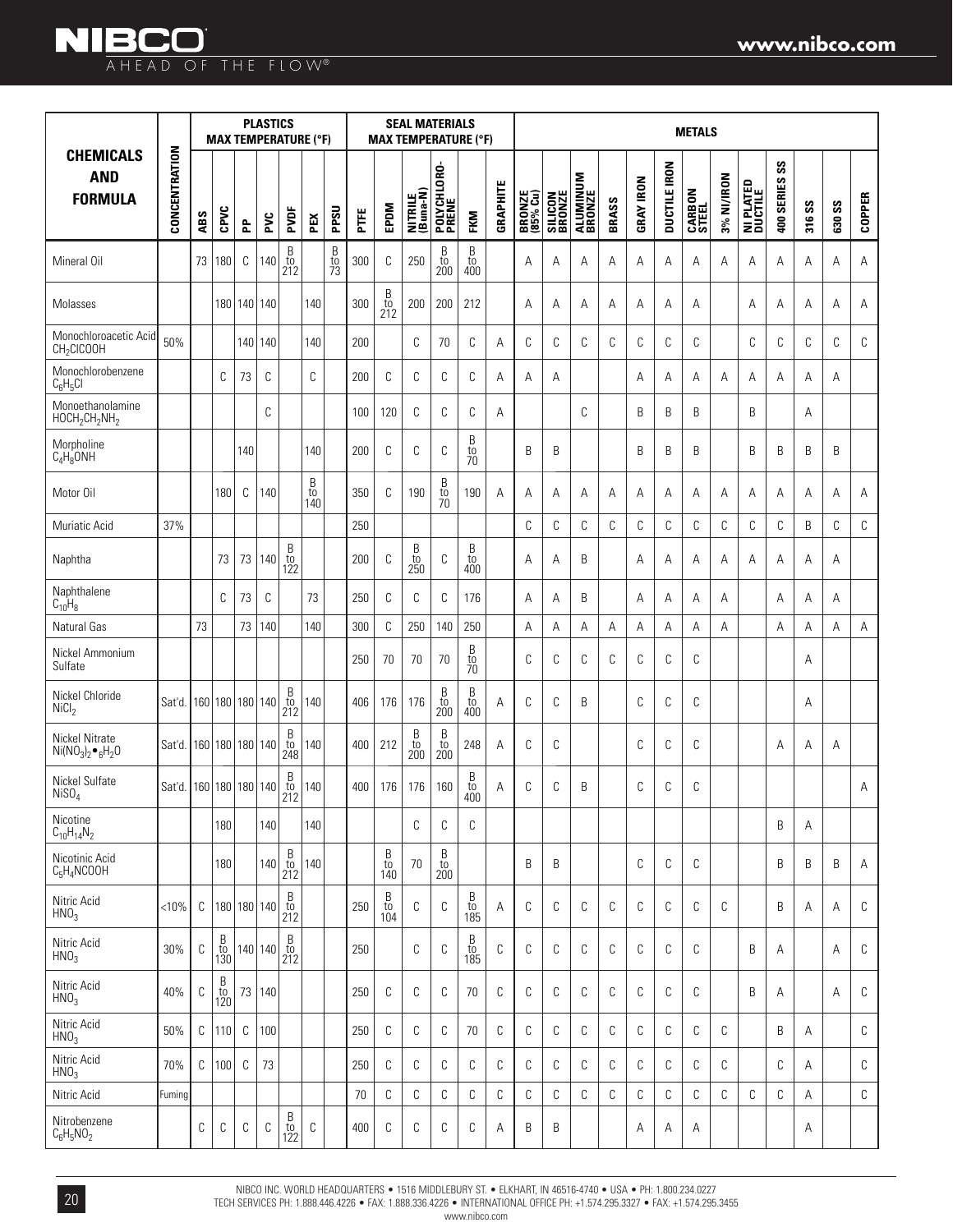|                                                                                                    |               | <b>PLASTICS</b><br><b>MAX TEMPERATURE (°F)</b> |         |             |                                 |                                                      |                                                     |                                                      |      |                                                                    | <b>SEAL MATERIALS</b><br><b>MAX TEMPERATURE (°F)</b> |                                              |                                                                                         |          |                    |                   |                           |       |                  |                     | <b>METALS</b>          |            |                             |                                       |        |               |               |
|----------------------------------------------------------------------------------------------------|---------------|------------------------------------------------|---------|-------------|---------------------------------|------------------------------------------------------|-----------------------------------------------------|------------------------------------------------------|------|--------------------------------------------------------------------|------------------------------------------------------|----------------------------------------------|-----------------------------------------------------------------------------------------|----------|--------------------|-------------------|---------------------------|-------|------------------|---------------------|------------------------|------------|-----------------------------|---------------------------------------|--------|---------------|---------------|
| <b>CHEMICALS</b><br><b>AND</b><br><b>FORMULA</b>                                                   | CONCENTRATION | ABS                                            | CPVC    | 운           | PVC                             | PVDF                                                 | PEX                                                 | PPSU                                                 | PTFE | EPDM                                                               | NITRILE<br>(Buna-N)                                  | POLYCHLORO-<br>PRENE                         | <b>FKM</b>                                                                              | GRAPHITE | BRONZE<br>(85% Cu) | SILICON<br>BRONZE | <b>ALUMINUM</b><br>BRONZE | BRASS | <b>GRAY IRON</b> | <b>DUCTILE IRON</b> | <b>CARBON</b><br>STEEL | 3% NI/IRON | <b>NI PLATED</b><br>Ductile | $\mathsf{S} \mathsf{S}$<br>400 SERIES | 316 SS | <b>630 SS</b> | <b>COPPER</b> |
| Nitrogen<br>$N_2$                                                                                  | Gas           |                                                |         |             |                                 |                                                      |                                                     |                                                      | 300  | $\begin{array}{c} \text{B} \\ \text{to} \\ \text{350} \end{array}$ | $\begin{array}{c} B \\ \rm{to} \\ 230 \end{array}$   | 300                                          | $\begin{array}{c} \text{B} \\ \text{to} \\ \text{400} \end{array}$                      | Α        | A                  | Α                 | Α                         | Α     | Α                | Α                   | А                      | Α          | A                           | Α                                     | Α      | Α             | Α             |
| Nitroglycerin<br>CH <sub>2</sub> NO <sub>3</sub> CHNO <sub>3</sub> CH <sub>2</sub> NO <sub>3</sub> |               |                                                |         |             | C                               |                                                      | 73                                                  | $\frac{B}{73}$                                       | 70   | 70                                                                 | C                                                    | 70                                           | C                                                                                       |          | B                  | B                 |                           |       |                  | B                   | B                      |            |                             |                                       | Α      |               |               |
| Nitrous Acid<br>HNO <sub>2</sub>                                                                   | 10%           |                                                | 180     | С           | 140                             |                                                      | 73                                                  |                                                      | 400  | 100                                                                | C                                                    | 100                                          | C                                                                                       |          | C                  | C                 | C                         | C     | C                | С                   | C                      |            |                             | B                                     | B      | B             | C             |
| Nitrous Oxide<br>N <sub>2</sub> 0                                                                  |               |                                                | 73      | 73          | 73                              |                                                      | 73                                                  | 73                                                   | 400  | 140                                                                | 70                                                   | $\begin{array}{c} B \\ to \\ 80 \end{array}$ | C                                                                                       | A        | B                  | B                 |                           |       | C                | B                   | B                      |            |                             |                                       | A      |               |               |
| n-Octane<br>$C_8H_{18}$                                                                            |               |                                                | C       |             |                                 |                                                      |                                                     | $\frac{B}{10}$<br>250                                | 400  | C                                                                  | B<br>$\frac{10}{200}$                                | С                                            | $_{\rm to}^{\rm B}$<br>400                                                              | 550      | A                  | Α                 | A                         | A     | A                | A                   | A                      | A          |                             | A                                     | A      | Α             | Α             |
| Oleic Acid                                                                                         |               | 160                                            | 180     | 73          | 140                             | B<br>to<br>248                                       | С                                                   |                                                      | 250  | С                                                                  | B<br>$rac{10}{225}$                                  | C                                            | B<br>$\frac{10}{212}$                                                                   | A        | B                  | B                 | Α                         |       | B                | B                   | C                      |            |                             | B                                     | Α      | Α             | Α             |
| <b>Oleum</b><br>(Sulfuric Acid)<br>$xH_2SO_4\bullet ySO_3$                                         | Fuming        | C                                              | C       | C           | C                               | С                                                    | C                                                   |                                                      |      | C                                                                  | C                                                    | C                                            | C                                                                                       |          |                    |                   |                           |       |                  |                     |                        |            |                             |                                       |        |               |               |
| Olive Oil                                                                                          |               | 160                                            | C       | 73          | 140                             | $\frac{B}{t0}$<br>248                                | $\begin{array}{c} B \\ \text{to} \\ 68 \end{array}$ |                                                      | 350  | C                                                                  | 250                                                  | C                                            | 250                                                                                     |          | A                  | Α                 | Α                         | A     | Α                | Α                   | Α                      | A          | Α                           |                                       | A      | Α             | Α             |
| Oxalic Acid<br>$H00CC00H\bullet_2H_2O$                                                             | 50%           | 160                                            |         |             | 180 140 140                     | $_{\rm to}^{\rm B}$<br>122                           | 140                                                 |                                                      | 300  | 300                                                                | C                                                    | C                                            | B<br>to<br>400                                                                          | A        | C                  | C                 | C                         |       | C                | С                   | C                      | C          | C                           | B                                     | A      | A             |               |
| Oxygen<br>$0_2$                                                                                    | Gas           |                                                | 160 180 | C           | 140                             | $\begin{array}{c} B \\ \text{to} \\ 212 \end{array}$ | 140                                                 |                                                      | 406  |                                                                    | C                                                    |                                              | B<br>to<br>190                                                                          | A        | A                  | A                 | A                         | A     | A                | A                   | A                      | A          | A                           | A                                     | A      | A             | A             |
| Ozone<br>0 <sub>3</sub>                                                                            |               |                                                | 180     | C           | 140                             |                                                      | C                                                   |                                                      | 300  | B                                                                  | C                                                    | C                                            | B                                                                                       | C        | A                  | A                 | A                         | A     | A                | Α                   | A                      | A          | A                           | A                                     | A      | A             | Α             |
| Palm Oil                                                                                           |               |                                                |         | 73          |                                 |                                                      | 140                                                 |                                                      | 200  | С                                                                  | 250                                                  | $\mathbb C$                                  | 250                                                                                     |          | C                  | С                 |                           |       | С                | $\mathbb C$         | C                      |            | $\mathbb C$                 |                                       | А      |               |               |
| Palmitic Acid<br>$CH_3CH_2)_{14}$ COOH                                                             | 10%           | 73                                             | 73      | 180         | 140                             |                                                      | 120                                                 |                                                      | 300  | C                                                                  | 220                                                  | C                                            | 400                                                                                     |          | B                  | B                 | B                         | A     | B                | B                   | B                      |            | B                           | B                                     | Α      | Α             | Α             |
| Palmitic Acid<br>$CH_3(CH_2)_{14}$ COOH                                                            | 70%           |                                                | 73      | 180         | 73                              |                                                      | 120                                                 |                                                      | 300  | C                                                                  | 220                                                  | C                                            | 400                                                                                     |          | B                  | B                 | B                         | A     | B                | B                   | B                      |            | B                           | B                                     | A      | A             |               |
| Parafin<br>$C_{36}H_{74}$                                                                          |               |                                                |         |             | 73   180   140   140   to   212 | B                                                    | С                                                   |                                                      | 250  | С                                                                  | 250                                                  | С                                            | 400                                                                                     |          | Α                  | Α                 | Α                         |       | B                | А                   | Α                      | B          | B                           | Α                                     | Α      | А             | Α             |
| Peanut Oil                                                                                         |               |                                                | С       | 140         |                                 | $\begin{array}{c} B \\ \text{to} \\ 248 \end{array}$ |                                                     |                                                      | 250  | C                                                                  | 250                                                  | C                                            | 400                                                                                     |          | A                  | Α                 |                           |       | Α                | Α                   |                        |            | А                           |                                       | Α      |               |               |
| n-Pentane<br>$CH3(CH2)3CH3$                                                                        |               | С                                              | С       | С           | C                               |                                                      | С                                                   |                                                      | 100  | C                                                                  | 250                                                  | 70                                           | 200                                                                                     |          | A                  | Α                 | Α                         | Α     | Α                | Α                   | Α                      | Α          | Α                           | Α                                     | Α      | Α             | Α             |
| Peracetic Acid<br>CH <sub>3</sub> COOOH                                                            | 40%           | С                                              |         | 73          | 73                              |                                                      |                                                     | $\frac{B}{73}$                                       |      | С                                                                  | С                                                    | 70                                           | C                                                                                       |          |                    |                   |                           |       |                  |                     |                        |            |                             |                                       |        |               |               |
| Perchloric Acid<br>HCIO <sub>4</sub>                                                               | 10%           |                                                |         |             |                                 | $\frac{B}{t0}$<br>212                                |                                                     |                                                      | 250  | $_{\rm to}^{\rm B}$<br>140                                         | С                                                    | 140                                          | 400                                                                                     | Α        |                    |                   |                           |       | C                |                     |                        |            |                             |                                       | А      |               |               |
| Perchloric Acid<br>HCIO <sub>4</sub>                                                               | 70%           | 73                                             | 180     | $\mathbb C$ | 73                              | $\begin{array}{c} B \\ \text{to} \\ 212 \end{array}$ | 73                                                  |                                                      |      | B<br>to<br>140                                                     | С                                                    | 70                                           | 400                                                                                     | C        |                    |                   |                           |       | C                |                     |                        |            |                             |                                       | B      |               |               |
| Perchloroethylene<br>(Tetrachloroethylene)<br>$CI_2C = CCI_2$                                      |               | С                                              | C       | C           | C                               | C                                                    | С                                                   | C                                                    | 200  | $\mathbb{C}$                                                       | C                                                    | C                                            | 400                                                                                     |          | B                  | B                 |                           |       | B                | B                   | B                      |            | B                           | A                                     | A      | A             |               |
| Perphosphate                                                                                       |               |                                                | 73      | 140         | 73                              |                                                      |                                                     |                                                      | 250  |                                                                    |                                                      |                                              |                                                                                         |          |                    |                   |                           |       |                  |                     |                        |            |                             |                                       |        |               |               |
| Phenol<br>$C_6H_5OH$                                                                               |               | $\mathbb C$                                    | $73\,$  | 73          | 73                              |                                                      | 140                                                 | $\begin{array}{c} B \\ \text{to} \\ 140 \end{array}$ |      | С                                                                  | С                                                    | C                                            | $\begin{smallmatrix} \mathsf{B}\ \mathsf{t}\mathsf{0}\ \mathsf{210}\ \end{smallmatrix}$ | Α        | Α                  | Α                 | C                         |       | С                | С                   | C                      |            | С                           | Α                                     | А      | Α             |               |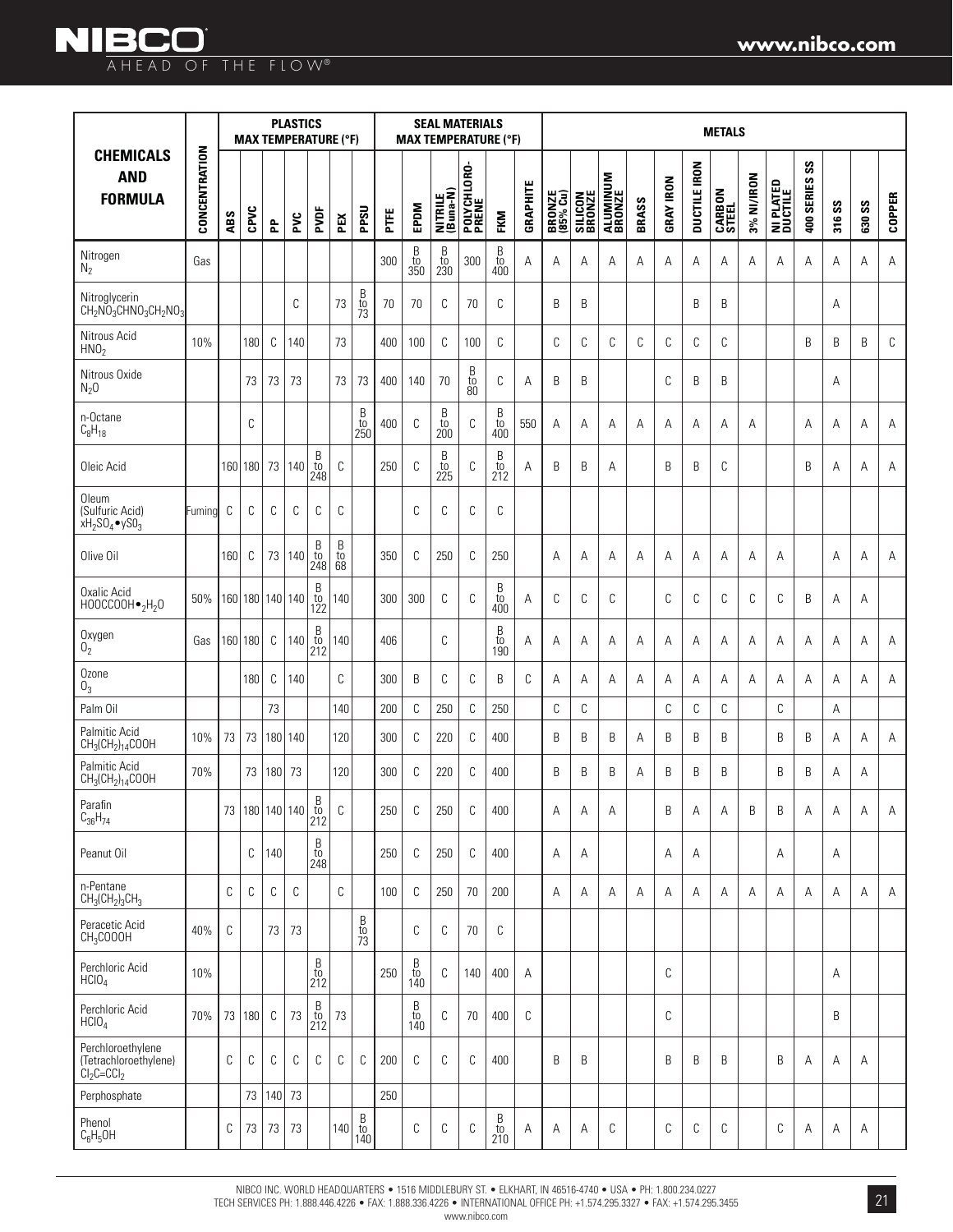|                                                  |               |     |                      |                 | <b>PLASTICS</b> |                                                      | <b>MAX TEMPERATURE (°F)</b> |      |                |                                                                    | <b>SEAL MATERIALS</b><br><b>MAX TEMPERATURE (°F)</b>                 |                                                                      |                                                                    |          |                    |                          |                           |       |                  |                     | <b>METALS</b>          |            |                      |               |        |               |               |
|--------------------------------------------------|---------------|-----|----------------------|-----------------|-----------------|------------------------------------------------------|-----------------------------|------|----------------|--------------------------------------------------------------------|----------------------------------------------------------------------|----------------------------------------------------------------------|--------------------------------------------------------------------|----------|--------------------|--------------------------|---------------------------|-------|------------------|---------------------|------------------------|------------|----------------------|---------------|--------|---------------|---------------|
| <b>CHEMICALS</b><br><b>AND</b><br><b>FORMULA</b> | CONCENTRATION | ABS | CPVC                 | 운               | PVC             | PVDF                                                 | PEX                         | PPSU | PTE            | EPDM                                                               | NITRILE<br>(Buna-N)                                                  | POLYCHLORO-<br>Prene                                                 | FKM                                                                | GRAPHITE | BRONZE<br>(85% Cu) | <b>SILICON</b><br>BRONZE | <b>ALUMINUM</b><br>BRONZE | BRASS | <b>GRAY IRON</b> | <b>DUCTILE IRON</b> | <b>CARBON</b><br>STEEL | 3% NI/IRON | NI PLATED<br>Ductile | 400 SERIES SS | 316 SS | <b>630 SS</b> | <b>COPPER</b> |
| Phenylhydrazine<br>$C_6H_5NHNH_2$                |               |     | C                    | C               | C               | $_{\rm to}^{\rm B}$<br>104                           | $\mathbb C$                 |      | $\frac{B}{10}$ | C                                                                  | С                                                                    | C                                                                    | C                                                                  |          |                    |                          |                           |       |                  |                     |                        |            |                      |               |        |               |               |
| Phosphate Esters                                 |               |     |                      |                 |                 |                                                      |                             |      |                | 250                                                                | С                                                                    | $\mathbb C$                                                          |                                                                    |          | $\mathbb C$        | C                        |                           |       | $\mathbb C$      | $\mathsf C$         |                        |            | $\mathbb C$          |               | А      |               |               |
| Phosphoric Acid<br>$H_3PO_4$                     | 10%           |     |                      | 180 212 140     |                 |                                                      | 140                         |      | 300            | $_{\rm to}^{\rm B}$<br>300                                         | 104                                                                  | $_{\rm to}^{\rm B}$<br>206                                           | $\begin{array}{c} \text{B} \\ \text{to} \\ \text{400} \end{array}$ | Α        | C                  | C                        | С                         | C     | С                | C                   | С                      | C          | C                    | B             | Α      | Α             | С             |
| Phosphoric Acid<br>$H_3PO_4$                     | 50%           |     | 73   180   212   140 |                 |                 | $\begin{array}{c} B \\ \text{to} \\ 212 \end{array}$ | 140                         |      | 300            | 176                                                                | $\frac{B}{10}$<br>104                                                | 171                                                                  | 212                                                                | Α        | С                  | C                        | С                         | C     | С                | C                   | С                      | C          | С                    | B             | Α      | Α             | С             |
| Phosphoric Acid<br>$H_3PO_4$                     | 85%           |     |                      | 180 212 140     |                 |                                                      | 73                          |      | 300            | 176                                                                | C                                                                    | 122                                                                  | $\begin{array}{c} B \\ \text{to} \\ 185 \end{array}$               | Α        | C                  | C                        | С                         | C     | С                | C                   | C                      | C          | C                    | B             | Α      | B             | С             |
| Phosphoric Anhydride<br>$P_2O_5$                 |               |     | 73                   | 73              | 73              |                                                      |                             |      |                | 200                                                                | B                                                                    | B                                                                    | B                                                                  |          |                    |                          |                           |       |                  |                     | С                      |            |                      |               | Α      |               |               |
| Phosphorus Pentoxide<br>$P_2O_5$                 |               |     | 73                   | 73              | 73              |                                                      | 140                         |      |                |                                                                    |                                                                      |                                                                      |                                                                    |          |                    |                          | C                         |       |                  |                     | B                      |            |                      |               | Α      |               |               |
| Phosphorus Trichloride<br>PCI <sub>3</sub>       |               |     | C                    | 73              | C               | C                                                    | 120                         |      | 300            | 70                                                                 | C                                                                    | C                                                                    | 70                                                                 | A        |                    |                          |                           |       |                  |                     |                        |            |                      |               | Α      |               |               |
| Photographic Solutions                           |               |     |                      | 180 140 140     |                 |                                                      | 140                         |      |                | $\begin{array}{c} B \\ \text{to} \\ 104 \end{array}$               | $\frac{B}{10}$                                                       | $\begin{array}{c} B \\ \mathrm{t0} \\ 140 \end{array}$               | 185                                                                |          |                    |                          |                           |       |                  | C                   |                        |            |                      |               | Α      |               |               |
| <b>Phthalic Acid</b><br>$C_6H_4(COOH)_2$         |               |     |                      | 140             | C               |                                                      | 140                         |      |                | $\begin{array}{c} \text{B} \\ \text{to} \\ 100 \end{array}$        | C                                                                    | $\begin{array}{c} B \\ \mathrm{to} \\ 100 \end{array}$               | C                                                                  | Α        | Α                  | Α                        |                           |       | B                | B                   | С                      |            | B                    |               | Α      | Α             | Α             |
| Picric Acid<br>$C_6H_2(NO_2)_3OH$                | 10%           | С   | $\mathbb C$          | 73              | $\mathbb C$     | $_{\rm to}^{\rm B}$<br>212                           | 73                          |      |                | 200                                                                | $\begin{array}{c} \text{B} \\ \text{to} \\ \text{200} \end{array}$   | 70                                                                   | 400                                                                |          | С                  | C                        | С                         | C     | С                | C                   | С                      | C          | C                    | B             | Α      |               | С             |
| Pine Oil                                         |               |     | C                    | 140             |                 |                                                      | $\frac{B}{10}$              |      |                | C                                                                  | 70                                                                   | C                                                                    | 70                                                                 |          | С                  | C                        | Β                         |       | B                | B                   | B                      |            | B                    | Α             | Α      | Α             |               |
| <b>Plating Solutions</b><br>(Brass)              |               |     |                      | 180 140 140     |                 |                                                      | 140                         |      | 300            | 70                                                                 | B                                                                    | 140                                                                  | 140                                                                |          |                    |                          |                           |       |                  |                     |                        |            |                      |               |        |               |               |
| <b>Plating Solutions</b><br>(Cadmium)            |               |     |                      | 180 140 140     |                 |                                                      | 140                         |      | 300            | 300                                                                | $\begin{array}{c} B \\ \mathrm{to} \\ 180 \end{array}$               | $\begin{smallmatrix} \mathsf{B}\ t\mathsf{0}\ 200 \end{smallmatrix}$ | 190                                                                |          |                    |                          |                           |       |                  |                     |                        |            |                      |               |        |               |               |
| <b>Plating Solutions</b><br>(Chrome)             |               |     |                      | 180 140 140     |                 |                                                      | 140                         |      | 300            | 210                                                                | C                                                                    | C                                                                    | $\beta$<br>to<br>400                                               |          |                    |                          |                           |       |                  |                     |                        |            |                      |               | Α      |               |               |
| <b>Plating Solutions</b><br>(Copper)             |               |     |                      | 180 140 140     |                 |                                                      | 140                         |      | 300            | $\begin{array}{c} \text{B} \\ \text{to} \\ \text{300} \end{array}$ | $\begin{smallmatrix} B\\t0\\190 \end{smallmatrix}$                   | $\begin{array}{c} \text{B} \\ \text{to} \\ \text{160} \end{array}$   | 185                                                                |          |                    |                          |                           |       |                  |                     |                        |            |                      |               |        |               |               |
| <b>Plating Solutions</b><br>(Gold)               |               |     |                      | 180 140 140     |                 |                                                      | 140                         |      | 300            | B                                                                  | B                                                                    | B                                                                    | B                                                                  |          |                    |                          |                           |       |                  |                     |                        |            |                      |               |        |               |               |
| <b>Plating Solutions</b><br>(lead)               |               |     |                      | 180 140 140     |                 |                                                      | 140                         |      | 300            | $\begin{array}{c} \text{B} \\ \text{to} \\ \text{300} \end{array}$ | $_{\rm to}^{\rm B}$<br>190                                           | 140                                                                  | 185                                                                |          |                    |                          |                           |       |                  |                     |                        |            |                      |               |        |               |               |
| <b>Plating Solutions</b><br>(Nickel)             |               |     |                      | 180 140 140     |                 |                                                      | 140                         |      | 300            | $\beta$<br>$\frac{10}{300}$                                        | B                                                                    | $_{\rm to}^{\rm B}$<br><b>200</b>                                    | 185                                                                | Α        |                    | C                        |                           | C     |                  |                     |                        |            |                      |               | Α      |               | С             |
| <b>Plating Solutions</b><br>(Rhodium)            |               |     |                      | 180 140 140     |                 |                                                      | 140                         |      | 300            | 120                                                                | $\begin{array}{c} \text{B} \\ \text{to} \\ \text{200} \end{array}$   | 80                                                                   | $\begin{array}{c} B \\ \text{to} \\ 190 \end{array}$               |          |                    |                          |                           |       |                  |                     |                        |            |                      |               |        |               |               |
| <b>Plating Solutions</b><br>(Silver)             |               |     |                      | 180 140 140     |                 |                                                      | 140                         |      | 300            | $\begin{array}{c} \text{B} \\ \text{to} \\ \text{300} \end{array}$ | $\begin{smallmatrix} \mathsf{B}\ t\mathsf{0}\ 180 \end{smallmatrix}$ | $\begin{smallmatrix} \mathsf{B}\ t0\ 200 \end{smallmatrix}$          | $\begin{array}{c} B \ t0 \ 190 \end{array}$                        |          |                    |                          |                           |       |                  |                     |                        |            |                      |               | Α      |               |               |
| <b>Plating Solutions</b><br>(Tin)                |               |     |                      | 180 140 140     |                 |                                                      | 140                         |      | 300            | 210                                                                | $\begin{array}{c} \text{B} \\ \text{to} \\ 180 \end{array}$          | 140                                                                  | 140                                                                |          |                    |                          |                           |       |                  |                     |                        |            |                      |               |        |               |               |
| <b>Plating Solutions</b><br>(Zinc)               |               |     |                      | 180   140   140 |                 |                                                      | 140                         |      | 300            | $\begin{array}{c} \text{B} \\ \text{to} \\ \text{300} \end{array}$ | $\begin{smallmatrix} \mathsf{B}\ t\mathsf{0}\ 180 \end{smallmatrix}$ | B                                                                    | $\begin{array}{c} B \\ \mathrm{to} \\ 190 \end{array}$             |          |                    |                          |                           |       |                  |                     | B                      |            |                      |               |        |               |               |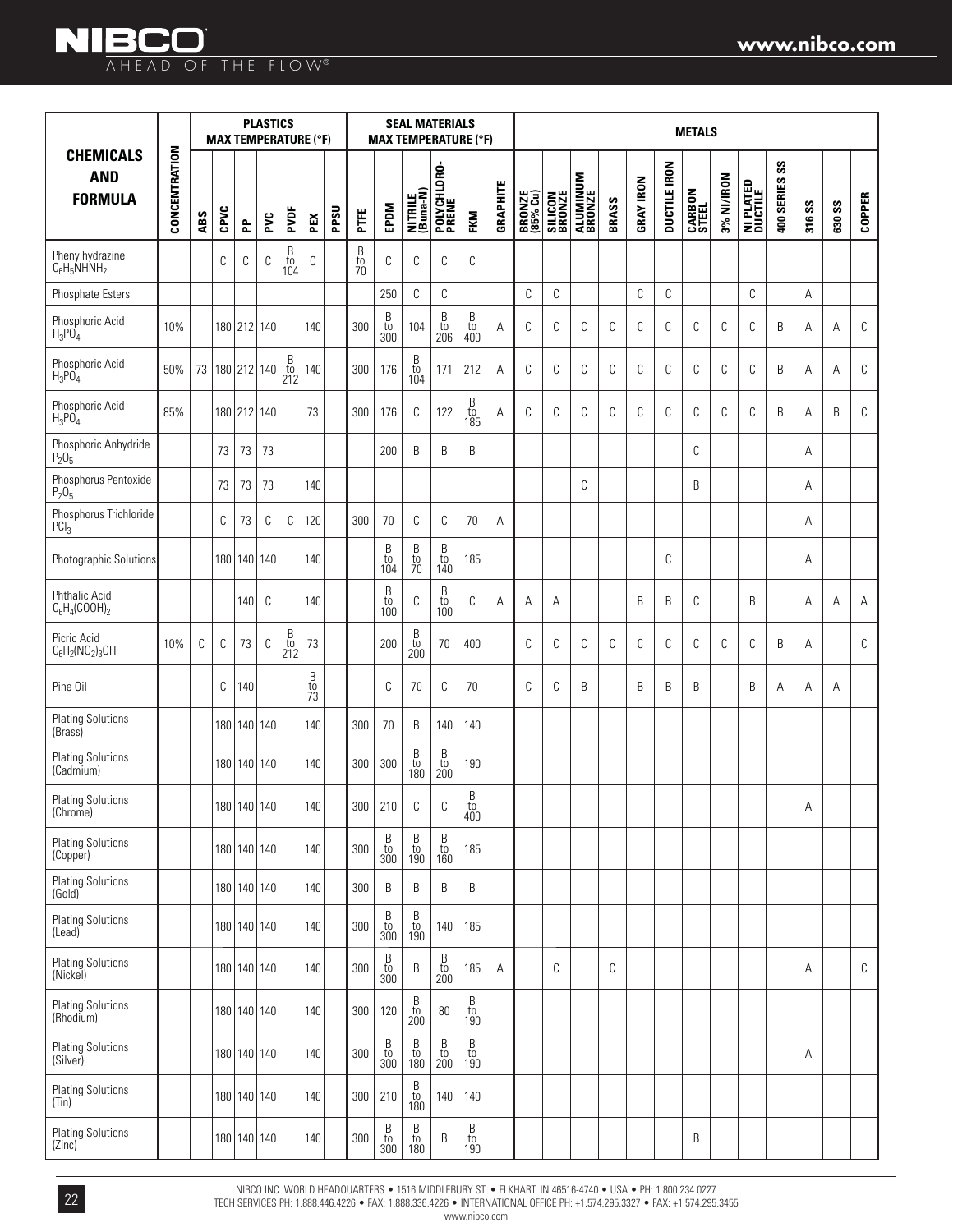|                                                      |               |     |                 |        | <b>PLASTICS</b><br><b>MAX TEMPERATURE (°F)</b> |                                                      |                                                      |      |         |                                                      |                                              | <b>SEAL MATERIALS</b>                                              | <b>MAX TEMPERATURE (°F)</b>                            |          |                    |                          |                           |       |                  |                     | <b>METALS</b>          |            |                      |                             |        |               |               |
|------------------------------------------------------|---------------|-----|-----------------|--------|------------------------------------------------|------------------------------------------------------|------------------------------------------------------|------|---------|------------------------------------------------------|----------------------------------------------|--------------------------------------------------------------------|--------------------------------------------------------|----------|--------------------|--------------------------|---------------------------|-------|------------------|---------------------|------------------------|------------|----------------------|-----------------------------|--------|---------------|---------------|
| <b>CHEMICALS</b><br><b>AND</b><br><b>FORMULA</b>     | CONCENTRATION | ABS | CPVC            | 운      | PVC                                            | PVDF                                                 | PEX                                                  | PPSU | PTE     | EPDM                                                 | NITRILE<br>(Buna-N)                          | POLYCHLORO-<br>Prene                                               | <b>FKM</b>                                             | GRAPHITE | BRONZE<br>(85% Cu) | <b>SILICON</b><br>BRONZE | <b>ALUMINUM</b><br>BRONZE | BRASS | <b>GRAY IRON</b> | <b>DUCTILE IRON</b> | <b>CARBON</b><br>STEEL | 3% NI/IRON | NI PLATED<br>Ductile | $\mathsf{ss}$<br>400 SERIES | 316 SS | <b>630 SS</b> | <b>COPPER</b> |
| Polysulfide Liquor                                   |               |     |                 |        |                                                |                                                      |                                                      |      | 300     |                                                      |                                              |                                                                    |                                                        |          | C                  | С                        | C                         | C     | B                | B                   |                        |            | B                    |                             | B      |               | $\mathbb C$   |
| Polyvinyl Acetate                                    |               |     |                 |        |                                                |                                                      |                                                      |      | 350     | B<br>to<br>280                                       | 80                                           | C                                                                  | C                                                      |          | B                  | B                        | B                         |       | A                | Α                   | C                      |            | A                    | B                           | B      | B             |               |
| Potassium Alum                                       |               |     | 180             |        | 140                                            |                                                      | 140                                                  |      | 400     | 176                                                  | B<br>to<br>180                               | $\begin{array}{c} B \\ \text{to} \\ 200 \end{array}$               | 212                                                    |          |                    |                          |                           |       |                  |                     |                        |            |                      |                             |        |               |               |
| Potassium Aluminum<br>Sulphate                       |               |     | 180             |        | 140                                            |                                                      | 140                                                  |      | 400     | 176                                                  | B<br>to<br>180                               | $\begin{array}{c} \text{B} \\ \text{to} \\ \text{200} \end{array}$ | 212                                                    |          |                    | B                        |                           | C     |                  |                     | C                      |            |                      | B                           | Α      |               | B             |
| Potassium Bicarbonate<br>KHCO <sub>3</sub>           | Sat'd         |     |                 |        | 180 140 140                                    | $_{\rm to}^{\rm B}$<br>212                           | 140                                                  |      | 400     | 200                                                  | 200                                          | 200                                                                | 212                                                    |          |                    |                          |                           |       |                  |                     | Α                      |            |                      |                             | Α      |               |               |
| Potassium Bichromate<br>$K_2Cr_2O_7$                 | Sat'd.        |     |                 |        | 180 140 140                                    | $_{\rm to}^{\rm B}$<br>212                           |                                                      |      | 400     | 140                                                  | 140                                          | 104                                                                | 212                                                    | A        |                    | A                        |                           | B     |                  |                     | B                      |            |                      | B                           | Α      |               |               |
| Potassium Bisulfate<br>KHSO <sub>4</sub>             |               |     |                 |        | 180 212 140                                    | $_{\rm to}^{\rm B}$<br>212                           | 140                                                  |      | 400     | B                                                    | 140                                          | 70                                                                 | 212                                                    | A        | B                  | B                        | B                         |       | C                | C                   | C                      | C          | C                    |                             | A      |               |               |
| Potassium Bromate<br>KBrO <sub>3</sub>               |               |     |                 |        | 180 212 140                                    | $\begin{array}{c} B \\ \text{to} \\ 212 \end{array}$ | 140                                                  |      | 400     | 212                                                  | $\begin{array}{c} B \\ to \\ 70 \end{array}$ | $\begin{array}{c} B \\ \textrm{to} \\ 140 \end{array}$             | 212                                                    |          |                    |                          |                           |       | C                | Α                   | Α                      |            | A                    |                             | A      |               |               |
| Potassium Bromide<br>KBr                             |               |     |                 |        | 180 212 140                                    | $\begin{array}{c} B \\ \text{to} \\ 248 \end{array}$ | 140                                                  |      | 400     | 212                                                  | 200                                          | 200                                                                | $\begin{array}{c} B \\ \textrm{to} \\ 212 \end{array}$ | Α        | B                  | B                        | B                         |       | C                | C                   | C                      |            |                      |                             | Α      |               |               |
| Potassium Carbonate<br>(Potash)<br>$K_2CO_3$         |               | 73  |                 |        | 180   180   140                                | C                                                    | 140                                                  |      | 400     | B                                                    | 200                                          | 200                                                                | B<br>$\frac{10}{212}$                                  | Α        | B                  | B                        | B                         | B     | Α                | Α                   | Α                      | Α          | Α                    | Α                           | Α      | Α             | B             |
| Potassium Chlorate<br>(Aqueous)<br>$k$ C $103$       |               |     | 160 180 212 140 |        |                                                | C                                                    | 140                                                  |      | 400     | $\begin{array}{c} B \\ \text{to} \\ 200 \end{array}$ | 70                                           | $\frac{B}{t0}$<br>200                                              | B                                                      | C        | B                  | B                        |                           |       | Α                | Α                   | Α                      | A          |                      | A                           | Α      | Α             | B             |
| Potassium Chloride<br>KCI                            |               |     |                 |        | 160 180 212 140                                | $\begin{array}{c} B \\ \text{to} \\ 212 \end{array}$ | 140                                                  |      | 400     | B                                                    | 200                                          | 200                                                                | 212                                                    |          |                    | B                        | A                         | A     | B                | B                   | B                      | B          | C                    | B                           | B      | B             | Α             |
| Potassium Chromate<br>$K_2$ CrO <sub>4</sub>         |               |     |                 |        | 180 212 140                                    |                                                      | 140                                                  |      | 400     | 176                                                  | B<br>$\frac{10}{140}$                        | 140                                                                | B<br>$\overline{t}$<br>212                             | C        | Α                  | Α                        | B                         |       | B                | B                   | B                      |            | B                    |                             | Α      | Α             |               |
| Potassium Cyanide<br><b>KCN</b>                      |               |     |                 |        | 180 180 140                                    | $\frac{B}{t0}$<br>212                                | 140                                                  |      | 400     | B                                                    | 200                                          | 200                                                                | 200                                                    |          | C                  | C                        | C                         | C     | B                | B                   | B                      | B          |                      | Α                           | Α      | Α             | C             |
| Potassium Dichromate<br>$K_2Cr_2O_7$                 | Sat'd.        |     |                 |        | 180 180 140                                    |                                                      | 140                                                  |      | 400     | 212                                                  | 140                                          | 120                                                                | 212                                                    | C        | B                  | B                        | C                         |       | B                | B                   | C                      |            |                      | Α                           | Α      | Α             |               |
| Potassium Ferricyanide<br>$K_3Fe(CN)_6$              |               |     |                 |        | 180 180 140                                    | $_{\rm to}^{\rm B}$<br>248                           | 140                                                  |      | 400     | 70                                                   | C                                            | 70                                                                 | B<br>$\frac{10}{212}$                                  |          | C                  | С                        |                           |       | B                | B                   | C                      |            |                      |                             | Α      |               |               |
| Potassium Ferrocyanide<br>$K_4Fe(CN)_6\bullet_3H_2O$ |               |     |                 |        | 180 180 140                                    | $_{\rm to}^{\rm B}$<br>248                           | 140                                                  |      | 400     | 140                                                  | C                                            | 70                                                                 | 140                                                    |          | B                  | B                        | C                         | C     | C                | C                   | C                      |            |                      | B                           | Α      |               | $\mathbb{C}$  |
| Potassium Fluoride<br>KF                             |               |     |                 |        | 180 180 140                                    | $_{\rm to}^{\rm B}$<br>212                           | 140                                                  |      | 400     | 200                                                  | B<br>to<br>180                               | 70                                                                 | 212                                                    | Α        |                    |                          |                           |       |                  |                     |                        |            |                      |                             | Α      |               |               |
| Potassium Hydroxide<br>KOH                           | 25%           |     |                 |        | 160 180 212 140                                |                                                      | $\begin{array}{c} B \\ \text{to} \\ 140 \end{array}$ | 248  | $300\,$ | 320                                                  | B<br>$\frac{10}{80}$                         | $\begin{array}{c} B \\ \mathrm{to} \\ 212 \end{array}$             | $80\,$                                                 | Α        | С                  | C                        | C                         |       | B                | B                   | B                      | B          |                      | Α                           | Α      | Α             |               |
| Potassium Hypochlorite<br><b>KCIO</b>                |               |     | 160 180         |        | 140                                            |                                                      | 120                                                  |      | 400     | 70                                                   | C                                            | $\begin{array}{c} B \\ \text{to} \\ 70 \end{array}$                | C                                                      |          | C                  | С                        |                           |       |                  |                     | C                      |            |                      |                             | Α      |               |               |
| Potassium lodide<br>KI                               |               |     |                 | 180 73 | 73                                             | $_{\rm to}^{\rm B}$<br>212                           | 140                                                  |      | 400     | 70                                                   |                                              | 70                                                                 | B                                                      | A        | B                  | B                        |                           |       |                  |                     | B                      | B          |                      |                             | Α      |               |               |
| Potassium Nitrate<br>KNO <sub>3</sub>                |               |     |                 |        | 160 180 140 140                                |                                                      | 140                                                  |      | 400     | B                                                    | B<br>$\frac{10}{200}$                        | B<br>$\frac{10}{200}$                                              | 212                                                    | C        | Α                  | Α                        | B                         | B     | B                | B                   | B                      | B          |                      | Α                           | Α      | Α             | A             |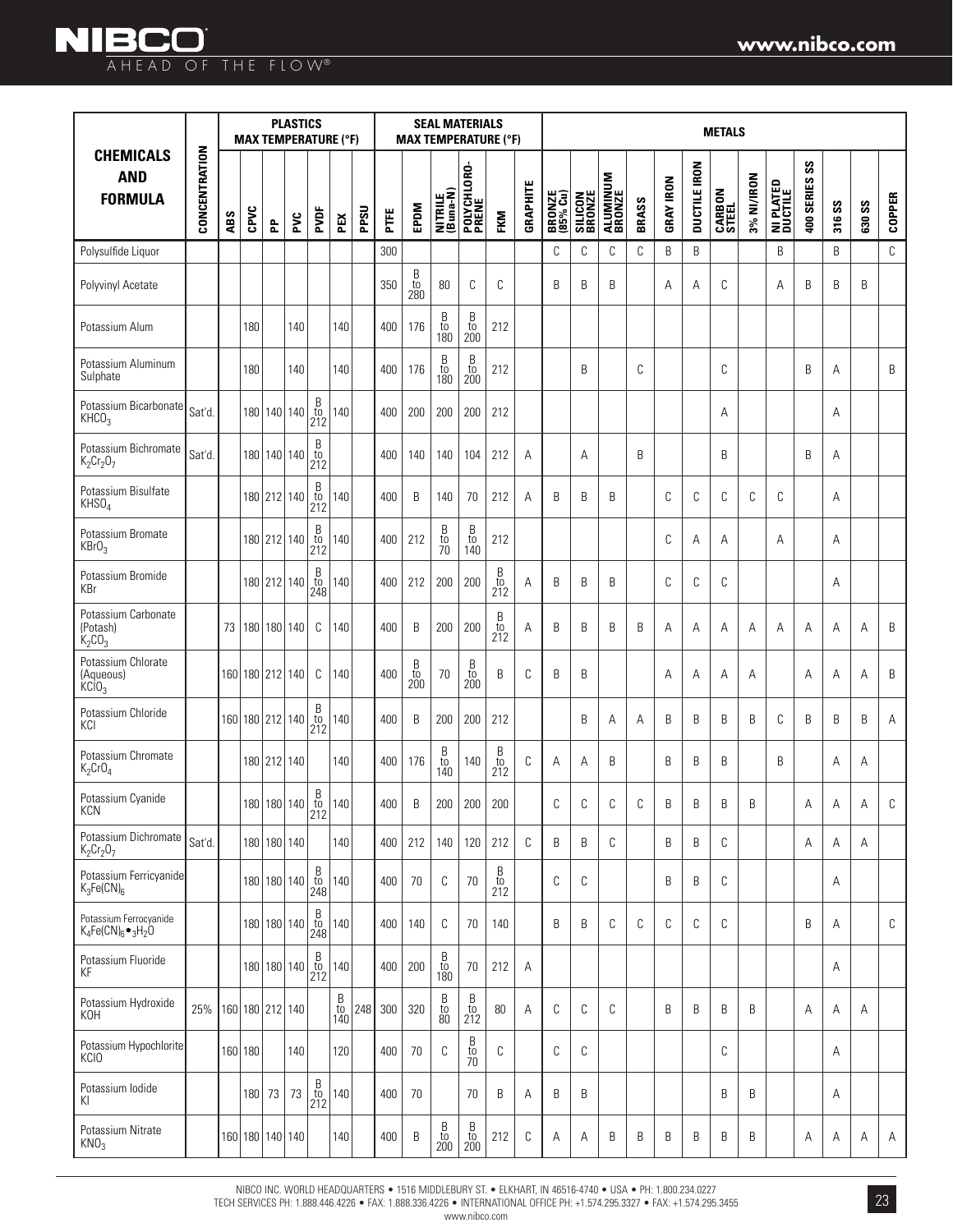### **NIBCO** AHEAD OF THE FLOW®

|                                                        |               |     |                  |                 | <b>PLASTICS</b> |                                                             | <b>MAX TEMPERATURE (°F)</b> |                            |     |                                                        | <b>SEAL MATERIALS</b>                                              |                                                                    | <b>MAX TEMPERATURE (°F)</b>                                        |                 |                           |                   |                    |       |                  |                     | <b>METALS</b>          |            |                             |                                      |        |               |               |
|--------------------------------------------------------|---------------|-----|------------------|-----------------|-----------------|-------------------------------------------------------------|-----------------------------|----------------------------|-----|--------------------------------------------------------|--------------------------------------------------------------------|--------------------------------------------------------------------|--------------------------------------------------------------------|-----------------|---------------------------|-------------------|--------------------|-------|------------------|---------------------|------------------------|------------|-----------------------------|--------------------------------------|--------|---------------|---------------|
| <b>CHEMICALS</b><br><b>AND</b><br><b>FORMULA</b>       | CONCENTRATION | ABS | CPVC             | 운               | PVC             | PVDF                                                        | PEX                         | <b>PPSU</b>                | Ë   | EPDM                                                   | NITRILE<br>(Buna-N)                                                | POLYCHLORO-<br>PRENE                                               | <b>FKM</b>                                                         | <b>GRAPHITE</b> | <b>BRONZE</b><br>(85% Cu) | SILICON<br>BRONZE | ALUMINUM<br>BRONZE | BRASS | <b>GRAY IRON</b> | <b>DUCTILE IRON</b> | <b>CARBON</b><br>STEEL | 3% NI/IRON | <b>NI PLATED</b><br>Ductile | $\mathsf{S}\mathsf{S}$<br>400 SERIES | 316 SS | <b>630 SS</b> | <b>COPPER</b> |
| Potassium Perborate<br>KBO <sub>3</sub>                |               |     |                  | 180 140 140     |                 |                                                             | 140                         |                            | 400 | 70                                                     | $\frac{B}{10}$                                                     | 70                                                                 | $\frac{B}{10}$                                                     | Α               |                           |                   |                    |       |                  |                     |                        |            |                             |                                      |        |               |               |
| Potassium Perchlorate<br>KCIO <sub>4</sub>             |               |     |                  | 180 140 140     |                 |                                                             | 140                         |                            | 200 | 140                                                    | C                                                                  | 70                                                                 | 190                                                                |                 |                           |                   |                    |       |                  |                     |                        |            |                             |                                      |        |               |               |
| Potassium Permanganate<br>KMnO <sub>4</sub>            | 10%           |     | 180 <sup>1</sup> | 73              | 140             |                                                             | 140                         |                            | 400 | 210                                                    | С                                                                  | 140                                                                | $\begin{array}{c} B \\ \rm{to} \\ 212 \end{array}$                 |                 | B                         | B                 |                    |       | A                | А                   | Α                      |            |                             | Α                                    | Α      | Α             |               |
| Potassium Permanganate<br>KMnO <sub>4</sub>            | 25%           |     | 180              | 73              | 73              | $\begin{array}{c} B \\ \text{to} \\ 212 \end{array}$        | 140                         |                            | 400 | 200                                                    | C                                                                  | 140                                                                | $\begin{array}{c} B \\ \rm{to} \\ 212 \end{array}$                 |                 | B                         | B                 |                    |       | Α                | Α                   | Α                      |            |                             | Α                                    | Α      | Α             |               |
| Potassium Persulfate<br>$K_2S_2O_8$                    |               |     |                  | 180 140 140     |                 | $rac{B}{t0}$<br>176                                         | 140                         |                            | 400 | 180                                                    | C                                                                  | B                                                                  | 210                                                                |                 |                           |                   |                    |       |                  |                     |                        |            |                             |                                      |        |               |               |
| Potassium Sulfate<br>K <sub>2</sub> SO <sub>4</sub>    |               |     |                  | 160 180 180 140 |                 | $\begin{array}{c} B \\ \text{to} \\ 212 \end{array}$        | 140                         |                            | 200 | 176                                                    | $\begin{array}{c} \text{B} \\ \text{to} \\ \text{200} \end{array}$ | $\begin{array}{c} \text{B} \\ \text{to} \\ \text{200} \end{array}$ | 212                                                                | A               | A                         | Α                 | B                  | B     | A                | Α                   | Α                      | A          | B                           | A                                    | Α      | Α             | Α             |
| Potassium Sulfide<br>$K_2S$                            |               |     |                  | 180 140         |                 | 68                                                          | 140                         |                            | 300 | 70                                                     |                                                                    | 70                                                                 | 210                                                                |                 | C                         | C                 | С                  | C     | C                | C                   | C                      | B          |                             | B                                    | B      | B             | С             |
| Potassium Sulfite<br>$K_2SO_3\bullet_2H_2O$            |               |     |                  | 180   140       |                 |                                                             | 140                         |                            | 300 | 200                                                    | $\begin{array}{c} B \\ \text{to} \\ 150 \end{array}$               | $\begin{array}{c} B \\ \mathrm{to} \\ 150 \end{array}$             | 210                                                                |                 | B                         | B                 | B                  |       | C                | C                   | C                      |            |                             |                                      | Α      |               |               |
| Potassium Tetraborate                                  |               |     |                  |                 |                 |                                                             |                             |                            | 400 |                                                        |                                                                    |                                                                    |                                                                    | А               |                           |                   |                    |       |                  | A                   | Α                      |            | A                           |                                      | A      |               |               |
| Potassium<br>Tripolyphosphate                          |               |     |                  |                 |                 |                                                             |                             |                            | 300 |                                                        |                                                                    |                                                                    |                                                                    | Α               |                           |                   | B                  |       | Α                |                     | Α                      | A          |                             |                                      | Α      |               |               |
| Propane<br>$C_3H_8$                                    |               |     | 73               | 73              | 140             | $\begin{array}{c} \text{B} \\ \text{to} \\ 248 \end{array}$ | 140                         |                            | 300 | C                                                      | 250                                                                | 140                                                                | 250                                                                | Α               | A                         | Α                 | Α                  | A     | A                | A                   | Α                      | A          |                             | A                                    | Α      | Α             | Α             |
| Propargyl Alcohol                                      |               |     | $\mathbb C$      | 140 140         |                 |                                                             | 140                         |                            |     | 140                                                    | 70                                                                 | 70                                                                 | 140                                                                |                 |                           |                   |                    |       |                  |                     |                        |            |                             |                                      |        |               |               |
| Propionic Acid<br>$CH_3CH_2CO_2H$                      |               | C   | C                | 140             |                 | $\begin{array}{c} B \\ \text{to} \\ 140 \end{array}$        | 140                         |                            |     | 200                                                    |                                                                    | C                                                                  | С                                                                  |                 |                           |                   |                    |       |                  |                     |                        |            |                             |                                      | Α      |               | Α             |
| Propyl Acetate                                         |               |     |                  |                 |                 |                                                             |                             |                            | 140 | С                                                      | С                                                                  | C                                                                  | С                                                                  |                 |                           |                   |                    | Α     |                  |                     | Α                      |            |                             | Α                                    | Α      | Α             |               |
| Propyl Alcohol<br>$CH_3CH_2CH_2OH$                     |               | 73  | C                | 140 140         |                 | $_{\rm to}^{\rm B}$<br>122                                  | $_{\rm to}^{\rm B}$<br>140  |                            | 350 | $\begin{array}{c} B \\ \textrm{to} \\ 225 \end{array}$ | 180                                                                | $_{\rm to}^{\rm B}$<br>176                                         | $\begin{array}{c} \text{B} \\ \text{to} \\ \text{300} \end{array}$ |                 | А                         | Α                 | Α                  | Α     | Α                | Α                   | Α                      | A          |                             | A                                    | Α      | Α             | Α             |
| n-Propyl Bromide                                       |               |     |                  |                 |                 |                                                             |                             |                            | 300 |                                                        |                                                                    |                                                                    |                                                                    |                 | B                         | B                 | B                  |       | B                | B                   | B                      |            |                             |                                      | А      |               |               |
| Propylene Glycol                                       | < 25%         |     |                  |                 |                 |                                                             |                             | 180                        | 300 | 200                                                    | 180                                                                | 70                                                                 | 250                                                                | Α               | А                         | Α                 | Α                  | Α     | Α                | Α                   | Α                      | Α          | Α                           | Α                                    | A      | Α             | Α             |
| Propylene Glycol                                       | >25%          |     |                  |                 |                 |                                                             |                             | $_{\rm to}^{\rm B}$<br>180 | 300 | 200                                                    | 180                                                                | 70                                                                 | 250                                                                | Α               | Α                         | Α                 | Α                  | Α     | Α                | Α                   | Α                      | Α          | Α                           | Α                                    | Α      | Α             | Α             |
| Propylene Oxide<br>CH <sub>3</sub> CHCH <sub>2</sub> O |               |     | C                | 73              | C               |                                                             | 140                         |                            | 150 | C                                                      | С                                                                  | C                                                                  | C                                                                  |                 |                           |                   |                    |       |                  |                     | Α                      |            |                             |                                      | Α      |               |               |
| n-Propyl Nitrate                                       |               |     |                  |                 |                 |                                                             |                             |                            | 200 | $\mathbb C$                                            | С                                                                  | $\mathbb C$                                                        | $\mathbb C$                                                        |                 |                           |                   |                    |       | Α                | Α                   |                        |            | Α                           |                                      | Α      |               |               |
| Pyridine<br>N(CH) <sub>4</sub> CH                      |               |     | C                | C               | C               | $\boldsymbol{\mathsf{B}}$<br>$\frac{10}{68}$                | 73                          |                            |     | C                                                      | C                                                                  | C                                                                  | $\mathbb C$                                                        |                 | B                         | B                 |                    |       | B                | B                   | B                      |            | B                           | C                                    | B      |               |               |
| Pyrogallic Acid<br>$C_6H_3(OH)_3$                      |               |     |                  |                 | 73              |                                                             |                             |                            | 150 | C                                                      | $\begin{array}{c} \text{B} \\ \text{to} \\ 100 \end{array}$        | C                                                                  | 140                                                                |                 | Α                         | Α                 |                    |       | Α                | Α                   | Α                      |            | Α                           | Α                                    | Α      | Α             |               |
| Pyrrole                                                |               |     |                  |                 |                 |                                                             |                             |                            |     | С                                                      | С                                                                  | $\mathbb C$                                                        | $\mathbb C$                                                        |                 | B                         | B                 |                    |       | B                | B                   | B                      |            | B                           |                                      | B      |               |               |
| Quinone<br>$C_6H_4O_2$                                 |               |     |                  | 140             |                 |                                                             | 140                         |                            |     | C                                                      | С                                                                  | C                                                                  | C                                                                  |                 |                           |                   |                    |       | Α                | Α                   |                        |            | Α                           |                                      | Α      |               |               |
| Rosin                                                  |               |     |                  |                 |                 |                                                             |                             |                            | 200 | C                                                      | $\begin{array}{c} \text{B} \\ \text{to} \\ \text{200} \end{array}$ | 200                                                                | B                                                                  |                 | С                         | C                 |                    |       | С                | С                   | С                      |            | С                           | Α                                    | Α      | Α             |               |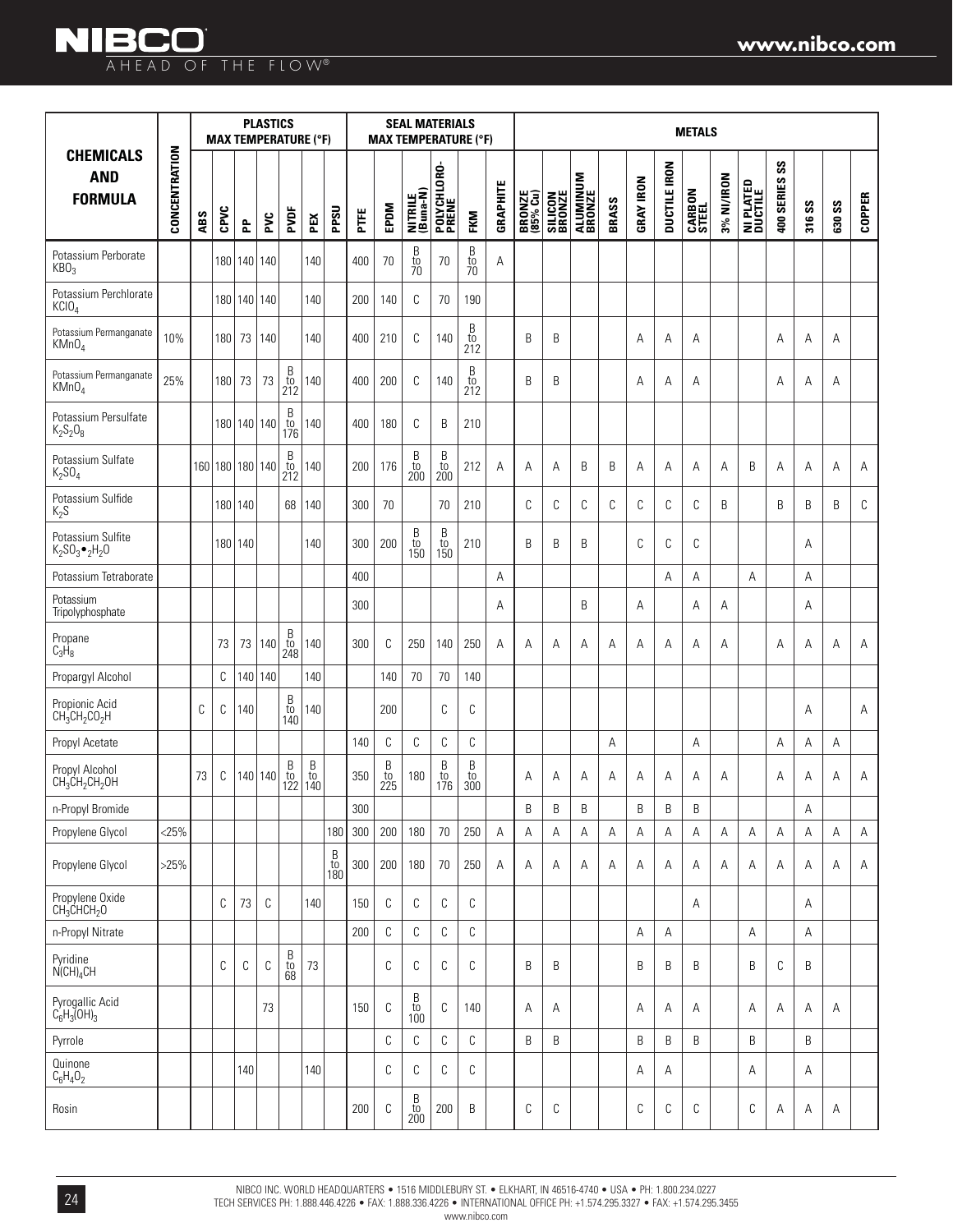|                                                     |               | <b>PLASTICS</b><br><b>MAX TEMPERATURE (°F)</b> |                 |            |                      |                                                      |                                                        |              |      |                                                                    |                                                                    | <b>SEAL MATERIALS</b>                                              | <b>MAX TEMPERATURE (°F)</b>                                 |          |                    |                          |                    |       |                  |                     | <b>METALS</b>          |            |                      |                            |             |               |               |
|-----------------------------------------------------|---------------|------------------------------------------------|-----------------|------------|----------------------|------------------------------------------------------|--------------------------------------------------------|--------------|------|--------------------------------------------------------------------|--------------------------------------------------------------------|--------------------------------------------------------------------|-------------------------------------------------------------|----------|--------------------|--------------------------|--------------------|-------|------------------|---------------------|------------------------|------------|----------------------|----------------------------|-------------|---------------|---------------|
| <b>CHEMICALS</b><br><b>AND</b><br><b>FORMULA</b>    | CONCENTRATION | ABS                                            | CPVC            | 운          | PVC                  | PVDF                                                 | PEX                                                    | <b>PPSU</b>  | PTFE | EPDM                                                               | NITRILE<br>(Buna-N)                                                | POLYCHLORO-<br>PRENE                                               | FKM                                                         | GRAPHITE | BRONZE<br>(85% Cu) | <b>SILICON</b><br>BRONZE | ALUMINUM<br>BRONZE | BRASS | <b>GRAY IRON</b> | <b>DUCTILE IRON</b> | <b>CARBON</b><br>STEEL | 3% NI/IRON | NI PLATED<br>Ductile | $\rm{^{2S}}$<br>400 SERIES | 316 SS      | <b>630 SS</b> | <b>COPPER</b> |
| Salicylic Acid<br>$C_6H_4(OH)(COOH)$                |               |                                                |                 |            | 140 140              | $_{\rm to}^{\rm B}$<br>212                           | 140                                                    |              | 300  | 300                                                                | C                                                                  |                                                                    | 300                                                         |          | B                  | B                        |                    |       | C                | C                   | C                      |            | C                    |                            | A           |               |               |
| Selenic Acid<br>$H_2$ SeO <sub>4</sub>              |               |                                                | 180             |            | 140                  |                                                      | 140                                                    |              |      | 70                                                                 | C                                                                  | 70                                                                 | С                                                           |          |                    |                          |                    |       |                  |                     |                        |            |                      |                            |             |               |               |
| Silicic Acid<br>$SiO2$ • nH <sub>2</sub> O          |               |                                                |                 |            | 180 140 140          | $\begin{array}{c} B \\ \text{to} \\ 212 \end{array}$ | 140                                                    |              | 400  | 176                                                                | 176                                                                | 70                                                                 | 212                                                         |          |                    |                          |                    |       |                  |                     |                        |            |                      |                            |             |               |               |
| Silicone Oil                                        |               |                                                |                 | 180 212    | 73                   |                                                      | 73                                                     |              | 350  | 140                                                                | 212                                                                | 212                                                                | 400                                                         | Α        | A                  | Α                        | Α                  | Α     | Α                | Α                   | A                      | A          | Α                    | Α                          | A           | A             | Α             |
| Silver Chloride<br>AgCl                             |               |                                                | 160 180 140 140 |            |                      |                                                      |                                                        |              |      | 70                                                                 | C                                                                  | 70                                                                 | 90                                                          | Α        | С                  | С                        | C                  | C     | C                | С                   | C                      |            | C                    | C                          | C           | C             | C             |
| Silver Cyanide<br>AgCN                              |               |                                                |                 |            | 180 180 140          | $\begin{array}{c} B \\ \text{to} \\ 212 \end{array}$ | 140                                                    |              | 350  | 70                                                                 | C                                                                  | 70                                                                 | 140                                                         |          | C                  | C                        | C                  | C     | C                | C                   | C                      |            | C                    |                            | A to<br>100 |               | C             |
| <b>Silver Nitrate</b><br>Ag $NO_3$                  |               |                                                |                 |            | 160 180 180 140      |                                                      | $_{\rm to}^{\rm B}$<br>140                             |              | 350  | 300                                                                | C                                                                  | B<br>$\frac{10}{200}$                                              | 185                                                         | A        | С                  | С                        | С                  | С     | C                | С                   | C                      |            | C                    | B                          | Α           |               | C             |
| Silver Sulfate<br>$Ag_2SO_4$                        |               |                                                |                 |            | 160 180 140 140      |                                                      | 140                                                    |              | 350  | 176                                                                | 140                                                                | 70                                                                 | 212                                                         | A        |                    |                          |                    |       |                  |                     |                        |            |                      |                            |             |               |               |
| Soaps                                               |               | 73                                             |                 |            | 180 140 140          |                                                      | $\begin{array}{c} B \\ \mathrm{to} \\ 140 \end{array}$ |              | 400  |                                                                    |                                                                    |                                                                    |                                                             |          | B                  | B                        | Α                  |       | B                | B                   | B                      |            | B                    | Α                          | Α           | Α             |               |
| Sodium Acetate<br>CH <sub>3</sub> COONa             | Sat'd         |                                                |                 |            | 180 212 140          | $\frac{B}{t0}$<br>212                                | 140                                                    |              | 400  | 212                                                                | C                                                                  | C                                                                  | B                                                           |          | Α                  | Α                        | B                  |       | B                | B                   | C                      |            | B                    | B                          | Α           |               |               |
| Sodium Aluminate<br>$Na2Al2O4$                      | Sat'd         |                                                |                 |            | 140                  |                                                      |                                                        |              | 300  | B<br>to<br>200                                                     | $\overline{B}$<br>$\frac{10}{180}$                                 | 140                                                                | B<br>to<br>200                                              |          | C                  | C                        | B                  |       | B                | B                   | A                      |            | B                    |                            | A           |               |               |
| Sodium Benzoate<br>$C_6H_5COONa$                    |               |                                                |                 |            | 180 140 140          |                                                      | 140                                                    |              | 300  | 140                                                                | B<br>to<br>140                                                     | B<br>$\frac{10}{70}$                                               | B<br>to<br>140                                              |          |                    |                          |                    |       |                  |                     |                        |            |                      |                            |             |               |               |
| Sodium Bicarbonate<br>NaHCO <sub>3</sub>            |               | 73                                             |                 |            | 180 212 140          | $\frac{B}{t0}$<br>212                                | 140                                                    |              | 400  | 212                                                                | B<br>$\frac{10}{200}$                                              | $\begin{array}{c} B \\ \text{to} \\ 200 \end{array}$               | 212                                                         |          | А                  | Α                        | B                  | B     | Α                | Α                   | C                      |            | A                    | Α                          | Α           | Α             | Α             |
| Sodium Bichromate                                   | Sat'd         |                                                |                 |            |                      |                                                      |                                                        |              | 400  | 176                                                                | 140                                                                | $\beta$<br>to<br>70                                                | B<br>to<br>212                                              | C        | C                  | C                        |                    |       |                  |                     |                        |            |                      | Α                          | Α           | Α             |               |
| Sodium Bisulfate<br>$N$ aHSO $_A$                   |               |                                                |                 |            | 73   180   140   140 |                                                      | 140                                                    |              |      | B<br>to<br>200                                                     | B<br>to<br>200                                                     | B<br>to<br>200                                                     | 212                                                         |          | C                  | C                        | C                  | C     | C                | C                   | C                      |            | C                    | B                          | Α           |               | C             |
| Sodium Bisulfite<br>$N$ aHSO <sub>3</sub>           |               |                                                |                 |            | 180 140 140          |                                                      | 140                                                    |              | 400  | 176                                                                | 160                                                                | $\begin{array}{c} \text{B} \\ \text{to} \\ \text{200} \end{array}$ | 212                                                         |          | B                  | B                        |                    |       | C                | С                   | C                      |            | C                    |                            | A           |               |               |
| Sodium Borate<br>(Borax)<br>$Na2B4O7 •10H2O$        | Sat'd.        |                                                |                 |            | 160 180 180 140      |                                                      | 140                                                    |              | 300  | $\begin{array}{c} \text{B} \\ \text{to} \\ \text{300} \end{array}$ | $\begin{array}{c} \text{B} \\ \text{to} \\ \text{220} \end{array}$ | $\begin{array}{c} \text{B} \\ \text{to} \\ \text{200} \end{array}$ | 210                                                         | Α        | А                  | Α                        |                    |       | B                | B                   |                        |            | B                    | Α                          | Α           | Α             |               |
| Sodium Bromide<br>NaBr                              | Sat'd.        |                                                |                 |            | 120 180 140 140      |                                                      | 140                                                    |              | 300  | 140                                                                | C                                                                  | 70                                                                 | $\beta$<br>$\frac{10}{180}$                                 | Α        | B                  | B                        |                    |       | C                | С                   | C                      |            | C                    |                            | Α           |               |               |
| Sodium Carbonate<br>Na <sub>2</sub> CO <sub>3</sub> |               |                                                |                 |            | 73   180   212   140 | C                                                    | 140                                                    | $rac{B}{73}$ | 400  | 176                                                                | B<br>$\frac{10}{200}$                                              | $\begin{array}{c} \text{B} \\ \text{to} \\ \text{200} \end{array}$ | 212                                                         |          | Α                  | Α                        | B                  | B     | Α                | Α                   | Α                      | Α          | Α                    |                            | Α           | A             | C             |
| Sodium Chlorate<br>NaClO <sub>3</sub>               | Sat'd.        |                                                |                 | 180 140 73 |                      | С                                                    | 140                                                    |              | 350  | $\begin{array}{c} \text{B} \\ \text{to} \\ \text{200} \end{array}$ | B<br>$\frac{10}{200}$                                              | B<br>$\frac{10}{200}$                                              | B<br>$\frac{10}{200}$                                       |          | Α                  | Α                        | C                  |       | B                | B                   | B                      |            | B                    | B                          | Α           | A             |               |
| Sodium Chloride<br>NaCl                             |               |                                                |                 |            | 120 180 212 140      |                                                      | 140                                                    |              | 350  | B<br>$\frac{10}{212}$                                              | 160                                                                | 120                                                                | 212                                                         |          | B                  | Α                        | Α                  | Α     | B                | B                   | B                      | B          | C                    | A                          | B           | B             | Α             |
| Sodium Chlorite<br>NaClO <sub>2</sub>               | 25%           |                                                | 180             | 73         | С                    |                                                      | 140                                                    |              | 200  | 70                                                                 | C                                                                  |                                                                    | $\begin{array}{c} \text{B} \\ \text{to} \\ 140 \end{array}$ | C        |                    |                          |                    |       |                  |                     |                        |            |                      |                            |             |               |               |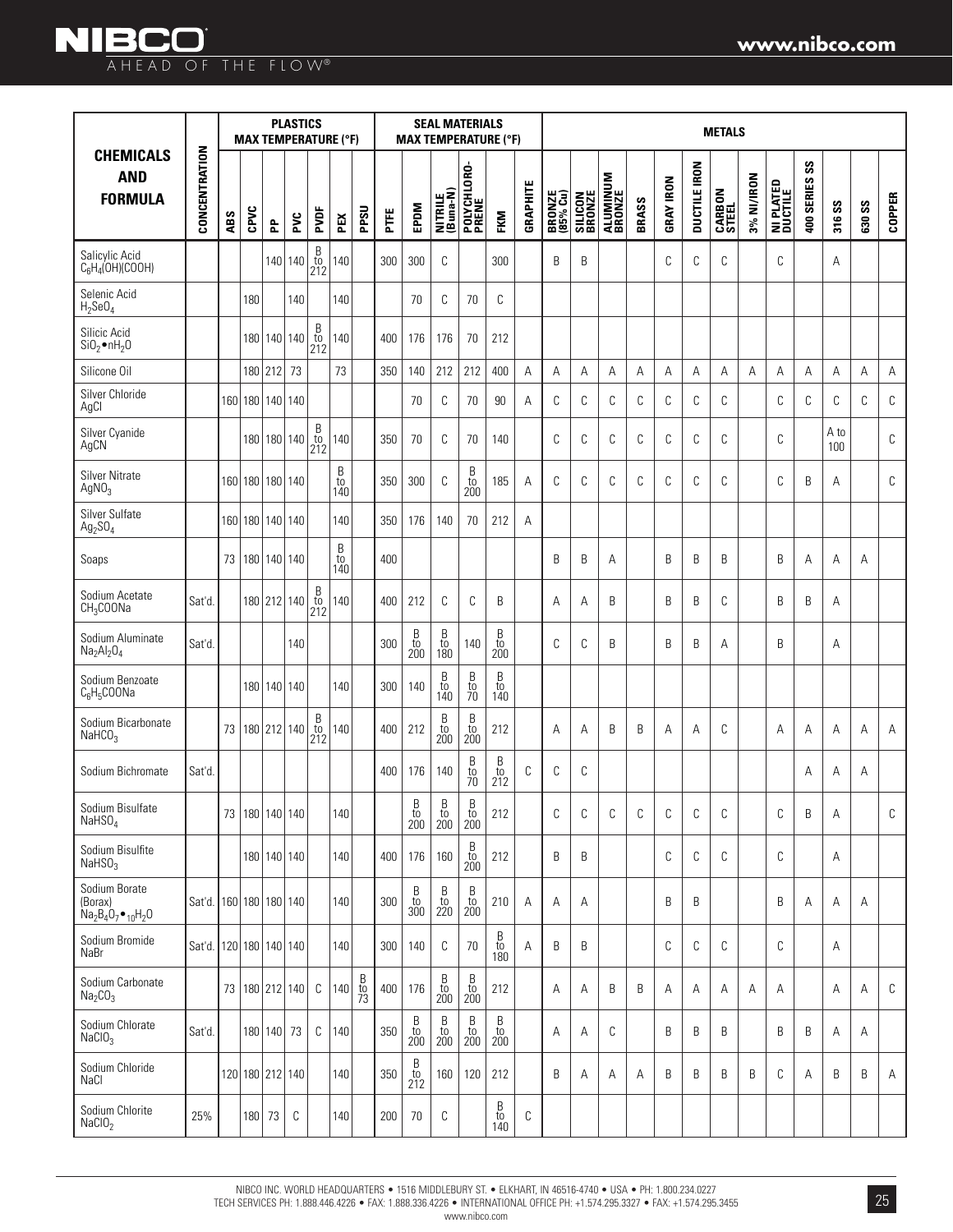|                                                                                |                           |     |            |                 | <b>PLASTICS</b> |                            | <b>MAX TEMPERATURE (°F)</b>                          |                            |      |                                                      | <b>SEAL MATERIALS</b>                        |                                                                    | <b>MAX TEMPERATURE (°F)</b>                            |          |                    |                          |                           |       |                  |                     | <b>METALS</b>          |            |                                             |                             |                      |               |               |
|--------------------------------------------------------------------------------|---------------------------|-----|------------|-----------------|-----------------|----------------------------|------------------------------------------------------|----------------------------|------|------------------------------------------------------|----------------------------------------------|--------------------------------------------------------------------|--------------------------------------------------------|----------|--------------------|--------------------------|---------------------------|-------|------------------|---------------------|------------------------|------------|---------------------------------------------|-----------------------------|----------------------|---------------|---------------|
| <b>CHEMICALS</b><br><b>AND</b><br><b>FORMULA</b>                               | CONCENTRATION             | ABS | CPVC       | 운               | PVC             | PVDF                       | PEX                                                  | PPSU                       | PTFE | EPDM                                                 | NITRILE<br>(Buna-N)                          | POLYCHLORO-<br>Prene                                               | FKM                                                    | GRAPHITE | BRONZE<br>(85% Cu) | <b>SILICON</b><br>BRONZE | <b>ALUMINUM</b><br>BRONZE | BRASS | <b>GRAY IRON</b> | <b>DUCTILE IRON</b> | <b>CARBON</b><br>STEEL | 3% NI/IRON | <b>PLATED</b><br><b>NI PLATE</b><br>DUCTILE | $\mathsf{ss}$<br>400 SERIES | $\mathsf{ss}$<br>316 | <b>630 SS</b> | <b>COPPER</b> |
| Sodium Chromate<br>$Na2CrO4$ $\bullet$ <sub>4</sub> H <sub>2</sub> O           |                           | 120 |            | 180   140       |                 | $_{\rm to}^{\rm B}$<br>176 | 140                                                  |                            |      | 140                                                  | 140                                          | 70                                                                 | 140                                                    | C        | Α                  | Α                        |                           |       | B                | B                   | B                      |            | B                                           | Α                           | Α                    | Α             |               |
| Sodium Cyanide<br><b>NaCN</b>                                                  |                           |     |            | 180 180 140     |                 | $\beta$<br>to<br>212       | 140                                                  |                            | 350  | 176                                                  | $\frac{B}{t0}$<br>230                        | 140                                                                | 176                                                    | 200      | 275                | C                        | С                         | C     | С                | Α                   | Α                      | Α          | Α                                           |                             | Α                    | Α             | C             |
| Sodium Dichromate<br>$Na_2Cr_2O_7$ $\bullet$ $_2H_2O$                          | 20%                       |     |            | 180 180 140     |                 |                            | 140                                                  |                            | 300  | 176                                                  | 140                                          | C                                                                  | $\begin{array}{c} B \\ \textrm{to} \\ 212 \end{array}$ | C        | C                  | C                        | С                         |       | B                | B                   | B                      |            |                                             |                             | А                    |               |               |
| Sodium Ferricyanide<br>$\text{Na}_3\text{Fe(CN)}_6\bullet_2\text{H}_2\text{O}$ | Sat'd                     |     |            | 180   140   140 |                 |                            | 140                                                  |                            | 350  | 300                                                  | 70                                           | 70                                                                 | 140                                                    |          | C                  | C                        |                           |       | C                | C                   |                        |            |                                             |                             | Α                    |               |               |
| Sodium Ferrocyanide<br>$Na3Fe(CN)6 •10H2O$                                     | Sat'd.                    |     |            | 180 140 140     |                 |                            | 140                                                  |                            | 350  | 140                                                  | 80                                           | 70                                                                 | 140                                                    |          |                    |                          |                           |       |                  |                     |                        |            |                                             |                             | Α                    |               |               |
| Sodium Fluoride<br>NaF                                                         |                           |     |            | 120 180 180 140 |                 | $rac{B}{t0}$<br>212        | 140                                                  |                            | 350  | 140                                                  | 100                                          | 140                                                                | 140                                                    | Α        | Α                  | Α                        | B                         |       | C                | C                   | C                      |            |                                             |                             | Α                    |               |               |
| Sodium Hydroxide<br>NaOH                                                       | $< 5\%$                   |     |            |                 |                 | B<br>to<br>68              |                                                      |                            |      |                                                      |                                              |                                                                    |                                                        |          |                    |                          |                           |       |                  |                     |                        |            |                                             |                             |                      |               |               |
| Sodium Hydroxide<br>Na0H                                                       | < 10%                     |     |            |                 |                 |                            |                                                      |                            | 400  | B<br>to<br>200                                       | 212                                          | $_{\rm to}^{\rm B}$<br>200                                         | $_{\rm to}^{\rm B}$<br>140                             | Α        | Α                  |                          | Α                         |       |                  | Α                   | Α                      |            | B                                           | Α                           | Α                    | Α             |               |
| Sodium Hydroxide<br>NaOH                                                       | 30%                       |     |            |                 | 120 180 212 140 | C                          | $_{\rm to}^{\rm B}$<br>140                           |                            | 350  | $\frac{B}{t0}$<br>130                                | 212                                          | $_{\rm to}^{\rm B}$<br>200                                         | 80                                                     | Α        | A                  |                          | B                         |       |                  | B                   | B                      |            | B                                           | Α                           | A                    | Α             |               |
| Sodium Hydroxide<br>Na <sub>OH</sub>                                           | 50%                       |     |            | 120 180 212 140 |                 |                            | $_{\rm to}^{\rm B}$<br>140                           | 194                        | 350  | $\begin{array}{c} B \\ \text{to} \\ 130 \end{array}$ | 212                                          | $\begin{array}{c} B \\ \text{to} \\ 200 \end{array}$               | $\frac{B}{10}$                                         | Α        | B                  | C                        | C                         | C     | B                | B                   | B                      | B          | B                                           | Α                           | Α                    | Α             | B             |
| Sodium Hydroxide<br>Na <sub>OH</sub>                                           | 70%                       |     |            | 120 180 212 140 |                 |                            | $\begin{array}{c} B \\ \text{to} \\ 140 \end{array}$ |                            | 350  | $\begin{array}{c} B \\ \text{to} \\ 130 \end{array}$ | $\begin{array}{c} B \\ to \\ 70 \end{array}$ | $\begin{array}{c} \text{B} \\ \text{to} \\ \text{200} \end{array}$ | $\frac{B}{10}$                                         | Α        | C                  | C                        | С                         | C     | B                | B                   | B                      | B          | B                                           | Α                           | Α                    | Α             | B             |
| Sodium Hypochlorite<br>NaOCl $\bullet_5H_2O$                                   |                           |     | 120 180 73 |                 | 73              |                            | 140                                                  | $_{\rm to}^{\rm B}$<br>190 | 350  | C                                                    | C                                            | C                                                                  | 70                                                     |          | C                  | C                        | С                         | C     | C                | C                   | C                      | C          | C                                           | C                           | C                    | C             | C             |
| Sodium Metaphosphate<br>(NaPO <sub>3</sub> )n                                  |                           |     |            | 180 120 140     |                 |                            |                                                      |                            |      | 300                                                  | 220                                          | 150                                                                | $_{\rm to}^{\rm B}$<br>400                             | A        | C                  | C                        | С                         |       | C                | C                   | C                      |            |                                             |                             | А                    |               |               |
| Sodium Nitrate<br>NaNO <sub>2</sub>                                            | Sat'd. 160 180 180 140 to |     |            |                 |                 | B<br>212                   | 140                                                  |                            | 400  | 200                                                  | $_{\rm to}^{\rm B}$<br>171                   | $\overline{B}$<br>to<br>200                                        | 212                                                    | Α        | Α                  | Α                        | B                         | B     | Α                | Α                   | Α                      | Α          | Α                                           | Α                           | Α                    | Α             | B             |
| Sodium Nitrite<br>NaNO <sub>2</sub>                                            |                           |     |            | 160 180 73 140  |                 | B<br>$\overline{t}$<br>212 | 140                                                  |                            | 400  | 176                                                  | 171                                          | B<br>$\overline{t}$<br>140                                         | 212                                                    |          | А                  | Α                        |                           |       | B                | B                   | B                      |            |                                             |                             | Α                    |               |               |
| Sodium Perborate<br>NaBO <sub>3</sub> $\bullet$ <sub>4</sub> H <sub>2</sub> O  |                           |     |            |                 | 120 180 73 140  |                            | 73                                                   |                            | 350  | 140                                                  | C                                            | B                                                                  | 140                                                    | Α        | C                  | C                        |                           |       | B                | B                   | B                      |            |                                             | Α                           | Α                    | Α             |               |
| Sodium Perchlorate<br>NaClO <sub>4</sub>                                       |                           |     |            | 180 212 140     |                 |                            | 140                                                  |                            | 350  | 70                                                   | С                                            | 70                                                                 | С                                                      |          |                    |                          |                           |       |                  |                     |                        |            |                                             |                             |                      |               |               |
| Sodium Peroxide<br>Na <sub>2</sub> O <sub>2</sub>                              | 10%                       |     | 180        |                 | 140             |                            | 140                                                  |                            | 250  | 300                                                  | С                                            | С                                                                  | 400                                                    | C        | C                  | C                        | C                         | C     | С                | C                   | C                      |            |                                             | Α                           | Α                    | Α             | B             |
| Sodium Phosphate<br>NaH <sub>2</sub> PO <sub>4</sub>                           | Acid                      |     |            | 120 180 212 140 |                 | $_{\rm to}^{\rm B}$<br>140 | 140                                                  |                            | 400  |                                                      |                                              |                                                                    |                                                        | Α        | B                  | B                        | B                         | B     | B                | B                   | B                      | Α          | B                                           | Α                           | Α                    | A             | B             |
| Sodium Phosphate<br>NaH <sub>2</sub> PO <sub>4</sub>                           | Alkaline                  |     |            |                 | 120 180 212     |                            | 140                                                  |                            | 400  |                                                      |                                              |                                                                    |                                                        | Α        | B                  | B                        | B                         | B     | B                | B                   | B                      | Α          | B                                           | Α                           | Α                    | A             | B             |
| Sodium Phosphate<br>NaH <sub>2</sub> PO <sub>4</sub>                           | Neutral                   |     |            |                 | 120 180 212     |                            |                                                      |                            | 400  |                                                      |                                              |                                                                    |                                                        | Α        | B                  | B                        | B                         | B     | B                | B                   | B                      | Α          | B                                           | Α                           | Α                    | Α             | B             |
| Sodium Silicate                                                                |                           |     |            | 180 140 140     |                 |                            | 140                                                  |                            |      | B<br>$\frac{10}{200}$                                | 140                                          | B<br>$\frac{10}{200}$                                              | 212                                                    |          | С                  | C                        | B                         |       | Α                | Α                   | Α                      |            | Α                                           | Α                           | Α                    | Α             |               |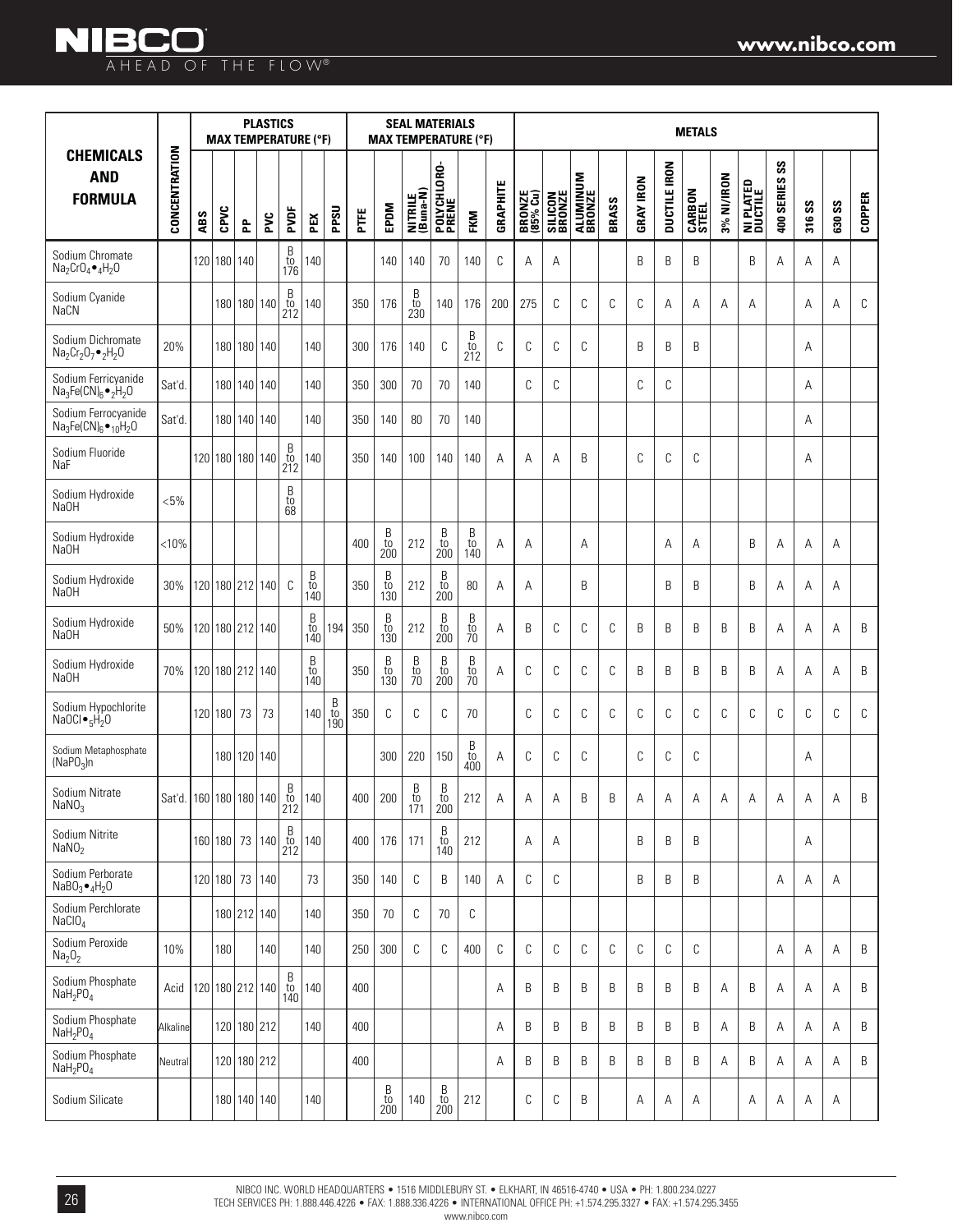|                                                           |               |     |                 |     | <b>PLASTICS</b><br><b>MAX TEMPERATURE (°F)</b> |                       |     |                | <b>SEAL MATERIALS</b><br><b>MAX TEMPERATURE (°F)</b> |                                                                    |                            |                                                             |                             |          |                    | <b>METALS</b>            |                           |       |                  |                     |                        |            |                      |                           |        |               |               |
|-----------------------------------------------------------|---------------|-----|-----------------|-----|------------------------------------------------|-----------------------|-----|----------------|------------------------------------------------------|--------------------------------------------------------------------|----------------------------|-------------------------------------------------------------|-----------------------------|----------|--------------------|--------------------------|---------------------------|-------|------------------|---------------------|------------------------|------------|----------------------|---------------------------|--------|---------------|---------------|
| <b>CHEMICALS</b><br><b>AND</b><br><b>FORMULA</b>          | CONCENTRATION | ABS | CPVC            | 운   | PVC                                            | PVDF                  | PEX | PPSU           | FTE                                                  | EPDM                                                               | NITRILE<br>(Buna-N)        | POLYCHLORO-<br>Prene                                        | FKM                         | GRAPHITE | BRONZE<br>(85% Cu) | <b>SILICON</b><br>BRONZE | <b>ALUMINUM</b><br>BRONZE | BRASS | <b>GRAY IRON</b> | <b>DUCTILE IRON</b> | <b>CARBON</b><br>STEEL | 3% NI/IRON | NI PLATED<br>Ductile | $s_{\rm s}$<br>400 SERIES | 316 SS | <b>630 SS</b> | <b>COPPER</b> |
| Sodium Sulfate<br>Na <sub>2</sub> SO <sub>4</sub>         | Sat'd         | 160 |                 |     | 180 212 140                                    |                       |     |                | 400                                                  | $\begin{array}{c} B \\ \text{to} \\ 200 \end{array}$               | 200                        | $\begin{array}{c} B \\ \text{to} \\ 200 \end{array}$        | 212                         | A        | A                  | A                        | B                         | B     | Α                | Α                   | Α                      | Α          | Α                    | Α                         | Α      | Α             | Α             |
| Sodium Sulfide<br>Na <sub>2</sub> S                       | Sat'd         |     | 160 180 212 140 |     |                                                |                       | 140 |                | 350                                                  | 200                                                                | $_{\rm to}^{\rm B}$<br>200 | $\begin{array}{c} B \\ \text{to} \\ 200 \end{array}$        | 176                         |          | C                  | С                        | C                         | C     | B                | B                   | C                      | B          | B                    | Α                         | Α      | A             | C             |
| Sodium Sulfite<br>Na <sub>2</sub> SO <sub>3</sub>         | Sat'd.        |     | 160 180 212 140 |     |                                                | $\frac{B}{t0}$<br>212 | 140 | $\frac{B}{73}$ | 350                                                  | 200                                                                | B<br>to<br>200             | $\begin{array}{c} B \\ \text{to} \\ 200 \end{array}$        | 140                         |          | A                  | A                        | C                         |       | B                | B                   | B                      |            | B                    | B                         | A      | Α             |               |
| Sodium Thiosulfate<br>$Na_2S_2O_3 \bullet_5H_2O$          |               |     | 180             |     | 180 140                                        |                       | 140 |                | 350                                                  | 140                                                                |                            | 160                                                         | 140                         |          | B                  | B                        | C                         |       | C                | C                   | C                      |            | C                    |                           | Α      |               |               |
| Sour Crude Oil                                            |               |     |                 | 140 | 140                                            |                       |     |                |                                                      | C                                                                  | C                          | С                                                           |                             |          | C                  |                          |                           |       | A                | A                   | A                      |            | B                    | Α                         | Α      | Α             |               |
| Soybean Oil                                               |               |     |                 | 73  |                                                |                       | 140 |                | 400                                                  | C                                                                  | 250                        | 250                                                         | B<br>to<br>400              |          | A                  | A                        | B                         |       | A                | A                   | B                      | A          | A                    | Α                         | A      | Α             |               |
| Stannic Chloride<br>SnCl <sub>4</sub>                     | Sat'd         |     | 180             | 140 | 140                                            |                       | 140 |                | 350                                                  | 300                                                                | 220                        | C                                                           | B<br>$\frac{10}{400}$       | A        | C                  | С                        | C                         | C     | C                | C                   | C                      | C          | C                    | C                         | C      | C             | C             |
| Stannous Chloride<br>SnCl <sub>2</sub>                    | 15%           |     | 120 180 140 140 |     |                                                |                       | 140 |                | 350                                                  | $\begin{array}{c} B \\ \mathrm{to} \\ 210 \end{array}$             | B<br>$\frac{10}{150}$      | $\begin{array}{c} \text{B} \\ \text{to} \\ 140 \end{array}$ | B<br>$\frac{10}{185}$       | A        | C                  | C                        | C                         | C     | C                | C                   | C                      | C          | C                    |                           | Α      |               |               |
| Starch                                                    |               |     |                 |     | 180 140 140                                    |                       | 140 |                | 300                                                  | 176                                                                | $_{\rm to}^{\rm B}$<br>176 | 212                                                         | 212                         |          | B                  | B                        | B                         | B     | B                | B                   | B                      |            | B                    | Α                         | Α      | Α             |               |
| Steam<br>(Low Pressure)                                   |               |     |                 |     |                                                |                       |     |                | 400                                                  |                                                                    |                            |                                                             |                             | A        | A                  | A                        | A                         | A     | A                | Α                   | Α                      | A          | Α                    | A                         | A      | A             | Α             |
| Steam<br>(Medium Pressure)                                |               |     |                 |     |                                                |                       |     |                | 400                                                  |                                                                    |                            |                                                             |                             |          | A                  | A                        | A                         | A     | Α                | A                   | A                      | A          | A                    | Α                         | A      | A             | Α             |
| Steam<br>(High Pressure)                                  |               |     |                 |     |                                                |                       |     |                | C                                                    |                                                                    |                            |                                                             |                             |          | C                  | C                        | C                         | C     | C                | B                   | Α                      | C          | B                    | Α                         | A      | A             | C             |
| Stearic Acid<br>$CH_3(CH_2)_{16}$ COOH                    |               |     | 180             | 73  | 140                                            |                       | 120 |                | 350                                                  | С                                                                  | $_{\rm to}^{\rm B}$<br>70  | C                                                           | 140                         | Α        | А                  | Α                        | C                         | B     | C                | C                   | C                      | B          | C                    | Α                         | Α      | Α             | Α             |
| Stoddard's Solvent                                        |               |     | C               |     | С                                              |                       | 73  |                |                                                      | С                                                                  | 250                        | C                                                           | 250                         |          | Α                  | A                        |                           |       | Α                | Α                   | Α                      |            | Α                    |                           | Α      | Α             |               |
| Styrene<br>$C_6H_5CH=CH_2$                                |               |     |                 | 73  |                                                |                       | С   |                | 350                                                  | C                                                                  | C                          | C                                                           | C                           |          | B                  | B                        | B                         |       | B                | B                   | B                      |            | B                    |                           | Α      |               |               |
| Succinic Acid<br>COOH(CH <sub>2</sub> ) <sub>2</sub> COOH |               |     |                 |     | 180 140 140                                    |                       | 140 |                | 200                                                  | 140                                                                | 70                         | $\begin{array}{c} B \\ \text{to} \\ 70 \end{array}$         | $\overline{B}$<br>to<br>176 |          | Α                  | Α                        |                           |       | Α                | Α                   | Α                      |            | Α                    | Α                         | Α      | Α             |               |
| Sugar<br>$C_6H_{12}O_6$                                   |               |     | 180             |     | 140                                            |                       | 140 |                | 350                                                  |                                                                    |                            |                                                             |                             |          | С                  | С                        |                           |       |                  | B                   | C                      |            | B                    | Α                         | Α      | Α             |               |
| Sulfamic Acid<br>HSO <sub>3</sub> NH <sub>2</sub>         | 20%           |     | С               | 180 | С                                              |                       |     |                |                                                      | 70                                                                 | C                          | B<br>to<br>150                                              | C                           |          | B                  | B                        | B                         |       | C                | C                   | C                      |            | C                    |                           | Α      |               | A             |
| Sulfate Liquors<br>(0il)                                  | 6%            |     |                 |     | 180 140 140                                    |                       |     |                | 200                                                  | $\begin{array}{c} \text{B} \\ \text{to} \\ \text{250} \end{array}$ | B<br>$\frac{10}{150}$      | B<br>$\frac{10}{150}$                                       | 170                         |          | C                  | С                        | C                         | C     | B                | Α                   |                        |            | Α                    |                           | Α      |               | $\mathbb{C}$  |
| Sulfite Liquors                                           | 6%            | 73  | 180             |     | 140                                            |                       |     |                | 350                                                  | B                                                                  | C                          | $\begin{array}{c} B \\ \text{to} \\ 70 \end{array}$         | 140                         |          |                    |                          |                           |       |                  |                     | C                      | B          |                      |                           | Α      |               |               |
| Sulfur<br>S                                               |               |     |                 |     | 180 212 140                                    |                       |     |                | 350                                                  | 250                                                                | C                          | $70$                                                        | 266                         | Α        | С                  | С                        | C                         | C     | B                | B                   | C                      | B          | B                    | B                         | Α      |               | C             |
| Sulfur Chloride<br>$S_2Cl_2$                              |               |     |                 | С   |                                                |                       |     |                | 350                                                  | C                                                                  | C                          | С                                                           | 140                         | Α        | C                  | С                        | C                         | C     | C                | C                   | C                      | C          | C                    | C                         | C      | C             | C             |
| Sulfur Dioxide<br>SO <sub>2</sub>                         | Gas<br>(Dry)  | С   | 73              |     | 140 140                                        |                       | 140 |                | 350                                                  | 160                                                                | C                          | С                                                           | $\beta$<br>$\frac{10}{250}$ | Α        | Α                  | B                        | Α                         | Α     | Α                | Α                   | Α                      |            | Α                    | Α                         | Α      | Α             | Α             |
| Sulfur Dioxide<br>SO <sub>2</sub>                         | Gas<br>(Wet)  | С   | С               |     | $140$ 73                                       |                       | 120 |                |                                                      | 140                                                                | С                          | С                                                           | B<br>to<br>140              | Α        | С                  | B                        | B                         | С     |                  |                     |                        |            |                      | C                         | А      | С             | С             |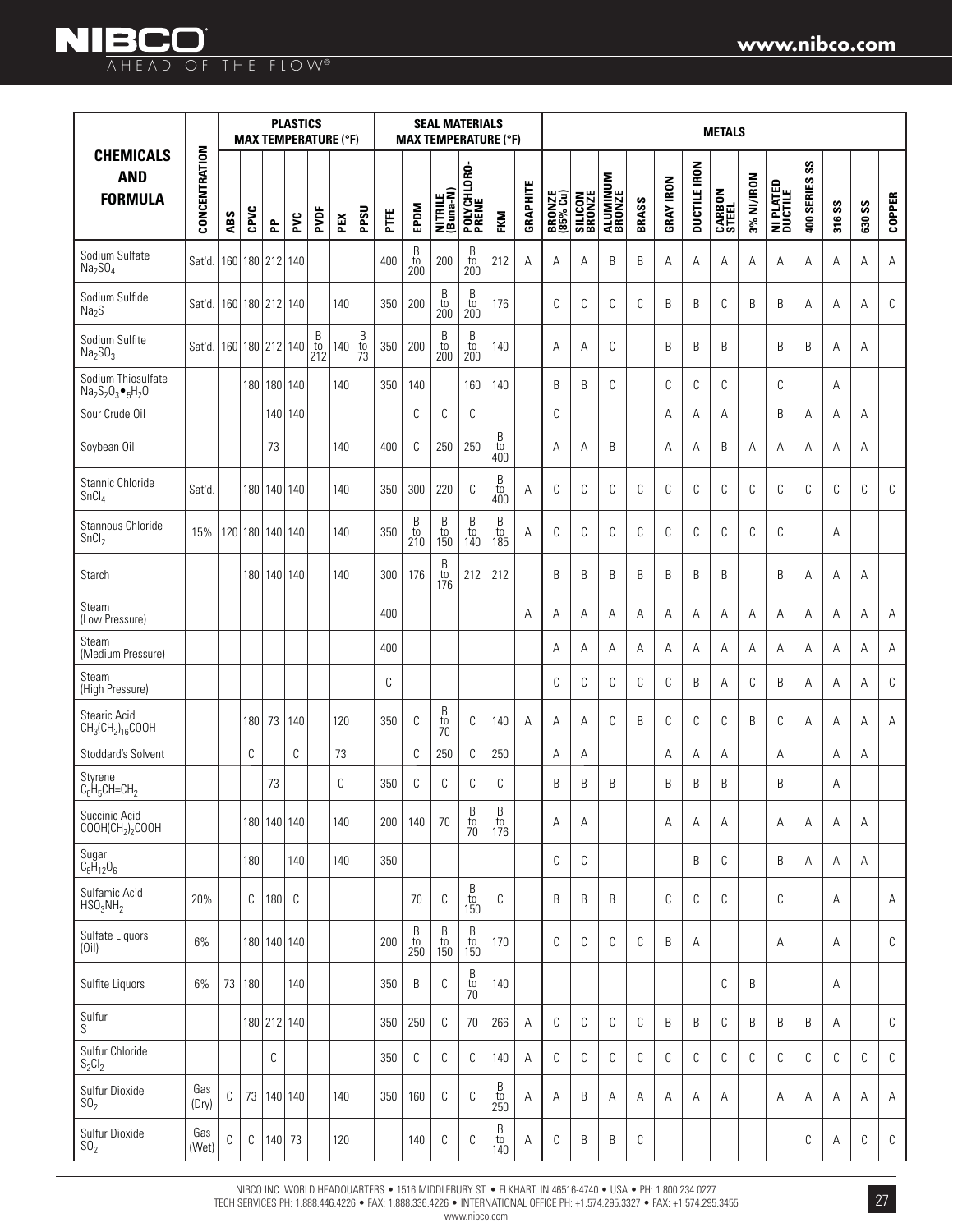#### **www.nibco.com**

|                                                          |               |     |                 |                 | <b>PLASTICS</b> |                                                      | <b>MAX TEMPERATURE (°F)</b>                            |                | <b>SEAL MATERIALS</b><br><b>MAX TEMPERATURE (°F)</b> |                            |                            |                      |                |          | <b>METALS</b>      |                          |                    |       |                  |                     |                        |            |                             |                                      |        |               |               |
|----------------------------------------------------------|---------------|-----|-----------------|-----------------|-----------------|------------------------------------------------------|--------------------------------------------------------|----------------|------------------------------------------------------|----------------------------|----------------------------|----------------------|----------------|----------|--------------------|--------------------------|--------------------|-------|------------------|---------------------|------------------------|------------|-----------------------------|--------------------------------------|--------|---------------|---------------|
| <b>CHEMICALS</b><br><b>AND</b><br><b>FORMULA</b>         | CONCENTRATION | ABS | CPVC            | 운               | PVC             | PVDF                                                 | PEX                                                    | PPSU           | FTE                                                  | EPDM                       | NITRILE<br>(Buna-N)        | POLYCHLORO-<br>PRENE | <b>FKM</b>     | GRAPHITE | BRONZE<br>(85% Cu) | <b>SILICON</b><br>BRONZE | ALUMINUM<br>BRONZE | BRASS | <b>GRAY IRON</b> | <b>DUCTILE IRON</b> | <b>CARBON</b><br>STEEL | 3% NI/IRON | <b>NI PLATED</b><br>Ductile | $\mathsf{S}\mathsf{S}$<br>400 SERIES | 316 SS | <b>630 SS</b> | <b>COPPER</b> |
| Sulfur Trioxide<br>SO <sub>3</sub>                       | Gas           |     | C               |                 | 73              |                                                      | C                                                      |                |                                                      | $_{\rm to}^{\rm B}$<br>120 | С                          | C                    | B              | C        | C                  |                          |                    | C     |                  |                     |                        |            |                             | C                                    | B      | B             | C             |
| Sulfuric Acid<br>$H_2SO_4$                               | $30%$         |     | 120 180 180 140 |                 |                 | $_{\rm to}^{\rm B}$<br>248                           | В<br>to<br>140                                         | $\frac{B}{10}$ | 250                                                  | 212                        | B                          | 158                  | 248            | A        | C                  | C                        | C                  | C     | С                | C                   | С                      | C          | C                           | C                                    | A      | B             | C             |
| Sulfuric Acid<br>H <sub>2</sub> SO <sub>4</sub>          | 50%           | 73  |                 |                 | 180 140 140     | Β<br>to<br>212                                       | B<br>to<br>140                                         | 212            | 250                                                  | 212                        | С                          | 158                  | 212            | A        | C                  | C                        | C                  | C     | C                | C                   | С                      | C          | C                           | C                                    | A      | C             | C             |
| Sulfuric Acid<br>$H_2SO_4$                               | 70%           | С   | 180             | 73              | 140             |                                                      |                                                        |                | 200                                                  | 140                        | C                          | C                    | 180            | 212      | С                  | C                        | С                  | C     | С                | C                   | С                      | C          | C                           | C                                    | B      | C             | C             |
| Sulfuric Acid<br>H <sub>2</sub> SO <sub>4</sub>          | 90%           | С   | 150             | 73              | 73              | B<br>$\frac{10}{212}$                                |                                                        |                | 200                                                  | 70                         | С                          | C                    | 158            | 212      | С                  | C                        | C                  | C     | С                | C                   | С                      | C          | C                           | C                                    | C      | C             | C             |
| Sulfuric Acid<br>$H_2SO_4$                               | 100%          | С   | С               | С               | C               |                                                      |                                                        |                | 200                                                  | С                          | С                          | C                    | 158            | С        | С                  | C                        | C                  | C     | С                | С                   | С                      | C          | C                           | C                                    | C      | C             | C             |
| Sulfurous Acid<br>H <sub>2</sub> SO <sub>3</sub>         | Sat'd.        |     |                 | 180   140   140 |                 | $\begin{array}{c} B \\ \text{to} \\ 212 \end{array}$ | 140                                                    |                | 350                                                  | C                          | С                          | C                    | C              | A        | С                  | C                        | C                  | C     | С                | C                   | С                      | C          | C                           | B                                    | A      | A             | C             |
| Tall Oil                                                 |               |     | C               |                 | 180 140         |                                                      | 120                                                    |                | 250                                                  | C                          | 200                        | C                    | 200            |          | B                  | B                        | B                  |       | B                | B                   | B                      |            | B                           | A                                    | A      | A             |               |
| Tannic Acid<br>$C_{76}H_{52}O_{46}$                      | 10%           | С   |                 | 180 73          | 140             | B<br>$\frac{10}{212}$                                | 140                                                    |                | 250                                                  | 200                        | 200                        | B<br>to<br>200       | 200            |          | A                  | A                        |                    |       | B                | B                   | С                      | B          | B                           | B                                    | A      | A             |               |
| <b>Tanning Liquors</b>                                   |               | 160 | $180$ 73        |                 | 140             |                                                      | 120                                                    |                |                                                      | 200                        | $_{\rm to}^{\rm B}$<br>200 | 70                   | 200            |          | A                  | A                        |                    |       | B                |                     |                        |            |                             |                                      | A      |               |               |
| Tar                                                      |               |     | C               |                 | $\mathbb C$     |                                                      |                                                        |                | 250                                                  | C                          | C                          | C                    | B              |          | A                  | Α                        | Α                  | Α     | A                | Α                   | A                      | A          | A                           | A                                    | А      | A             | A             |
| <b>Tartaric Acid</b><br>HOOC(CHOH) <sub>2</sub> COOH     |               | 160 |                 | 180 140 140     |                 | B<br>to<br>248                                       | 140                                                    |                | 250                                                  | C                          | 200                        | 158                  | B<br>to<br>200 | A        | A                  | A                        | C                  | C     | C                | C                   | С                      | C          | C                           | Α                                    | A      | Α             | B             |
| Tetrachloroethane<br>CHCI <sub>2</sub> CHCI <sub>2</sub> |               |     |                 | C               | C               |                                                      | C                                                      | C              | 400                                                  | C                          | C                          | C                    | 200            |          |                    |                          |                    |       |                  |                     |                        |            |                             |                                      | Α      |               |               |
| Tetrachloroethylene<br>$Cl_2C = CCl_2$                   |               | C   | C               | C               | C               |                                                      | C                                                      |                | 350                                                  | C                          | С                          | C                    | 212            |          |                    |                          |                    |       |                  |                     |                        |            |                             |                                      |        |               |               |
| <b>Tetraethyl Lead</b><br>$Pb(C_2H_5)_4$                 |               |     | 73              | 73              | 73              |                                                      |                                                        |                | 350                                                  | C                          | C                          | C                    | 120            |          | A                  | Α                        |                    |       |                  | B                   | B                      |            | А                           |                                      |        |               |               |
| Tetrahydrofuran<br>$C_4H_8O$                             |               | С   | C               | С               | С               |                                                      | С                                                      | С              |                                                      | С                          | С                          | С                    | С              |          |                    |                          |                    |       |                  |                     |                        |            |                             |                                      |        |               |               |
| Thionyl Chloride<br>S OCl <sub>2</sub>                   |               |     | C               | С               | С               | C                                                    | C                                                      | $\mathbb C$    |                                                      | C                          | C                          | C                    | С              | A        |                    |                          |                    |       |                  |                     |                        |            |                             |                                      |        |               |               |
| <b>Thread Cutting Oils</b>                               |               |     | 73              | 73              | 73              |                                                      |                                                        | 73             | 350                                                  |                            |                            |                      |                |          | A                  |                          |                    |       | A                | A                   | A                      |            |                             | A                                    | A      | A             |               |
| Titanium Tetrachloride<br>TiCI <sub>4</sub>              |               |     |                 | 140             | C               |                                                      | 120                                                    |                |                                                      | C                          | С                          | C                    | 160            | А        | С                  | C                        |                    |       |                  |                     | С                      |            |                             |                                      | B      |               |               |
| Toluene<br>(Toluol)<br>$CH_3C_6H_5$                      |               | С   | C               | C               | $\mathbb C$     |                                                      | C                                                      | C              | 200                                                  | C                          | С                          | C                    | B<br>to<br>200 |          | A                  | A                        | Α                  | A     | A                | A                   | Α                      | A          |                             | A                                    | Α      | A             | A             |
| Tomato Juice                                             |               |     |                 |                 | 180 212 140     |                                                      | 140                                                    |                | 350                                                  | 70                         | 140                        | 140                  | 140            |          | B                  |                          |                    |       | C                | С                   | B                      |            |                             |                                      | A      | Α             |               |
| Transformer Oil                                          |               |     |                 | $180$ 73        | 140             |                                                      | С                                                      |                | 300                                                  | $\mathbb C$                | B                          | C                    | 300            | А        | A                  |                          |                    |       |                  | A                   | Α                      |            |                             |                                      | A      | A             |               |
| Transformer Oil<br>$DTE/_{30}$                           |               |     | 180             |                 | 140             |                                                      | $\begin{array}{c} B \\ \mathrm{to} \\ 120 \end{array}$ |                | 300                                                  |                            |                            |                      |                | Α        | Α                  |                          |                    |       |                  | A                   | Α                      |            |                             |                                      | Α      | Α             |               |
| Tributyl Phosphate<br>$(C_4H_9)_3PO_4$                   |               |     | C               | C               | $\mathbb C$     |                                                      | 73                                                     |                | 300                                                  | 250                        | C                          | C                    | C              |          | B                  | B                        | B                  |       | Α                | A                   | Α                      |            |                             | B                                    | Α      |               |               |
| Trichloroacetic Acid<br>CCI <sub>3</sub> COOH            | 50%           |     |                 |                 | 140   140       | $rac{B}{10}$<br>104                                  | 140                                                    |                | 200                                                  | C                          | С                          | С                    | С              | Α        | B                  | C                        |                    |       | С                | С                   | С                      |            |                             | С                                    | B      |               |               |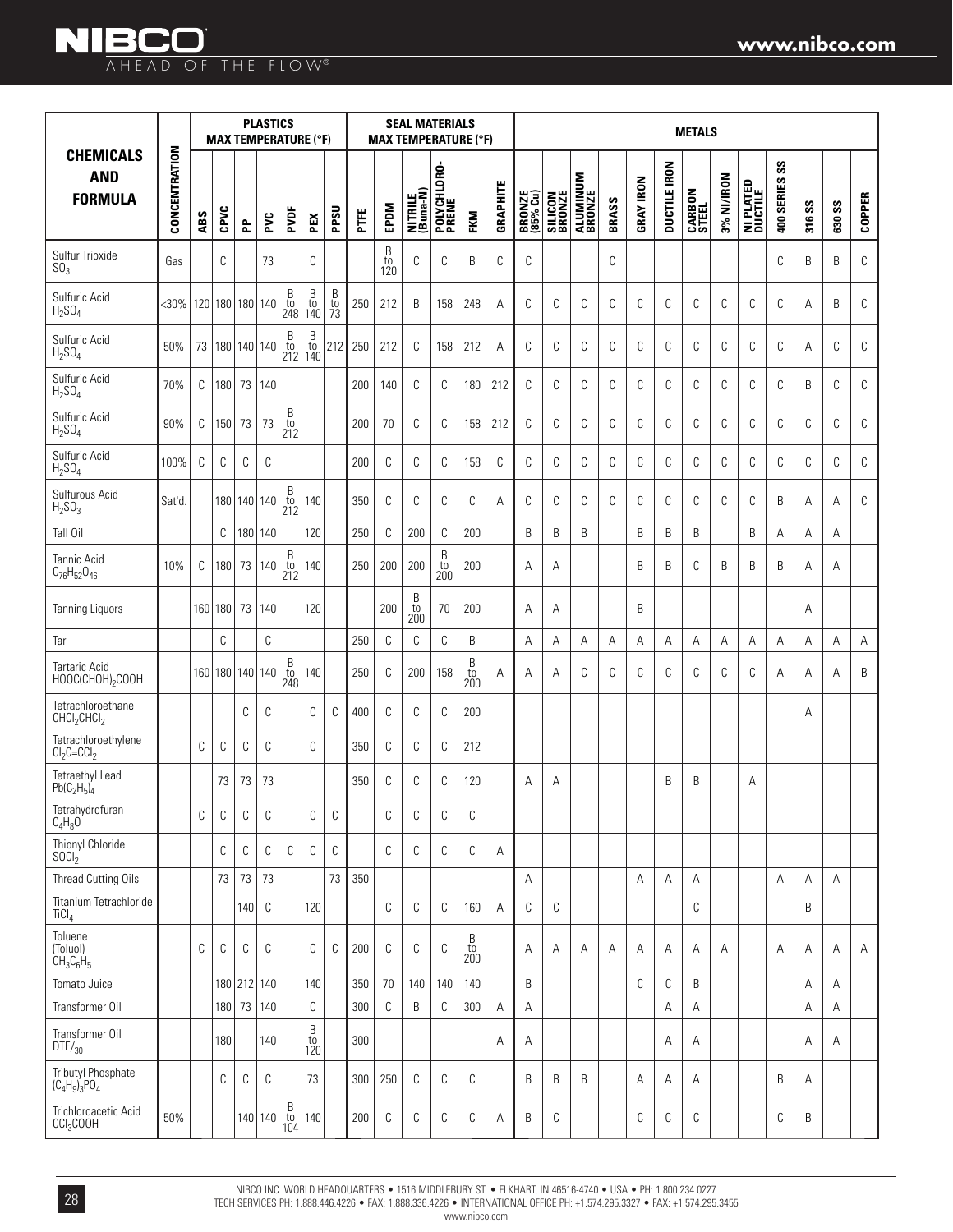**NIBCO** 

|                                                    |               |     | <b>MAX TEMPERATURE (°F)</b> |             | <b>PLASTICS</b> |                                                        |                                                      |                                                      | <b>SEAL MATERIALS</b><br><b>MAX TEMPERATURE (°F)</b> |                                                                    |                                          |                                                                    |                                                                    |                 | <b>METALS</b>      |                          |                           |       |                  |                     |                        |            |                      |                             |        |               |               |
|----------------------------------------------------|---------------|-----|-----------------------------|-------------|-----------------|--------------------------------------------------------|------------------------------------------------------|------------------------------------------------------|------------------------------------------------------|--------------------------------------------------------------------|------------------------------------------|--------------------------------------------------------------------|--------------------------------------------------------------------|-----------------|--------------------|--------------------------|---------------------------|-------|------------------|---------------------|------------------------|------------|----------------------|-----------------------------|--------|---------------|---------------|
| <b>CHEMICALS</b><br><b>AND</b><br><b>FORMULA</b>   | CONCENTRATION | ABS | CPVC                        | 운           | PVC             | PVDF                                                   | PEX                                                  | PPSU                                                 | FTE                                                  | EPDM                                                               | NITRILE<br>(Buna-N)                      | POLYCHLORO-<br>PRENE                                               | FKM                                                                | <b>GRAPHITE</b> | BRONZE<br>(85% Cu) | <b>SILICON</b><br>BRONZE | <b>ALUMINUM</b><br>BRONZE | BRASS | <b>GRAY IRON</b> | <b>DUCTILE IRON</b> | <b>CARBON</b><br>STEEL | 3% NI/IRON | NI PLATED<br>Ductile | $\mathsf{ss}$<br>400 SERIES | 316 SS | <b>G30 SS</b> | <b>COPPER</b> |
| Trichloroethylene<br>$CHCI=CCI2$                   |               | С   | С                           | С           | C               | $\begin{array}{c} B \\ \text{to} \\ 176 \end{array}$   | С                                                    | C                                                    | 200                                                  | C                                                                  | C                                        | C                                                                  | 200                                                                | A               | A                  | A                        | A                         | A     | B                | B                   | B                      |            |                      | A                           | A      | A             | Α             |
| Triethanolamine<br>$(HOCH2CH2)3N$                  |               | С   | 73                          | 140         | 73              | C                                                      | 73                                                   | $\begin{array}{c} B \\ \text{to} \\ 190 \end{array}$ |                                                      | B                                                                  | C                                        | B                                                                  | С                                                                  |                 | C                  | C                        |                           |       | C                | C                   | С                      | C          |                      | C                           | Α      |               |               |
| Triethylamine<br>$(C_2H_5)_3N$                     |               |     |                             | С           | 140             |                                                        | 73                                                   | $\frac{B}{10}$                                       |                                                      | 160                                                                | 140                                      | $\frac{B}{70}$                                                     | С                                                                  |                 |                    | A                        | Α                         |       |                  |                     |                        |            |                      |                             |        |               |               |
| Trimethylpropane<br>$(CH_2OH)_3C_3H_5$             |               |     |                             | 140         | 73              |                                                        | C                                                    |                                                      |                                                      | C                                                                  | С                                        | С                                                                  | 70                                                                 |                 |                    |                          |                           |       |                  |                     |                        |            |                      |                             |        |               |               |
| Trisodium Phosphate<br>$Na_3PO_4 \bullet_{12}H_2O$ |               | 73  |                             | 180 140 140 |                 |                                                        | 140                                                  |                                                      | 350                                                  | 212                                                                | C                                        | С                                                                  | $\begin{array}{c} \text{B} \\ \text{to} \\ \text{300} \end{array}$ | Α               | C                  | С                        |                           |       | B                | B                   |                        | A          |                      |                             | Α      | Α             |               |
| Tung Oil                                           |               |     |                             |             |                 |                                                        |                                                      |                                                      |                                                      | C                                                                  | 250                                      | B<br>$\frac{10}{120}$                                              | 250                                                                |                 | B                  | B                        | B                         |       | B                | B                   | B                      |            |                      | B                           | A      | Α             |               |
| Turpentine                                         |               | С   | С                           | С           | 140             |                                                        | C                                                    |                                                      |                                                      | C                                                                  | 250                                      | С                                                                  | B<br>to<br>200                                                     |                 | A                  | A                        | Α                         | A     | Α                | A                   | Α                      | A          |                      | A                           | A      | A             | Α             |
| Urea<br>CO(NH <sub>2</sub> ) <sub>2</sub>          |               |     |                             |             | 180 180 140     |                                                        | 140                                                  |                                                      |                                                      |                                                                    |                                          |                                                                    |                                                                    |                 |                    | B                        | B                         |       |                  | C                   | C                      | C          |                      |                             |        | Α             | С             |
| Urine                                              |               | 160 | 180                         | 180         | 140             |                                                        | 140                                                  |                                                      | 400                                                  | 140                                                                | 140                                      | С                                                                  | 140                                                                |                 |                    |                          |                           |       | C                | С                   | С                      |            |                      | A                           | Α      | A             |               |
| Varnish                                            |               |     |                             |             |                 |                                                        |                                                      |                                                      | 350                                                  | C                                                                  | С                                        | C                                                                  | B<br>to<br>400                                                     |                 | A                  | A                        | B                         | B     | C                | C                   | C                      |            |                      | B                           | A      | A             | Α             |
| Vaseline<br>(Petroleum Jelly)                      |               |     | С                           | 140         | C               |                                                        | 120                                                  |                                                      | 300                                                  | C                                                                  | 140                                      | 140                                                                | 140                                                                |                 |                    |                          |                           |       | Α                | Α                   | Α                      |            |                      | Α                           | A      | Α             |               |
| Vegetable Oil                                      |               |     | С                           |             | 140 140         | $\begin{array}{c} B \\ \textrm{to} \\ 248 \end{array}$ | $\begin{array}{c} B \\ \text{to} \\ 140 \end{array}$ |                                                      | 300                                                  | C                                                                  | 200                                      | С                                                                  | 200                                                                |                 | A                  | Α                        |                           |       |                  | A                   | Α                      |            |                      | Α                           | Α      | Α             |               |
| Vinegar                                            |               | 73  |                             | 150 140 140 |                 |                                                        | 140                                                  |                                                      | 300                                                  | $\begin{array}{c} \text{B} \\ \text{to} \\ \text{210} \end{array}$ | C                                        | С                                                                  | 200                                                                |                 | C                  | C                        | C                         | C     | C                | С                   | С                      |            |                      | Α                           | Α      | Α             | B             |
| Vinyl Acetate<br>$CH3COOCH=CH2$                    |               |     | С                           | 73          | C               | C                                                      | 140                                                  |                                                      | 350                                                  | C                                                                  | С                                        | С                                                                  | С                                                                  |                 | B                  | B                        |                           | B     | B                | B                   |                        |            |                      | A                           |        | Α             |               |
| Water<br>(Acid Mine)<br>H <sub>2</sub> 0           |               |     | 160 180 140 140             |             |                 |                                                        | 140                                                  |                                                      | 400                                                  | 200                                                                | B<br>to<br>210                           | С                                                                  | B<br>to<br>190                                                     | А               | $\mathbb C$        | С                        | C                         | С     | С                | C                   | C                      | C          | C                    | Α                           | Α      | Α             | C             |
| Water<br>(Deionized)<br>H <sub>2</sub> 0           |               |     | 160 180 140 140             |             |                 |                                                        | 140                                                  |                                                      | 400                                                  | B<br>$\frac{10}{140}$                                              | B<br>$\frac{10}{200}$                    | $\begin{array}{c} \text{B} \\ \text{to} \\ \text{150} \end{array}$ | $\begin{array}{c} \text{B} \\ \text{to} \\ \text{200} \end{array}$ | Α               | B                  | B                        | C                         | C     | C                | С                   | C                      |            | C                    | B                           | Α      | Α             | Α             |
| Water<br>(Distilled)<br>H <sub>2</sub> 0           |               |     | 160 180 212 140             |             |                 | $_{\rm to}^{\rm B}$<br>248                             | 140                                                  |                                                      | 400                                                  | 140                                                                | B<br>$\frac{10}{210}$                    |                                                                    | 250                                                                | Α               | A                  | Α                        | B                         | B     | C                | С                   | C                      | B          | C                    | Α                           | Α      | Α             | Α             |
| Water<br>(Potable)<br>H <sub>2</sub> 0             |               |     | 160 180 212 140             |             |                 | $_{\rm to}^{\rm B}$<br>248                             | 140                                                  |                                                      | 400                                                  |                                                                    |                                          |                                                                    |                                                                    | A               | Α                  | Α                        | Α                         | Α     | B                | B                   | B                      | A          | B                    | Α                           | Α      | Α             | Α             |
| Water<br>(Salt)<br>H <sub>2</sub> 0                |               |     | 160 180 212 140             |             |                 |                                                        | 140                                                  |                                                      | 400                                                  | $\begin{array}{c} \text{B} \\ \text{to} \\ \text{250} \end{array}$ | B<br>$\frac{10}{210}$                    | 140                                                                | $\begin{array}{c} \text{B} \\ \text{to} \\ \text{200} \end{array}$ | Α               | B                  | B                        | B                         | C     | C                | С                   | С                      | B          | C                    | B                           | Α      | Α             | B             |
| Water<br>(Sea)<br>H <sub>2</sub> 0                 |               |     | 160 180 212 140             |             |                 | $\begin{array}{c} B \\ \textrm{to} \\ 248 \end{array}$ | 140                                                  |                                                      | 400                                                  | $\beta$<br>$\frac{10}{250}$                                        | $\boldsymbol{\beta}$<br>$\frac{10}{210}$ | $\frac{B}{10}$<br>140                                              | 212                                                                | Α               | B                  | B                        | B                         | C     | C                | С                   | C                      | B          | C                    | B                           | B      | A             | B             |
| Water<br>(Soft)<br>H <sub>2</sub> 0                |               |     | 160 180 212 140             |             |                 |                                                        | 140                                                  |                                                      | 400                                                  |                                                                    |                                          |                                                                    |                                                                    | Α               | Α                  | Α                        | Α                         | B     | C                | С                   | B                      | B          | C                    | Α                           | Α      | Α             | Α             |
| Water<br>(Waste)<br>H <sub>2</sub> 0               |               |     | 73   180   212   140        |             |                 |                                                        | 140                                                  |                                                      | 400                                                  |                                                                    |                                          |                                                                    |                                                                    | Α               | B                  | B                        | B                         | B     | B                | B                   | B                      | B          | B                    | B                           | А      |               | B             |

NIBCO INC. WORLD HEADQUARTERS • 1516 MIDDLEBURY ST. • ELKHART, IN 46516-4740 • USA • PH: 1.800.234.0227 TECH SERVICES PH: 1.888.446.4226 • FAX: 1.888.336.4226 • INTERNATIONAL OFFICE PH: +1.574.295.3327 • FAX: +1.574.295.3455 www.nibco.com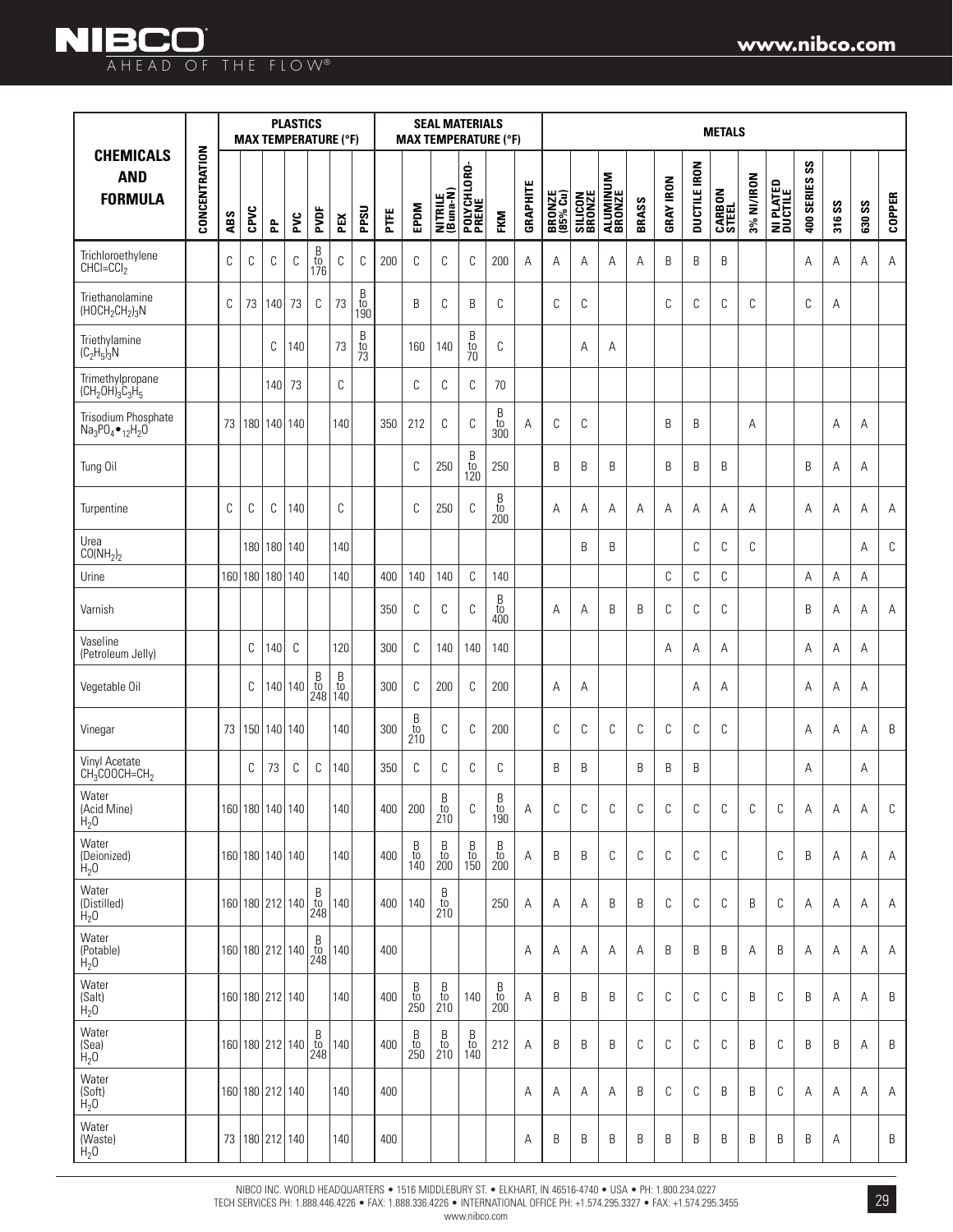|                                                                                              |               |                  |                  |             | <b>PLASTICS</b> |                                                      | <b>MAX TEMPERATURE (°F)</b> |              | <b>SEAL MATERIALS</b><br><b>MAX TEMPERATURE (°F)</b> |                       |                                                      |                      |                                                      |          |                    | <b>METALS</b>            |                    |       |                  |                     |                        |            |                             |                                                 |        |                    |               |
|----------------------------------------------------------------------------------------------|---------------|------------------|------------------|-------------|-----------------|------------------------------------------------------|-----------------------------|--------------|------------------------------------------------------|-----------------------|------------------------------------------------------|----------------------|------------------------------------------------------|----------|--------------------|--------------------------|--------------------|-------|------------------|---------------------|------------------------|------------|-----------------------------|-------------------------------------------------|--------|--------------------|---------------|
| <b>CHEMICALS</b><br><b>AND</b><br><b>FORMULA</b>                                             | CONCENTRATION | ABS              | CPVC             | 운           | ΡVC             | PVDF                                                 | PEX                         | <b>DSdd</b>  | PTFE                                                 | EPDM                  | NITRILE<br>(Buna-N)                                  | POLYCHLORO-<br>PRENE | FKM                                                  | GRAPHITE | BRONZE<br>(85% Cu) | <b>SILICON</b><br>BRONZE | ALUMINUM<br>BRONZE | BRASS | <b>GRAY IRON</b> | <b>DUCTILE IRON</b> | <b>CARBON</b><br>STEEL | 3% NI/IRON | <b>NI PLATED</b><br>Ductile | $\mathsf{S}\mathsf{S}$<br>SERIES:<br>$\ddot{ }$ | 316 SS | $s_{\rm 3}$<br>630 | <b>COPPER</b> |
| Whiskey                                                                                      |               |                  |                  | 180   140   | 140             | $\begin{array}{c} B \\ \text{to} \\ 212 \end{array}$ | 140                         |              | 350                                                  | 200                   | 200                                                  | 140                  | B                                                    |          | C                  | C                        | B                  |       | C                | C                   | C                      |            | C                           | B                                               | A      |                    | A             |
| White Liquor                                                                                 |               | 73               | 180              |             | 140             |                                                      |                             |              |                                                      | 300                   | 104                                                  | 140                  | 190                                                  |          | C                  | C                        | C                  |       | C                | C                   | C                      |            | C                           |                                                 | A      |                    |               |
| Wine                                                                                         |               | 73               | 180 <sup>1</sup> | 140         | 140             | B<br>to<br>248                                       | 140                         |              | 350                                                  | 200                   | 200                                                  | 140                  | 200                                                  |          | C                  | C                        |                    |       | C                | C                   | C                      |            | C                           | B                                               | A      |                    |               |
| Xylene<br>(Xylol)<br>$C_6H_4CH_3)_2$                                                         |               | C                | C                | C           | C               | C                                                    | C                           | $\mathsf{C}$ | 350                                                  | C                     | C                                                    | C                    | $\begin{array}{c} B \\ \text{to} \\ 200 \end{array}$ | A        | Α                  | A                        | A                  | A     | A                | А                   | A                      | A          | A                           | A                                               | A      | A                  | A             |
| Zinc Acetate<br>Zn(CH <sub>3</sub> COO) <sub>2</sub> $\bullet$ <sub>2</sub> H <sub>2</sub> O |               |                  | 180              |             |                 |                                                      |                             |              |                                                      | 140                   | C                                                    | C                    | C                                                    |          | C                  | C                        | C                  | C     | C                | C                   | C                      |            | C                           |                                                 | A      |                    |               |
| Zinc Carbonate<br>ZnCO <sub>3</sub>                                                          |               |                  |                  | 180 140     |                 | $\begin{array}{c} B \\ \text{to} \\ 212 \end{array}$ | 140                         |              |                                                      | 70                    | 70                                                   | 70                   | 70                                                   |          | B                  | B                        |                    |       |                  |                     |                        |            |                             |                                                 | B      |                    |               |
| Zinc Chloride<br>ZnCl <sub>2</sub>                                                           |               | 120              |                  | 180 180 140 |                 |                                                      | 140                         |              | 400                                                  | 210                   | $\begin{array}{c} B \\ \text{to} \\ 200 \end{array}$ | 194                  | 212                                                  | A        | C                  | C                        | C                  |       | C                | C                   | C                      |            | C                           | C                                               | B      | B                  |               |
| <b>Zinc Nitrate</b><br>$Zn(NO3)2 •6H2O$                                                      |               | 160 <sup>1</sup> |                  | 180 180 140 |                 |                                                      | 140                         |              |                                                      | 180                   | 140                                                  | 100                  | 190                                                  | A        |                    |                          |                    |       |                  |                     |                        |            |                             |                                                 | A      | Α                  |               |
| Zinc Sulfate<br>ZnSO <sub>4</sub> $\bullet$ <sub>7</sub> H <sub>2</sub> O                    |               | 160              |                  | 180 212 140 |                 |                                                      | 140                         |              | 400                                                  | B<br>$\frac{10}{300}$ | $\begin{array}{c} B \\ \text{to} \\ 220 \end{array}$ | 171                  | B                                                    | Α        | С                  | C                        | B                  |       | C                | C                   | C                      | B          | C                           | Α                                               | Α      | Α                  | A             |

The data set forth herein is provided "as is". NIBCO INC., its distributors and the authors of and contributors to this publication specifically deny any warranty or representation, expressed or implied, for the accuracy and/or reliability of the fitness for any particular use of information contained herein or that any data is free from errors.

NIBCO, its distributors and the authors of and contributors hereto do not assume any liability of any kind whatsoever for the accuracy or completeness of such information. Moreover, there is a need to reduce human exposure to many materials to the lowest practical limits in view of possible long-term adverse effects. To the extent that any hazards may have been mentioned in this publication, we neither suggest nor guarantee that such hazards are the only ones which may exist. Final determination of the suitability of any information or product for the use to be contemplated by the user, the manner of that use, and whether there is any infringement of patents is the sole responsibility of the user. The successful use or operation of valves, fittings or pipe depends on many factors, not just the chemical resistance of their materials. We recommend that anyone intending to rely on any data, information or recommendation or to use any equipment, processing technique or material mentioned in this publication should satisfy himself as to such suitability and that he meets all applicable safety and health standards. We strongly recommend that users seek and adhere to manufacturer's or supplier's current instructions for handling each material they use.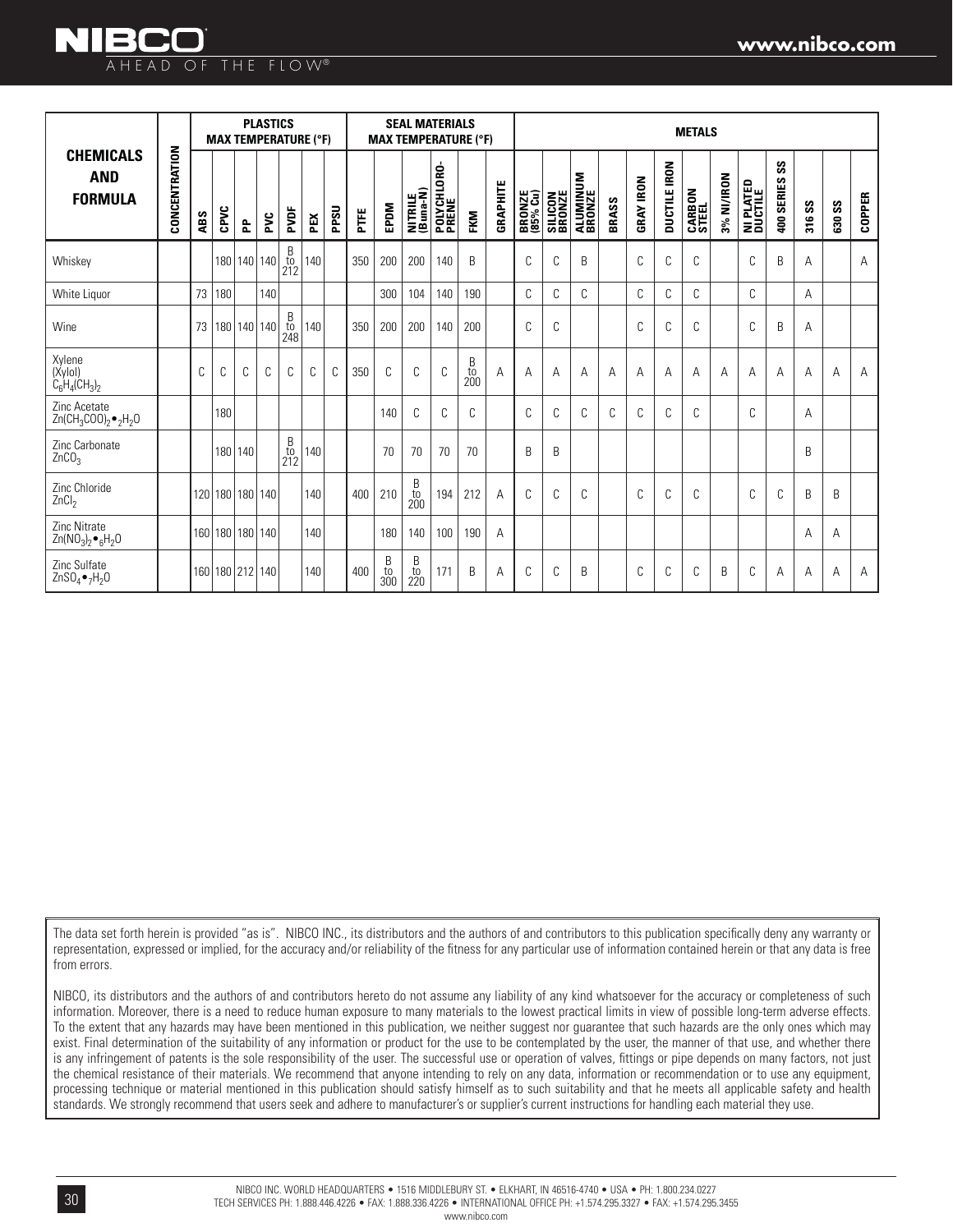globally **CONNECTING** you at all levels

It's a new age of business, and a new way at NIBCO. From Elkhart, Indiana to Lodz, Poland, and points beyond, our company has integrated manufacturing, distribution, and networked communications to provide a seamless source of information and service, 24 hours a day, 7 days a week. But this integration hasn't happened overnight. It's been part of a long-term strategic process that has pushed us to reconsider every aspect of our business. The result? We're a vertically integrated manufacturer with the products and systems in place to deliver low cost and high quality. NIBCO® products are manufactured under a Quality Management System conforming to the current revision of ISO-9001 International Standards. We know the flow control industry is only going to get more demanding, and we are more than ready. We will continue to lead. That's what NIBCO is all about.